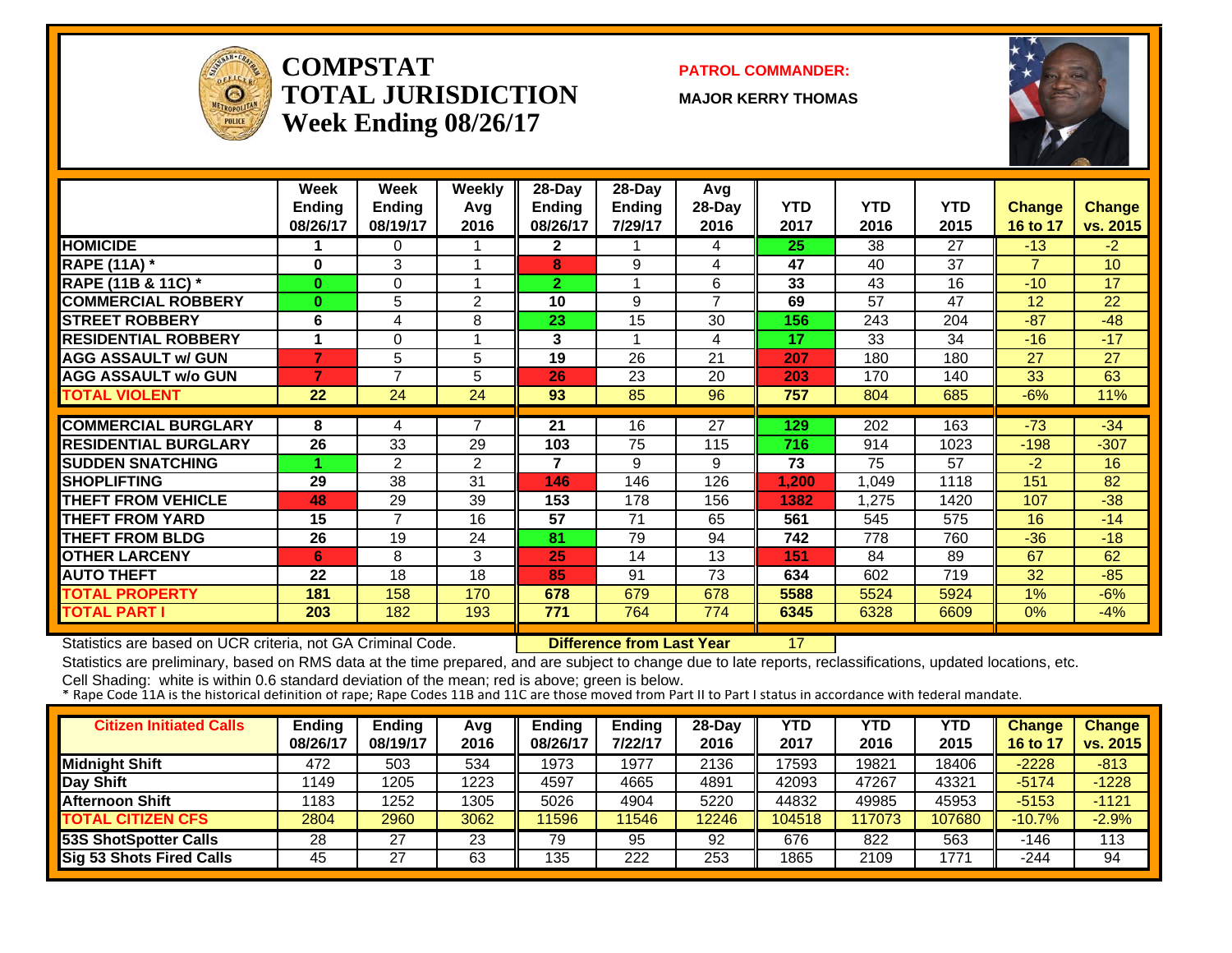# OFFICER  $\Theta$

#### **Unincorporated Chatham County PATROL COMMANDER:**

**MAJOR KERRY THOMAS**



|                             | Week<br>Ending<br>08/26/17 | Week<br><b>Ending</b><br>08/19/17 | <b>Weekly</b><br>Avg<br>2016 | $28$ -Day<br>Ending<br>08/26/17 | 28-Day<br>Ending<br>7/29/17 | Avg<br>28-Day<br>2016 | <b>YTD</b><br>2017 | <b>YTD</b><br>2016 | <b>YTD</b><br>2015 | Change<br>16 to 17 | <b>Change</b><br>vs. 2015 |
|-----------------------------|----------------------------|-----------------------------------|------------------------------|---------------------------------|-----------------------------|-----------------------|--------------------|--------------------|--------------------|--------------------|---------------------------|
| <b>HOMICIDE</b>             | 0                          | 0                                 | 0.1                          | 0                               |                             | 0.5                   | 5                  | 5                  | $\overline{2}$     | $\Omega$           | 3                         |
| <b>RAPE (11A) *</b>         | 0                          |                                   | 0.1                          | $\overline{2}$                  | 2                           | 0.5                   | 9                  | 5                  | 8                  | 4                  | 4                         |
| RAPE (11B & 11C) *          | $\bf{0}$                   | $\Omega$                          | 0.3                          |                                 | $\Omega$                    | 1.1                   | 9                  | 8                  | 3                  |                    | 6                         |
| <b>COMMERCIAL ROBBERY</b>   | 0                          | $\Omega$                          | 0.2                          | 0                               | $\Omega$                    | 0.9                   | 3                  | 10                 | 6                  | $-7$               | $-3$                      |
| <b>STREET ROBBERY</b>       | 0                          | $\Omega$                          | 0.5                          |                                 |                             | 2.1                   | 14                 | 18                 | 15                 | -4                 | $-1$                      |
| <b>RESIDENTIAL ROBBERY</b>  | 0                          | $\Omega$                          | 0.2                          |                                 | $\Omega$                    | 0.8                   | 3                  | 9                  | 5                  | $-6$               | $-2$                      |
| <b>AGG ASSAULT w/ GUN</b>   | $\overline{2}$             | $\Omega$                          | 0.8                          | 4                               |                             | 3.2                   | 18                 | 28                 | 9                  | $-10$              | 9                         |
| <b>AGG ASSAULT w/o GUN</b>  | $\bf{0}$                   | $\overline{2}$                    | 0.8                          | 5.                              | 4                           | 3.1                   | 31                 | 24                 | 20                 | 7.                 | 11                        |
| <b>TOTAL VIOLENT</b>        | $\overline{2}$             | 3                                 | 3.0                          | 14                              | 9                           | 12.2                  | 92                 | 107                | 68                 | $-14%$             | 35%                       |
|                             |                            |                                   |                              |                                 |                             |                       |                    |                    |                    |                    |                           |
| <b>COMMERCIAL BURGLARY</b>  |                            |                                   | 0.7                          | 3                               | 2                           | 2.7                   | 16                 | 24                 | 10                 | -8                 | 6                         |
| <b>RESIDENTIAL BURGLARY</b> | 6                          | 8                                 | 6.7                          | 25                              | 22                          | 26.7                  | 231                | 243                | 215                | $-12$              | 16                        |
| <b>SUDDEN SNATCHING</b>     | 0                          | $\Omega$                          | 0.3                          | 0                               | $\Omega$                    | 1.1                   | 5                  | 10 <sup>1</sup>    | 2                  | $-5$               | 3                         |
| <b>SHOPLIFTING</b>          | $\overline{2}$             | 5                                 | 6.1                          | 14                              | 11                          | 24.4                  | 209                | 209                | 265                | $\Omega$           | $-56$                     |
| <b>THEFT FROM VEHICLE</b>   | 16                         | 6                                 | 7.1                          | 41                              | 38                          | 28.3                  | 288                | 229                | 186                | 59                 | 102                       |
| <b>THEFT FROM YARD</b>      | 4                          | $\Omega$                          | 2.8                          | 9                               | 14                          | 11.1                  | 93                 | 86                 | 94                 | $\overline{7}$     | $-1$                      |
| <b>THEFT FROM BLDG</b>      | 3                          | $\overline{2}$                    | 3.8                          | 9                               | 10                          | 15.1                  | 145                | 116                | 118                | 29                 | 27                        |
| <b>OTHER LARCENY</b>        | $\overline{2}$             | $\Omega$                          | 0.9                          | 4                               |                             | 3.7                   | 43                 | 28                 | 21                 | 15                 | 22                        |
| <b>AUTO THEFT</b>           | 4                          | 2                                 | 3.0                          | 12                              | 20                          | 12.2                  | 123                | 99                 | 81                 | 24                 | 42                        |
| <b>FOTAL PROPERTY</b>       | 38                         | 24                                | 31.3                         | 117                             | 118                         | 125.3                 | 1153               | 1044               | 992                | 10%                | 16%                       |
| TOTAL PART I                | 40                         | 27                                | 34.4                         | 131                             | 127                         | 137.5                 | 1245               | 1151               | 1060               | 8%                 | 17%                       |

Statistics are based on UCR criteria, not GA Criminal Code. **Difference from Last Year** 94

Statistics are preliminary, based on RMS data at the time prepared, and are subject to change due to late reports, reclassifications, updated locations, etc.

| <b>Shots Fired Calls</b>     | Week<br>Ending<br>08/26/17 | <b>Week</b><br><b>Ending</b><br>08/19/17 | Weekly<br>Avg<br>2016 | $28$ -Dav<br>Ending<br>08/26/17 | $28-Day$<br>Ending<br>7/22/17 | Avg<br>$28-Dav$<br>2016 | YTD<br>2017 | <b>YTD</b><br>2016 | <b>YTD</b><br>2015 | <b>Change</b><br><b>16 to 17</b> | <b>Change</b><br>vs. 2015 |
|------------------------------|----------------------------|------------------------------------------|-----------------------|---------------------------------|-------------------------------|-------------------------|-------------|--------------------|--------------------|----------------------------------|---------------------------|
| <b>53S ShotSpotter Calls</b> |                            |                                          | 0.0                   |                                 |                               | 0.0                     |             |                    |                    |                                  |                           |
| Sig 53 Shots Fired Calls     | 10                         |                                          | 1.3                   | 35                              | 53                            | 45.                     | 371         | 349                | 336                | 22                               | 35                        |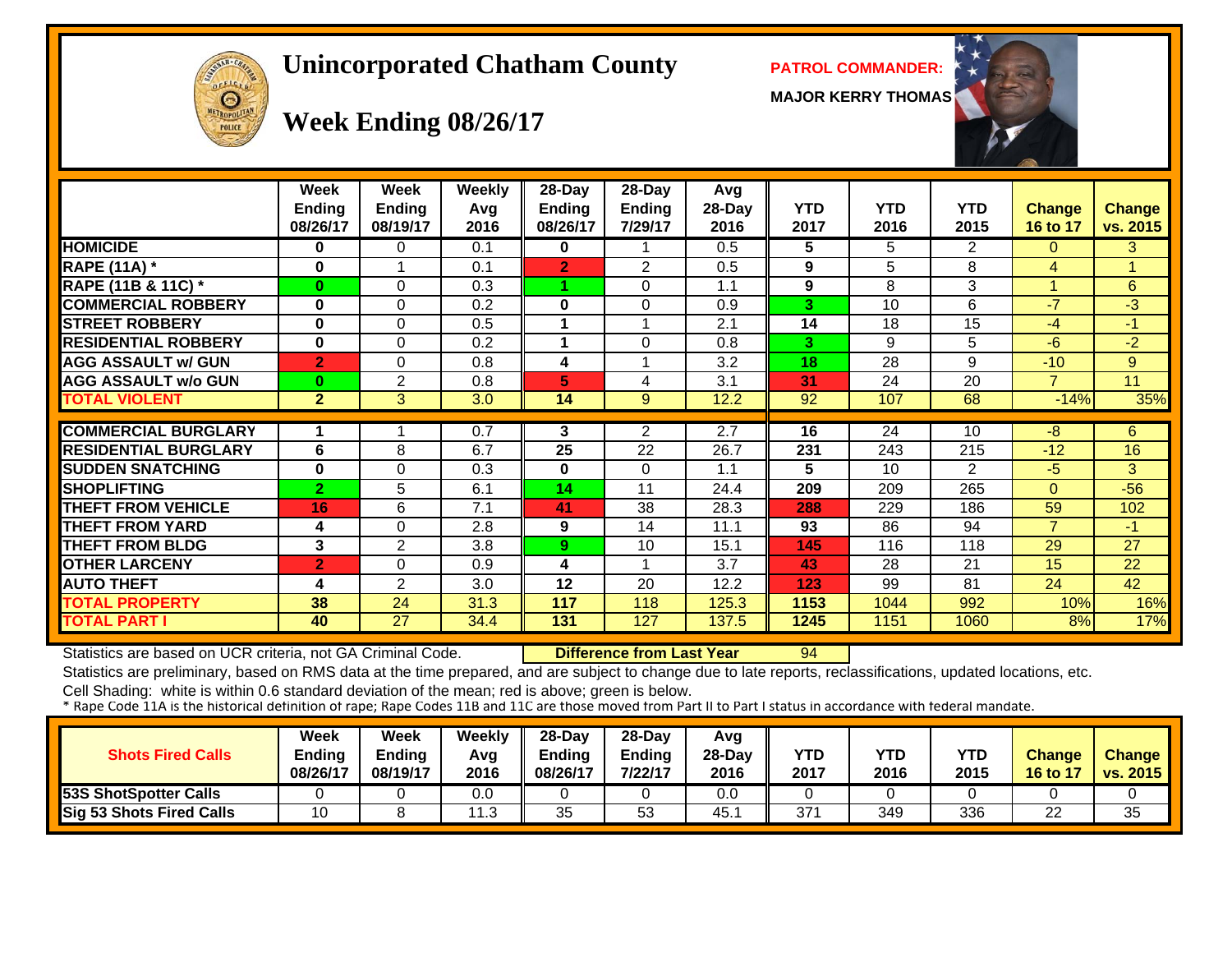

#### **City of Savannah Only PATROL COMMANDER:**

**MAJOR KERRY THOMAS**



**Week Ending 08/26/17**

|                             | Week<br><b>Ending</b><br>08/26/17 | <b>Week</b><br><b>Ending</b><br>08/19/17 | Weekly<br>Avg<br>2016 | 28-Day<br><b>Ending</b><br>08/26/17 | $28-Day$<br><b>Ending</b><br>7/29/17 | Avg<br>28-Day<br>2016 | <b>YTD</b><br>2017 | <b>YTD</b><br>2016 | <b>YTD</b><br>2015 | <b>Change</b><br>16 to 17 | <b>Change</b><br>vs. 2015 |
|-----------------------------|-----------------------------------|------------------------------------------|-----------------------|-------------------------------------|--------------------------------------|-----------------------|--------------------|--------------------|--------------------|---------------------------|---------------------------|
| <b>HOMICIDE</b>             |                                   | 0                                        |                       | $\mathbf{2}$                        | 0                                    | 3                     | 20                 | 33                 | 25                 | $-13$                     | $-5$                      |
| <b>RAPE (11A) *</b>         | $\bf{0}$                          | $\overline{2}$                           | 1                     | 6                                   | $\overline{\phantom{a}}$             | 3                     | 38                 | 35                 | 29                 | 3                         | 9                         |
| RAPE (11B & 11C) *          | $\bf{0}$                          | 0                                        | 1                     |                                     |                                      | 5                     | 24                 | 35                 | 13                 | $-11$                     | 11                        |
| <b>COMMERCIAL ROBBERY</b>   | $\bf{0}$                          | 5                                        | 1                     | 10                                  | 9                                    | 6                     | 66                 | 47                 | 41                 | 19                        | 25                        |
| <b>STREET ROBBERY</b>       | 6                                 | 4                                        | $\overline{7}$        | 22                                  | 14                                   | 28                    | 142                | 225                | 189                | $-83$                     | $-47$                     |
| <b>RESIDENTIAL ROBBERY</b>  |                                   | $\Omega$                                 |                       | $\mathbf 2$                         |                                      | 3                     | 14                 | 24                 | 29                 | $-10$                     | $-15$                     |
| <b>AGG ASSAULT w/ GUN</b>   | 5                                 | 5                                        | 5                     | 15                                  | 25                                   | 18                    | 189                | 152                | 171                | 37                        | 18                        |
| <b>AGG ASSAULT w/o GUN</b>  | $\overline{\mathbf{z}}$           | 5                                        | 4                     | 21                                  | 19                                   | 17                    | 172                | 146                | 120                | 26                        | 52                        |
| TOTAL VIOLENT               | 20                                | 21                                       | 21                    | 79                                  | 76                                   | 83                    | 665                | 697                | 617                | $-5%$                     | 8%                        |
|                             |                                   |                                          |                       |                                     |                                      |                       |                    |                    |                    |                           |                           |
| <b>COMMERCIAL BURGLARY</b>  | 7                                 | 3                                        | 6                     | 18                                  | 14                                   | 24                    | 113                | 178                | 153                | $-65$                     | $-40$                     |
| <b>RESIDENTIAL BURGLARY</b> | 20                                | 25                                       | 22                    | 78                                  | 53                                   | 88                    | 485                | 671                | 808                | $-186$                    | $-323$                    |
| <b>SUDDEN SNATCHING</b>     |                                   | $\overline{2}$                           | 2                     | 7                                   | 9                                    |                       | 68                 | 65                 | 55                 | 3                         | 13                        |
| <b>SHOPLIFTING</b>          | 27                                | 33                                       | 25                    | 132                                 | 135                                  | 101                   | 991                | 840                | 853                | 151                       | 138                       |
| <b>THEFT FROM VEHICLE</b>   | 32                                | 23                                       | 32                    | 112                                 | 140                                  | 128                   | 1094               | 1046               | 1234               | 48                        | $-140$                    |
| <b>THEFT FROM YARD</b>      | 11                                | $\overline{7}$                           | 14                    | 48                                  | 57                                   | 54                    | 468                | 459                | 481                | 9                         | $-13$                     |
| <b>THEFT FROM BLDG</b>      | 23                                | 17                                       | 20                    | 72                                  | 69                                   | 79                    | 597                | 662                | 642                | $-65$                     | $-45$                     |
| <b>OTHER LARCENY</b>        | 4                                 | 8                                        | $\overline{2}$        | 21                                  | 13                                   | 9                     | 108                | 56                 | 68                 | 52                        | 40                        |
| <b>AUTO THEFT</b>           | 18                                | 16                                       | 15                    | 73                                  | 71                                   | 61                    | 511                | 503                | 638                | 8                         | $-127$                    |
| TOTAL PROPERTY              | 143                               | 134                                      | 138                   | 561                                 | 561                                  | 553                   | 4435               | 4480               | 4932               | $-1%$                     | $-10%$                    |
| <b>TOTAL PART I</b>         | 163                               | 155                                      | 159                   | 640                                 | 637                                  | 636                   | 5100               | 5177               | 5549               | $-1%$                     | $-8%$                     |

Statistics are based on UCR criteria, not GA Criminal Code. **Difference from Last Year** -77

Statistics are preliminary, based on RMS data at the time prepared, and are subject to change due to late reports, reclassifications, updated locations, etc.

| <b>Shots Fired Calls</b>     | Week<br>Ending<br>08/26/17 | Week<br><b>Ending</b><br>08/19/17 | Weekly<br>Avg<br>2016 | $28-Dav$<br>Ending<br>08/26/17 | $28-Dav$<br><b>Ending</b><br>7/22/17 | Avg<br>28-Day<br>2016 | YTD<br>2017 | YTD<br>2016 | <b>YTD</b><br>2015 | <b>Change</b><br>$16$ to $12$ | <b>Change</b><br>vs. 2015 |
|------------------------------|----------------------------|-----------------------------------|-----------------------|--------------------------------|--------------------------------------|-----------------------|-------------|-------------|--------------------|-------------------------------|---------------------------|
| <b>53S ShotSpotter Calls</b> | 28                         | 27                                | 22.9                  | 79                             | 95                                   | 91.                   | 676         | 822         | 563                | -146                          | 113                       |
| Sig 53 Shots Fired Calls     | 35                         | 19                                | 52.0                  | 100                            | 169                                  | 207.9                 | 1494        | 1760        | 1435               | -266                          | 59                        |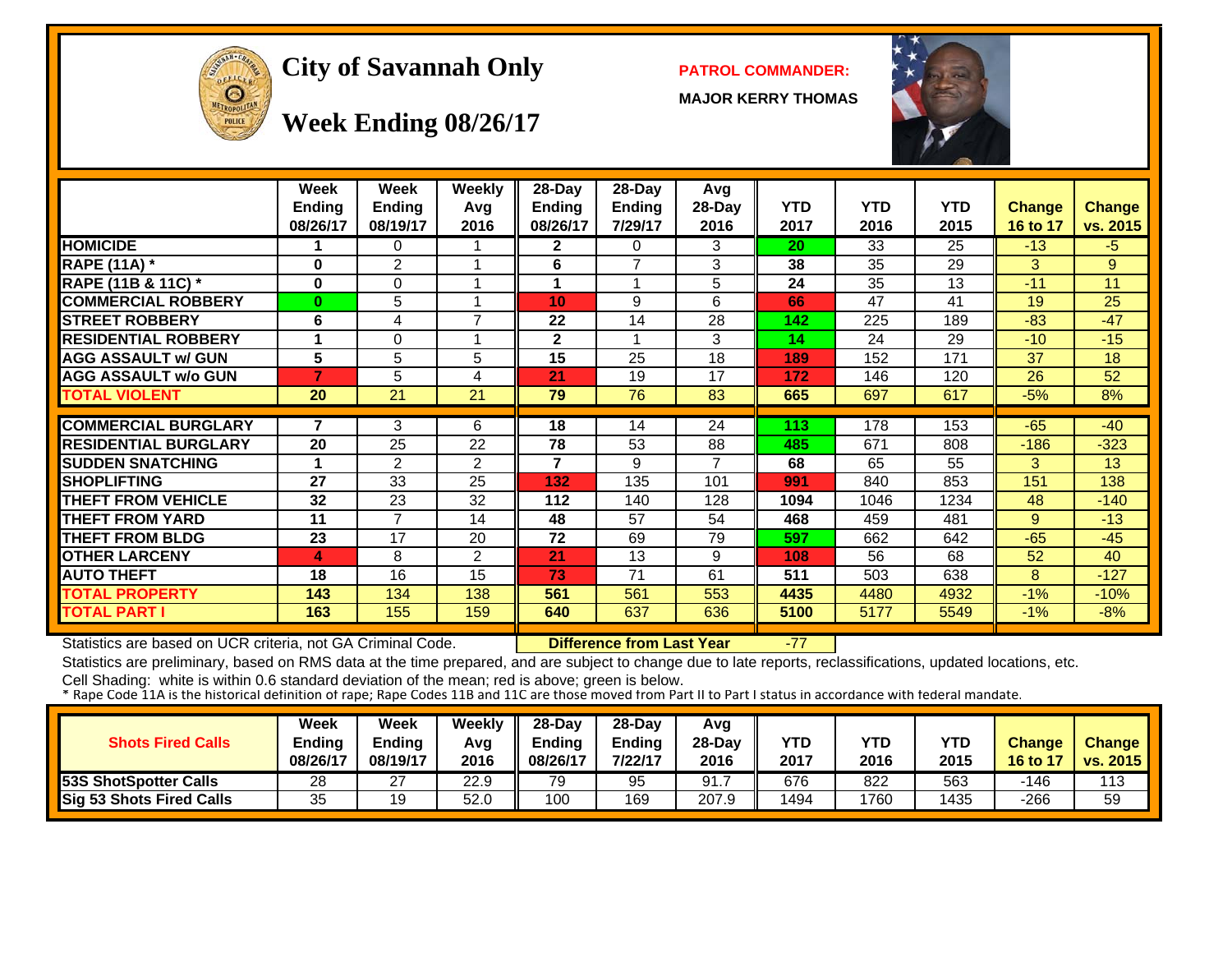

#### **COMPSTATWEST CHATHAM PRECINCTWeek Ending 08/26/17**

**PRECINCT COMMANDER:**

**CAPT. JOHN BEST**



|                             | <b>Week</b><br><b>Ending</b><br>08/26/17 | Week<br><b>Ending</b><br>08/19/17 | Weekly<br>Avg<br>2016 | 28-Day<br><b>Ending</b><br>08/26/17 | 28-Day<br><b>Ending</b><br>7/29/17 | Avg<br>28-Day<br>2016 | <b>YTD</b><br>2017 | <b>YTD</b><br>2016 | <b>YTD</b><br>2015 | Change<br>16 to 17 | <b>Change</b><br>vs. 2015 |
|-----------------------------|------------------------------------------|-----------------------------------|-----------------------|-------------------------------------|------------------------------------|-----------------------|--------------------|--------------------|--------------------|--------------------|---------------------------|
| <b>HOMICIDE</b>             | 0                                        | 0                                 | $\Omega$              | 0                                   |                                    | 0                     | 3                  | 4                  | $\Omega$           | -1                 | 3                         |
| <b>RAPE (11A) *</b>         | $\bf{0}$                                 | 0                                 | $\Omega$              |                                     | 4                                  |                       | 10                 | 9                  | 10                 |                    | $\Omega$                  |
| RAPE (11B & 11C) *          | $\bf{0}$                                 | 0                                 | $\Omega$              |                                     | $\Omega$                           |                       | 5                  | 11                 | 3                  | $-6$               | $\overline{2}$            |
| <b>COMMERCIAL ROBBERY</b>   | $\bf{0}$                                 |                                   | 0                     |                                     | 0                                  |                       | 6                  | 13                 | 10                 | $-7$               | $-4$                      |
| <b>STREET ROBBERY</b>       | $\bf{0}$                                 | 0                                 | 1                     |                                     |                                    | 3                     | 18                 | 24                 | 18                 | $-6$               | $\Omega$                  |
| <b>RESIDENTIAL ROBBERY</b>  | $\bf{0}$                                 | $\Omega$                          | 0                     |                                     | $\Omega$                           |                       | 3                  | 13                 | 6                  | $-10$              | -3                        |
| <b>AGG ASSAULT w/ GUN</b>   | $\overline{2}$                           | 0                                 | -1                    | 4                                   | 6                                  | 4                     | 33                 | 30                 | 19                 | 3                  | 14                        |
| <b>AGG ASSAULT w/o GUN</b>  | $\bf{0}$                                 |                                   |                       | 6                                   | 6                                  | 4                     | 41                 | 31                 | 29                 | 10                 | 12 <sup>2</sup>           |
| <b>TOTAL VIOLENT</b>        | $\overline{2}$                           | $\overline{2}$                    | 4                     | 15                                  | 18                                 | 16                    | 119                | 135                | 95                 | $-12%$             | 25%                       |
|                             |                                          |                                   |                       |                                     |                                    |                       |                    |                    |                    |                    |                           |
| <b>COMMERCIAL BURGLARY</b>  | 4                                        | $\overline{2}$                    |                       | 9                                   | 4                                  | 5                     | 38                 | 43                 | 47                 | -5                 | -9                        |
| <b>RESIDENTIAL BURGLARY</b> | 9                                        | 10                                | 6                     | 29                                  | 18                                 | 22                    | 175                | 195                | 198                | $-20$              | $-23$                     |
| <b>SUDDEN SNATCHING</b>     | $\bf{0}$                                 | 1                                 | $\Omega$              |                                     | $\Omega$                           |                       | 6                  | 7                  | 4                  | $-1$               | $\overline{2}$            |
| <b>SHOPLIFTING</b>          | $\overline{2}$                           | 8                                 | 3                     | 16                                  | 14                                 | 14                    | 117                | 120                | 142                | $-3$               | $-25$                     |
| <b>THEFT FROM VEHICLE</b>   | 14                                       | $\overline{7}$                    | $\overline{7}$        | 49                                  | 38                                 | 29                    | 252                | 239                | 226                | 13                 | 26                        |
| <b>THEFT FROM YARD</b>      | $\mathbf{2}$                             | 0                                 | 3                     | 6                                   | 18                                 | 10                    | 106                | 90                 | 108                | 16                 | $-2$                      |
| <b>THEFT FROM BLDG</b>      | $\overline{2}$                           | 6                                 | 4                     | 14                                  | 20                                 | 16                    | 170                | 120                | 137                | 50                 | 33                        |
| <b>OTHER LARCENY</b>        | $\overline{2}$                           | 2                                 |                       | $\overline{ }$                      | 3                                  | 4                     | 35                 | 19                 | 19                 | 16                 | 16                        |
| <b>AUTO THEFT</b>           | 6                                        | 3                                 | 4                     | 19                                  | 27                                 | 16                    | 141                | 131                | 137                | 10                 | $\overline{4}$            |
| <b>TOTAL PROPERTY</b>       | 41                                       | 39                                | 29                    | 150                                 | 142                                | 118                   | 1040               | 964                | 1018               | 8%                 | 2%                        |
| <b>TOTAL PART I</b>         | 43                                       | 41                                | 33                    | 165                                 | 160                                | 134                   | 1159               | 1099               | 1113               | 5%                 | 4%                        |

Statistics are based on UCR criteria, not GA Criminal Code. **Difference from Last Year** 60

Statistics are preliminary, based on RMS data at the time prepared, and are subject to change due to late reports, reclassifications, updated locations, etc.

| <b>Citizen Initiated Calls</b> | Week<br><b>Ending</b><br>08/26/17 | <b>Week</b><br><b>Ending</b><br>08/19/17 | <b>Weekly</b><br>Avg<br>2016 | $28$ -Day<br><b>Ending</b><br>08/26/17 | $28-Dav$<br><b>Ending</b><br>7/22/17 | Avg<br>$28-Day$<br>2016 | YTD<br>2017 | YTD<br>2016 | YTD<br>2015 | <b>Change</b><br>16 to 17 | <b>Change</b><br>vs. 2015 |
|--------------------------------|-----------------------------------|------------------------------------------|------------------------------|----------------------------------------|--------------------------------------|-------------------------|-------------|-------------|-------------|---------------------------|---------------------------|
| <b>Midnight Shift</b>          | 116                               | 114                                      | 114                          | 481                                    | 451                                  | 455                     | 3825        | 3821        | 3829        | 4                         | -4                        |
| Day Shift                      | 310                               | 318                                      | 282                          | 1180                                   | 1137                                 | 1127                    | 9381        | 9824        | 9617        | $-443$                    | $-236$                    |
| Afternoon Shift                | 292                               | 313                                      | 294                          | 1252                                   | 1216                                 | 1177                    | 9974        | 10045       | 10010       | $-71$                     | $-36$                     |
| <b>TOTAL CITIZEN CFS</b>       | 718                               | 718                                      | 690                          | 2913                                   | 2804                                 | 2758                    | 23180       | 23690       | 23456       | $-2.2%$                   | $-1.2%$                   |
| <b>53S ShotSpotter Calls</b>   |                                   |                                          |                              |                                        |                                      |                         |             | ິ           |             | -2                        |                           |
| Sig 53 Shots Fired Calls       | 9                                 |                                          | 10                           | 36                                     | 45                                   | 38                      | 296         | 318         | 283         | -22                       | 13                        |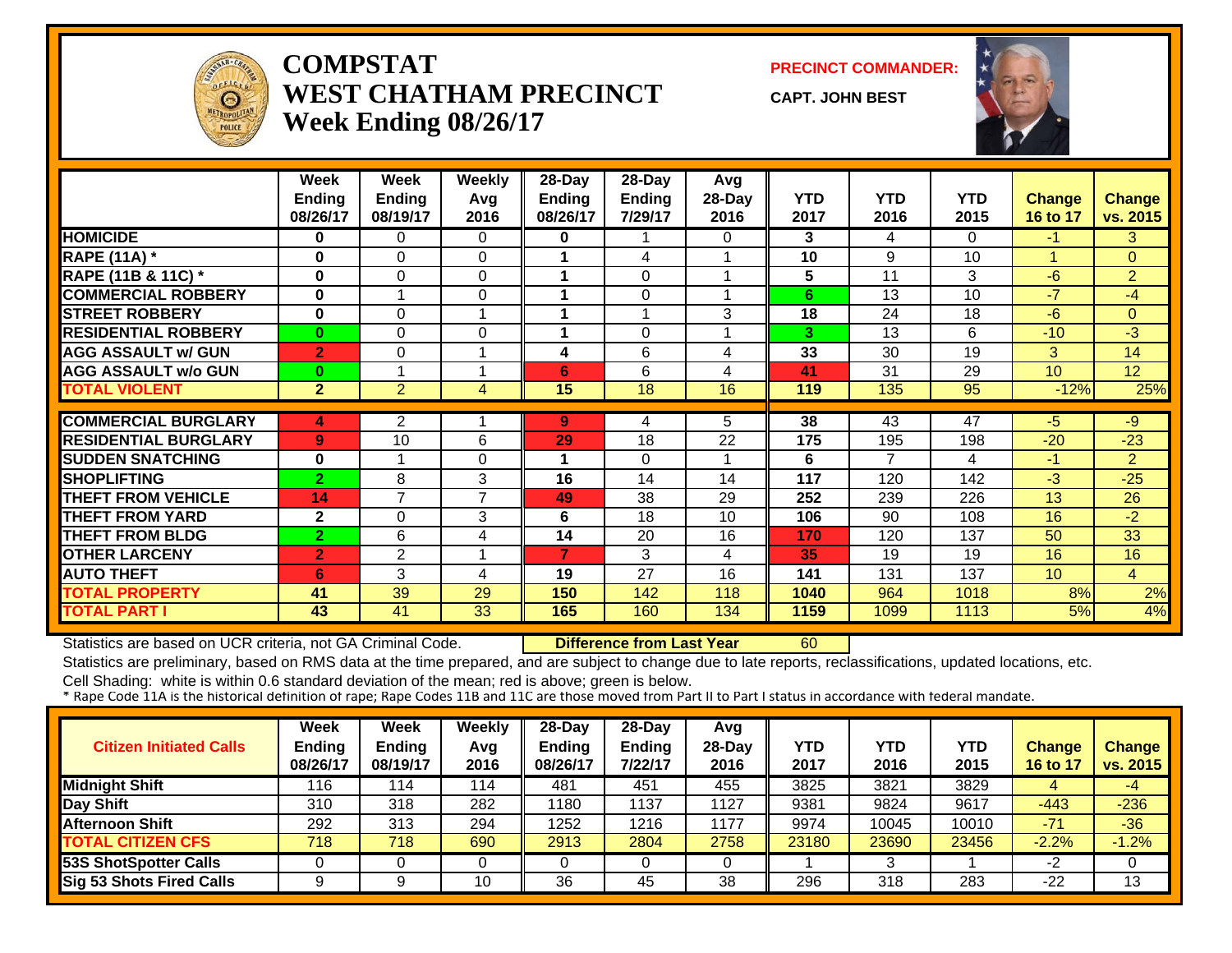# **BEAT 11 West Chatham Precinct Week Ending 08/26/17**



|                             |               | <b>Last 4 Weeks</b> |                |                | 28 Days        | 28 Day  |                |                |                |                |                |
|-----------------------------|---------------|---------------------|----------------|----------------|----------------|---------|----------------|----------------|----------------|----------------|----------------|
|                             | <b>Ending</b> | <b>Endina</b>       | <b>Endina</b>  | <b>Endina</b>  | <b>Ending</b>  | Average | <b>YTD</b>     | <b>YTD</b>     | <b>YTD</b>     | <b>Change</b>  | <b>Change</b>  |
|                             | 08/05/17      | 08/12/17            | 08/19/17       | 08/26/17       | 08/26/17       | 2016    | 2017           | 2016           | 2015           | 16 to 17       | vs. 2015       |
| <b>HOMICIDE</b>             | $\Omega$      | 0                   | $\mathbf{0}$   | $\Omega$       | $\Omega$       | 0.0     | $\Omega$       | $\Omega$       | 0              | $\Omega$       | $\overline{0}$ |
| <b>RAPE (11A) *</b>         | $\Omega$      | $\Omega$            | $\Omega$       | $\Omega$       | $\Omega$       | 0.1     | $\Omega$       | $\mathbf{1}$   | $\mathbf{1}$   | $-1$           | $-1$           |
| RAPE (11B & 11C) *          | $\mathbf 0$   | $\Omega$            | $\Omega$       | $\Omega$       | $\Omega$       | 0.1     | $\mathbf{1}$   | $\mathbf{1}$   | $\mathbf{1}$   | $\overline{0}$ | $\Omega$       |
| <b>COMMERCIAL ROBBERY</b>   | $\Omega$      | $\Omega$            | $\Omega$       | $\Omega$       | $\Omega$       | 0.3     | $\mathbf{1}$   | 2              | 3              | $-1$           | $-2$           |
| <b>STREET ROBBERY</b>       | $\Omega$      | $\Omega$            | $\Omega$       | $\Omega$       | $\Omega$       | 0.2     | $\overline{2}$ | $\overline{2}$ | 3              | $\Omega$       | $-1$           |
| <b>RESIDENTIAL ROBBERY</b>  | $\Omega$      | $\Omega$            | $\Omega$       | $\Omega$       | 0              | 0.1     | $\Omega$       | $\Omega$       | 0              | $\Omega$       | $\Omega$       |
| <b>AGG ASSAULT w/ GUN</b>   | $\Omega$      | 0                   | $\Omega$       | $\mathbf{1}$   | $\mathbf{1}$   | 0.1     | 5              | $\mathbf{1}$   | $\mathbf{1}$   | 4              | $\overline{4}$ |
| <b>AGG ASSAULT w/o GUN</b>  | $\Omega$      | 0                   | $\Omega$       | $\Omega$       | $\Omega$       | 0.5     | 3              | 3              | 0              | $\Omega$       | 3              |
| <b>TOTAL VIOLENT</b>        | $\Omega$      | $\Omega$            | $\Omega$       | $\mathbf{1}$   | $\mathbf{1}$   | 1.3     | 12             | 10             | 9              | 20%            | 33%            |
| <b>COMMERCIAL BURGLARY</b>  | $\Omega$      | 0                   | $\Omega$       | 1              | $\mathbf{1}$   | 0.4     | 6              | 5              | 6              |                | $\Omega$       |
| <b>RESIDENTIAL BURGLARY</b> | $\mathbf{1}$  | $\mathbf{1}$        | 0              | 1              | 3              | 1.1     | 15             | 9              | 13             | 6              | $\overline{2}$ |
| <b>SUDDEN SNATCHING</b>     | $\Omega$      | 0                   | 1              | $\Omega$       | $\mathbf{1}$   | 0.1     | $\mathbf{1}$   | $\mathbf{1}$   | 0              | $\Omega$       | 1              |
| <b>SHOPLIFTING</b>          | $\Omega$      | 0                   | $\Omega$       | $\Omega$       | 0              | 0.2     | 3              | $\overline{2}$ | $\mathbf{1}$   | 1              | $\overline{2}$ |
| <b>THEFT FROM VEHICLE</b>   | $\Omega$      | $\overline{2}$      | $\Omega$       | $\overline{2}$ | 4              | 3.5     | 32             | 23             | 27             | 9              | 5              |
| <b>THEFT FROM YARD</b>      | $\Omega$      | $\Omega$            | $\Omega$       | $\Omega$       | $\Omega$       | 1.9     | 20             | 20             | 19             | $\Omega$       | $\overline{1}$ |
| <b>THEFT FROM BLDG</b>      | $\Omega$      | $\mathbf{1}$        | $\mathbf{1}$   | $\Omega$       | $\overline{2}$ | 3.3     | 46             | 27             | 44             | 19             | $\overline{2}$ |
| <b>OTHER LARCENY</b>        | $\Omega$      | 0                   | $\Omega$       | $\Omega$       | 0              | 0.7     | 5              | 3              | $\overline{2}$ | 2              | 3              |
| <b>AUTO THEFT</b>           | $\Omega$      | 4                   | $\mathbf{1}$   | $\mathbf{1}$   | 6              | 2.2     | 19             | 18             | 22             | 1              | $-3$           |
| <b>TOTAL PROPERTY</b>       | $\mathbf{1}$  | 8                   | 3              | 5              | 17             | 13.4    | 147            | 108            | 134            | 36%            | 10%            |
| <b>TOTAL PART I</b>         | $\mathbf{1}$  | 8                   | $\overline{3}$ | 6              | 18             | 14.7    | 159            | 118            | 143            | 35%            | 11%            |

 **Difference from Last Year**41

Statistics are based on UCR criteria, not GA Criminal Code.

\* Rape Code 11A is the historical definition of rape (aka Legacy Rape); Rape Codes 11B and 11C are those moved from Part II to Part I in 2017.

\* Rape Code 11A is the historical definition of rape; Rape Codes 11B and 11C are those moved from Part II to Part I status in accordance with federal mandate.

|                                 | Week          | Week          | Week          | Week          | 28 Davs       | 28 Day  |      |      |            |               |                 |
|---------------------------------|---------------|---------------|---------------|---------------|---------------|---------|------|------|------------|---------------|-----------------|
| <b>Shots Fired Calls</b>        | <b>Ending</b> | <b>Ending</b> | <b>Ending</b> | <b>Ending</b> | <b>Ending</b> | Average | YTD  | YTD  | <b>YTD</b> | <b>Change</b> | <b>Change</b>   |
|                                 | 08/05/17      | 08/12/17      | 08/19/17      | 08/26/17      | 08/26/17      | 2016    | 2017 | 2016 | 2015       | 16 to 17      | <b>vs. 2015</b> |
| <b>53S ShotSpotter Calls</b>    |               |               |               |               |               | 0.0     |      |      |            | 0%            | $0\%$           |
| <b>Sig 53 Shots Fired Calls</b> |               |               |               |               |               | 1.6     |      | 10   | 18         | 70%           | $-6%$           |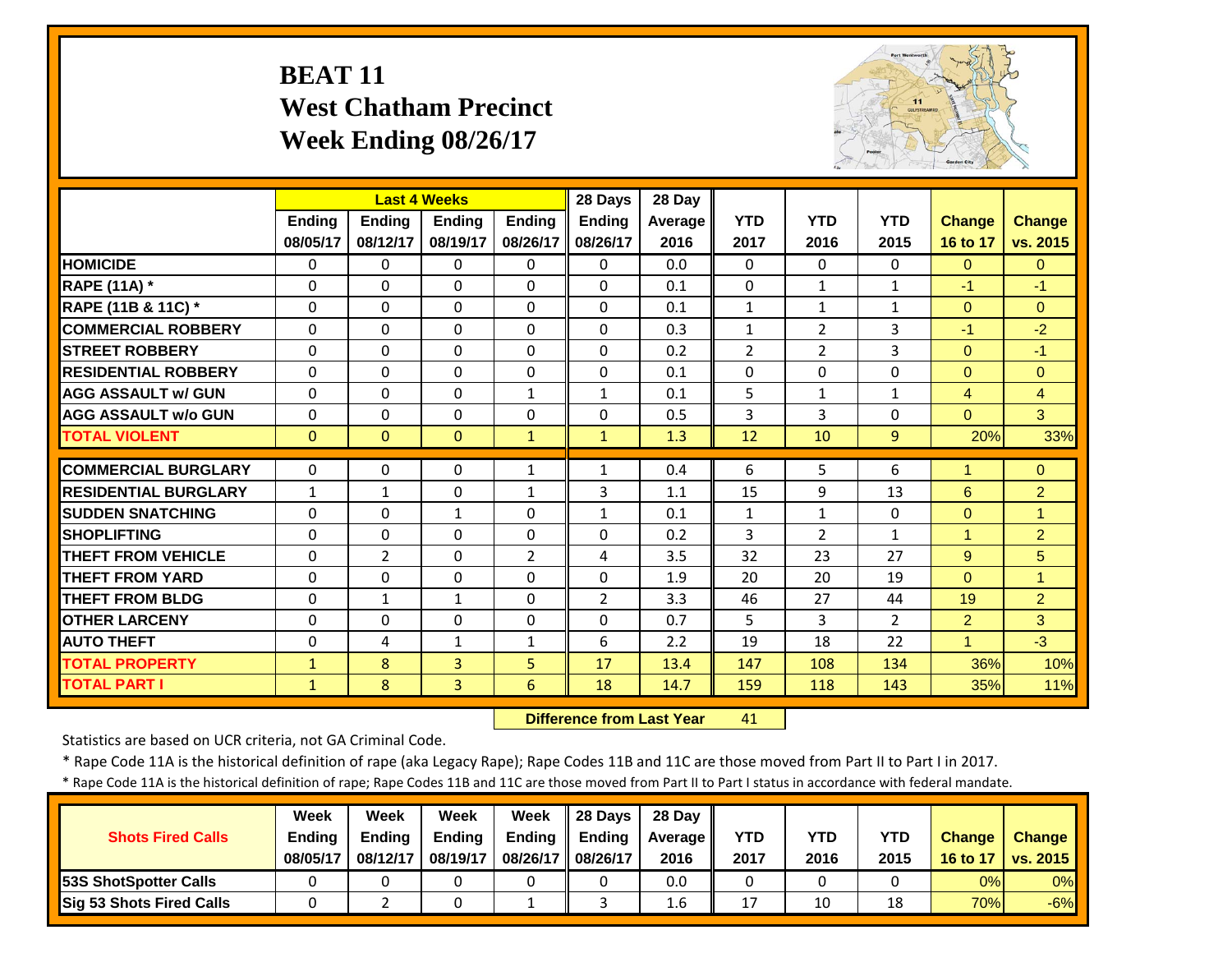# **BEAT 12 West Chatham Precinct Week Ending 08/26/17**



|                             |                | <b>Last 4 Weeks</b> |              |                              | 28 Days        | 28 Day  |                |                |              |               |                |
|-----------------------------|----------------|---------------------|--------------|------------------------------|----------------|---------|----------------|----------------|--------------|---------------|----------------|
|                             | Ending         | Ending              | Ending       | <b>Ending</b>                | <b>Ending</b>  | Average | <b>YTD</b>     | <b>YTD</b>     | <b>YTD</b>   | <b>Change</b> | Change         |
|                             | 08/05/17       | 08/12/17            | 08/19/17     | 08/26/17                     | 08/26/17       | 2016    | 2017           | 2016           | 2015         | 16 to 17      | vs. 2015       |
| <b>HOMICIDE</b>             | 0              | $\Omega$            | $\Omega$     | $\Omega$                     | 0              | 0.1     | 1              | $\mathbf{1}$   | 0            | $\mathbf{0}$  | 1              |
| <b>RAPE (11A)</b> *         | $\Omega$       | $\Omega$            | $\Omega$     | $\Omega$                     | $\Omega$       | 0.2     | 4              | $\mathbf{1}$   | 3            | 3             | 1              |
| RAPE (11B & 11C) *          | $\mathbf{1}$   | $\Omega$            | $\Omega$     | $\Omega$                     | $\mathbf{1}$   | 0.6     | $\mathbf{1}$   | 5              | $\mathbf{1}$ | $-4$          | $\Omega$       |
| <b>COMMERCIAL ROBBERY</b>   | $\Omega$       | $\Omega$            | $\Omega$     | $\Omega$                     | 0              | 0.3     | $\mathbf{1}$   | 4              | 1            | $-3$          | $\Omega$       |
| <b>STREET ROBBERY</b>       | 0              | $\Omega$            | $\Omega$     | 0                            | $\Omega$       | 0.6     | 3              | 5              | 3            | $-2$          | $\Omega$       |
| <b>RESIDENTIAL ROBBERY</b>  | 0              | 1                   | $\Omega$     | $\Omega$                     | $\mathbf{1}$   | 0.3     | $\mathbf{1}$   | 3              | 1            | $-2$          | $\Omega$       |
| <b>AGG ASSAULT w/ GUN</b>   | $\Omega$       | $\Omega$            | $\Omega$     | $\mathbf{1}$                 | 1              | 0.7     | $\overline{7}$ | 6              | 1            | 4             | 6              |
| <b>AGG ASSAULT w/o GUN</b>  | $\mathbf{1}$   | $\Omega$            | $\mathbf{1}$ | $\Omega$                     | $\overline{2}$ | 0.8     | 13             | 5              | 8            | 8             | 5              |
| <b>TOTAL VIOLENT</b>        | $\overline{2}$ | $\mathbf{1}$        | $\mathbf{1}$ | $\mathbf{1}$                 | 5              | 3.6     | 31             | 30             | 18           | 3%            | 72%            |
| <b>COMMERCIAL BURGLARY</b>  | $\Omega$       | $\Omega$            | $\Omega$     | $\mathbf{1}$                 | $\mathbf{1}$   | 0.5     | $\overline{2}$ | 4              | 4            | $-2$          | $-2$           |
| <b>RESIDENTIAL BURGLARY</b> | $\overline{2}$ | 3                   | 5            | $\mathbf{1}$                 | 11             | 7.1     | 38             | 68             | 62           | $-30$         | $-24$          |
| <b>SUDDEN SNATCHING</b>     | 0              | $\Omega$            | 0            | $\Omega$                     | 0              | 0.3     | $\Omega$       | $\overline{2}$ | 0            | $-2$          | $\overline{0}$ |
| <b>SHOPLIFTING</b>          | $\Omega$       | $\mathbf{1}$        | 2            | $\Omega$                     | 3              | 2.9     | 16             | 22             | 17           | $-6$          | $-1$           |
| <b>THEFT FROM VEHICLE</b>   | $\overline{2}$ | 3                   | 4            | 9                            | 18             | 8.6     | 74             | 70             | 66           | 4             | 8              |
| <b>THEFT FROM YARD</b>      | $\overline{2}$ | $\Omega$            | $\Omega$     | $\mathbf{1}$                 | 3              | 2.6     | 20             | 20             | 27           | $\Omega$      | $-7$           |
| <b>THEFT FROM BLDG</b>      | 1              | $\mathbf{1}$        | $\Omega$     | $\mathbf{1}$                 | 3              | 2.7     | 29             | 24             | 22           | 5             | $\overline{7}$ |
| <b>OTHER LARCENY</b>        |                | $\Omega$            | $\Omega$     |                              | $\overline{2}$ | 0.9     | 6              | 5.             | 4            | 1             | $\overline{2}$ |
| <b>AUTO THEFT</b>           | 1<br>$\Omega$  | $\mathbf{1}$        | $\Omega$     | $\mathbf{1}$<br>$\mathbf{1}$ | $\overline{2}$ | 4.0     | 21             | 31             | 33           | $-10$         | $-12$          |
|                             | 8              |                     |              |                              |                | 29.5    |                |                |              | $-16%$        | $-12%$         |
| <b>TOTAL PROPERTY</b>       |                | 9                   | 11           | 15                           | 43             |         | 206            | 246            | 235          |               |                |
| <b>TOTAL PART I</b>         | 10             | 10                  | 12           | 16                           | 48             | 33.1    | 237            | 276            | 253          | $-14%$        | $-6%$          |

 **Difference from Last Year**‐39

Statistics are based on UCR criteria, not GA Criminal Code.

|                               | Week     | Week     | Week          | Week          | Il 28 Davs    | 28 Day         |      |      |      |               |                 |
|-------------------------------|----------|----------|---------------|---------------|---------------|----------------|------|------|------|---------------|-----------------|
| <b>Shots Fired Calls</b>      | Ending   | Ending   | <b>Ending</b> | <b>Ending</b> | <b>Ending</b> | <b>Average</b> | YTD  | YTD  | YTD  | <b>Change</b> | <b>Change</b>   |
|                               | 08/05/17 | 08/12/17 | 08/19/17      | 08/26/17      | 08/26/17      | 2016           | 2017 | 2016 | 2015 | 16 to 17      | <b>vs. 2015</b> |
| <b>153S ShotSpotter Calls</b> |          |          |               |               |               | 0.0            |      |      |      | 0%            | $0\%$           |
| Sig 53 Shots Fired Calls      |          |          |               |               |               | 6.5            | 59   | 50   | 46   | 18%           | 28%             |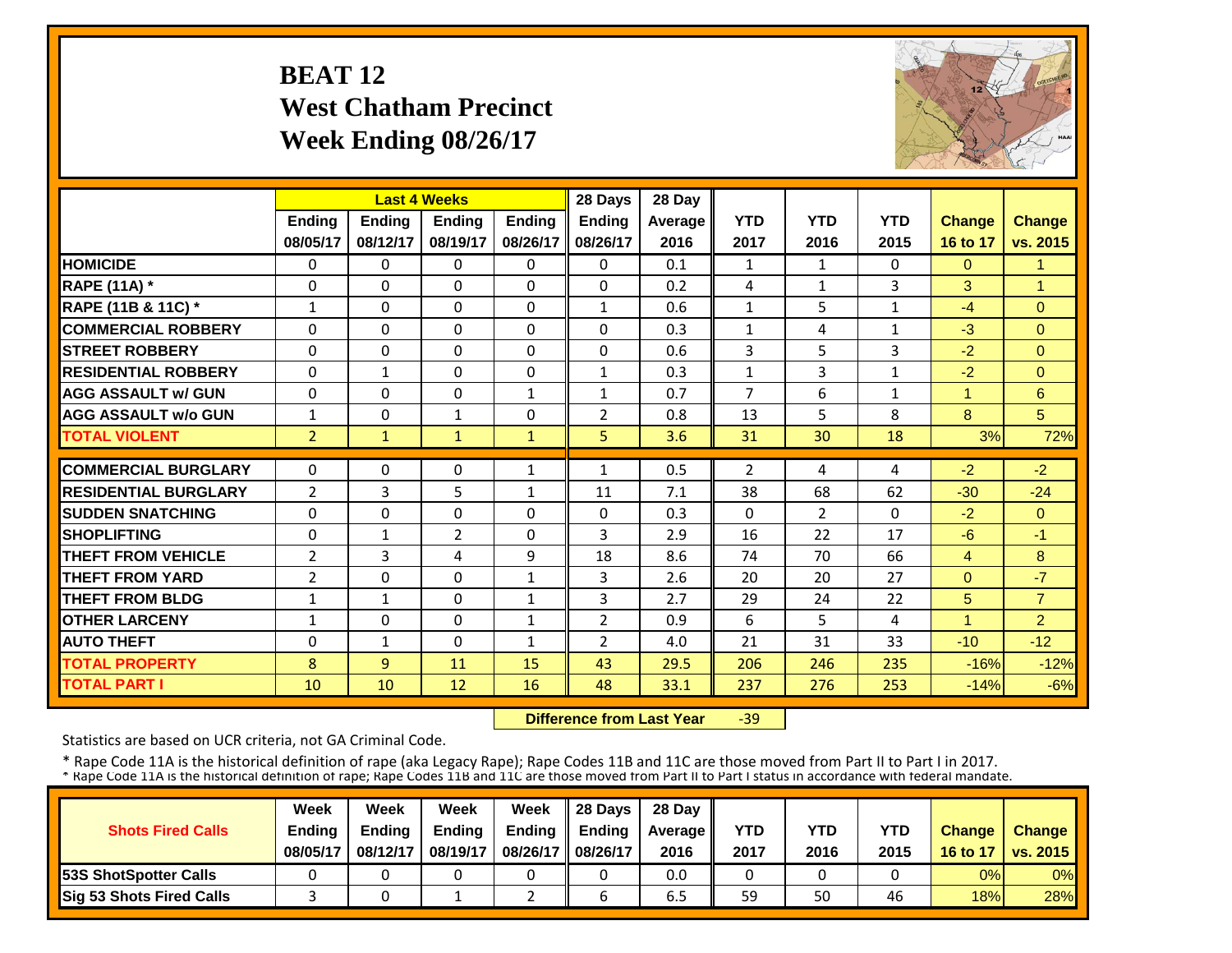# **BEAT 13 West Chatham Precinct Week Ending 08/26/17**



|                             |                |                | <b>Last 4 Weeks</b> |               | 28 Days        | 28 Day  |                |                |                |                      |                |
|-----------------------------|----------------|----------------|---------------------|---------------|----------------|---------|----------------|----------------|----------------|----------------------|----------------|
|                             | Ending         | Ending         | <b>Ending</b>       | <b>Ending</b> | Ending         | Average | <b>YTD</b>     | <b>YTD</b>     | <b>YTD</b>     | <b>Change</b>        | <b>Change</b>  |
|                             | 08/05/17       | 08/12/17       | 08/19/17            | 08/26/17      | 08/26/17       | 2016    | 2017           | 2016           | 2015           | 16 to 17             | vs. 2015       |
| <b>HOMICIDE</b>             | 0              | $\Omega$       | $\Omega$            | 0             | $\Omega$       | 0.1     | 1              | $\Omega$       | 0              | $\blacktriangleleft$ | 1              |
| <b>RAPE (11A)</b> *         | $\Omega$       | $\Omega$       | $\Omega$            | 0             | 0              | 0.4     | 3              | 4              | $\mathbf{1}$   | $-1$                 | $\overline{2}$ |
| RAPE (11B & 11C) *          | $\mathbf 0$    | $\Omega$       | 0                   | $\Omega$      | $\mathbf{0}$   | 0.1     | $\Omega$       | $\Omega$       | 0              | $\mathbf{0}$         | $\Omega$       |
| <b>COMMERCIAL ROBBERY</b>   | $\Omega$       | $\Omega$       | $\mathbf{1}$        | $\Omega$      | $\mathbf{1}$   | 0.2     | $\overline{2}$ | $\mathbf{1}$   | $\overline{2}$ | $\overline{1}$       | $\Omega$       |
| <b>ISTREET ROBBERY</b>      | $\Omega$       | $\mathbf{1}$   | $\Omega$            | $\Omega$      | $\mathbf{1}$   | 0.8     | 5              | 3              | 3              | 2                    | $\overline{2}$ |
| <b>RESIDENTIAL ROBBERY</b>  | $\Omega$       | $\Omega$       | $\Omega$            | $\Omega$      | $\Omega$       | 0.2     | $\mathbf{1}$   | $\overline{2}$ | $\overline{2}$ | $-1$                 | $-1$           |
| <b>AGG ASSAULT w/ GUN</b>   | 0              | $\Omega$       | $\Omega$            | $\Omega$      | $\Omega$       | 1.2     | 7              | 9              | 8              | $-2$                 | -1             |
| <b>AGG ASSAULT w/o GUN</b>  | $\mathbf{1}$   | $\Omega$       | $\Omega$            | $\Omega$      | $\mathbf{1}$   | 0.8     | 10             | 8              | 8              | $\overline{2}$       | $\overline{2}$ |
| <b>TOTAL VIOLENT</b>        | $\mathbf{1}$   | $\mathbf{1}$   | $\mathbf{1}$        | $\Omega$      | 3              | 3.6     | 29             | 27             | 24             | 7%                   | 21%            |
| <b>COMMERCIAL BURGLARY</b>  | 1              | 1              | 1                   | 1             | 4              | 1.1     | 16             | 9              | 18             | $\overline{7}$       | $-2$           |
| <b>RESIDENTIAL BURGLARY</b> | $\Omega$       | $\mathbf{1}$   | 2                   | $\mathbf{1}$  | 4              | 3.1     | 24             | 24             | 32             | $\Omega$             | $-8$           |
| <b>SUDDEN SNATCHING</b>     | 0              | $\Omega$       | $\Omega$            | $\Omega$      | $\Omega$       | 0.3     | 1              | $\mathbf{1}$   | 4              | $\Omega$             | $-3$           |
| <b>SHOPLIFTING</b>          | $\Omega$       | $\Omega$       | 3                   | $\Omega$      | 3              | 1.6     | 18             | 15             | 5              | 3                    | 13             |
| <b>THEFT FROM VEHICLE</b>   | $\overline{2}$ | 2              | $\mathbf{1}$        | $\Omega$      | 5              | 4.2     | 27             | 45             | 40             | $-18$                | $-13$          |
| <b>THEFT FROM YARD</b>      | 1              | $\mathbf{1}$   | $\Omega$            | $\Omega$      | $\overline{2}$ | 1.9     | 19             | 13             | 17             | 6                    | $\overline{2}$ |
| <b>THEFT FROM BLDG</b>      | $\Omega$       | $\mathbf{1}$   | $\mathbf{1}$        | 0             | $\overline{2}$ | 2.1     | 15             | 15             | 18             | $\Omega$             | $-3$           |
| <b>OTHER LARCENY</b>        | $\Omega$       | $\Omega$       | $\overline{2}$      | 1             | 3              | 0.1     | 5              | $\mathbf{1}$   | 3              | $\overline{4}$       | $\overline{2}$ |
| <b>AUTO THEFT</b>           | $\mathbf{1}$   | $\Omega$       | $\Omega$            | 1             | $\overline{2}$ | 2.7     | 22             | 21             | 26             | $\overline{1}$       | $-4$           |
| <b>TOTAL PROPERTY</b>       | 5              | 6              | 10                  | 4             | 25             | 17.1    | 147            | 144            | 163            | 2%                   | $-10%$         |
| <b>TOTAL PART I</b>         | 6              | $\overline{7}$ | 11                  | 4             | 28             | 20.7    | 176            | 171            | 187            | 3%                   | $-6%$          |

 **Difference from Last Year**

5

Statistics are based on UCR criteria, not GA Criminal Code.

|                               | Week     | Week          | Week          | Week          | $\parallel$ 28 Davs | 28 Day    |      |      |      |               |                     |
|-------------------------------|----------|---------------|---------------|---------------|---------------------|-----------|------|------|------|---------------|---------------------|
| <b>Shots Fired Calls</b>      | Ending   | <b>Ending</b> | <b>Ending</b> | <b>Ending</b> | <b>Ending</b>       | Average I | YTD  | YTD  | YTD  | <b>Change</b> | <b>Change</b>       |
|                               | 08/05/17 | 08/12/17      | 08/19/17      | 08/26/17      | 08/26/17            | 2016      | 2017 | 2016 | 2017 |               | 16 to 17   vs. 2015 |
| <b>153S ShotSpotter Calls</b> |          |               |               |               |                     | 0.2       |      |      |      | 0%            | $0\%$               |
| Sig 53 Shots Fired Calls      |          |               |               |               |                     | 8.6       | 51   | 69   | 62   | $-26%$        | $-18%$              |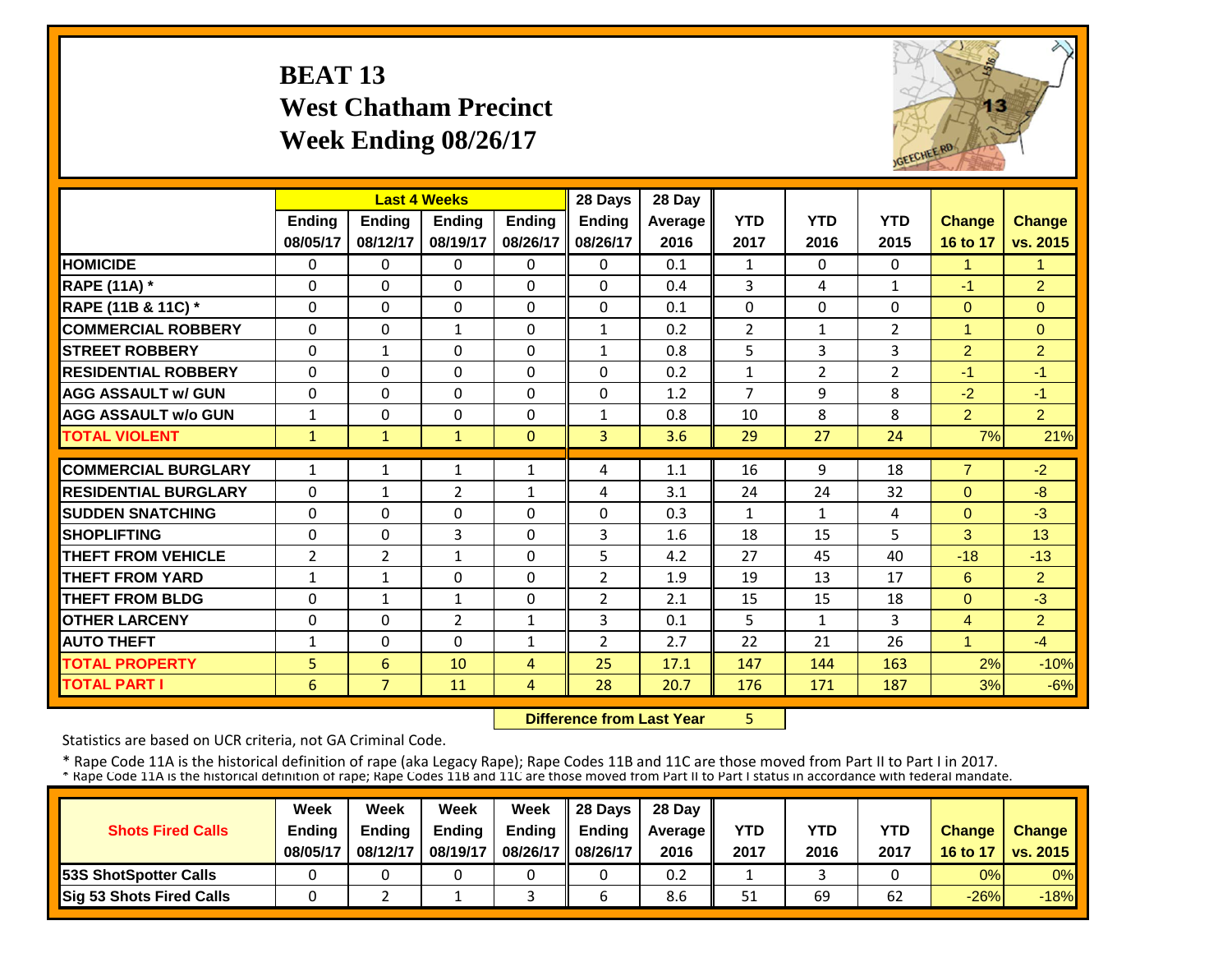# **BEAT 14 West Chatham Precinct Week Ending 08/26/17**



|                             |                |                | <b>Last 4 Weeks</b> |               | 28 Days        | 28 Day  |                |                |                |                |                |
|-----------------------------|----------------|----------------|---------------------|---------------|----------------|---------|----------------|----------------|----------------|----------------|----------------|
|                             | Ending         | <b>Ending</b>  | <b>Ending</b>       | <b>Endina</b> | <b>Ending</b>  | Average | <b>YTD</b>     | <b>YTD</b>     | <b>YTD</b>     | <b>Change</b>  | <b>Change</b>  |
|                             | 08/05/17       | 08/12/17       | 08/19/17            | 08/26/17      | 08/26/17       | 2016    | 2017           | 2016           | 2015           | 16 to 17       | vs. 2015       |
| <b>HOMICIDE</b>             | $\Omega$       | 0              | $\mathbf{0}$        | $\Omega$      | $\Omega$       | 0.2     | $\Omega$       | $\mathbf{1}$   | 0              | $-1$           | $\Omega$       |
| <b>RAPE (11A) *</b>         | $\Omega$       | $\Omega$       | $\Omega$            | $\Omega$      | $\Omega$       | 0.0     | $\mathbf{1}$   | $\Omega$       | 3              | $\mathbf{1}$   | $-2$           |
| RAPE (11B & 11C) *          | $\Omega$       | 0              | $\Omega$            | $\Omega$      | $\Omega$       | 0.2     | $\mathbf{1}$   | $\overline{2}$ | 1              | $-1$           | $\overline{0}$ |
| <b>COMMERCIAL ROBBERY</b>   | $\Omega$       | $\Omega$       | $\Omega$            | $\Omega$      | $\Omega$       | 0.2     | $\overline{2}$ | $\mathbf{1}$   | $\mathbf{1}$   | $\overline{1}$ | $\overline{1}$ |
| <b>STREET ROBBERY</b>       | $\mathbf 0$    | 0              | $\Omega$            | $\Omega$      | 0              | 0.4     | $\overline{2}$ | $\mathbf{1}$   | $\mathbf{1}$   | $\overline{1}$ | $\overline{1}$ |
| <b>RESIDENTIAL ROBBERY</b>  | $\Omega$       | $\Omega$       | $\Omega$            | $\Omega$      | $\Omega$       | 0.2     | $\Omega$       | $\mathbf{1}$   | 0              | $-1$           | $\Omega$       |
| <b>AGG ASSAULT w/ GUN</b>   | $\mathbf{1}$   | $\mathbf{1}$   | $\mathbf 0$         | $\Omega$      | $\overline{2}$ | 0.2     | 5              | 2              | 0              | 3              | 5              |
| <b>AGG ASSAULT w/o GUN</b>  | $\mathbf{1}$   | 0              | 0                   | $\Omega$      | $\mathbf{1}$   | 0.5     | 3              | 4              | 1              | $-1$           | $\overline{2}$ |
| <b>TOTAL VIOLENT</b>        | 2 <sup>1</sup> | $\mathbf{1}$   | $\mathbf{0}$        | $\mathbf{0}$  | 3              | 1.6     | 14             | 12             | $\overline{7}$ | 17%            | 100%           |
| <b>COMMERCIAL BURGLARY</b>  | $\Omega$       | $\mathbf{1}$   | 1                   | $\Omega$      | $\overline{2}$ | 0.9     | 6              | 5              | 5              | 1              | $\overline{1}$ |
| <b>RESIDENTIAL BURGLARY</b> | $\mathbf{1}$   | 0              | 1                   | 4             | 6              | 4.0     | 48             | 37             | 29             | 11             | 19             |
| <b>ISUDDEN SNATCHING</b>    | $\Omega$       | 0              | $\Omega$            | $\Omega$      | $\Omega$       | 0.1     | $\Omega$       | $\mathbf{1}$   | 0              | $-1$           | $\Omega$       |
| <b>SHOPLIFTING</b>          | $\mathbf{1}$   | $\mathbf{1}$   | $\Omega$            | $\Omega$      | $\overline{2}$ | 0.7     | 11             | 7              | 5              | 4              | 6              |
| <b>THEFT FROM VEHICLE</b>   | $\mathbf{1}$   | 4              | 1                   | $\Omega$      | 6              | 3.7     | 53             | 23             | 34             | 30             | 19             |
| <b>THEFT FROM YARD</b>      | $\Omega$       | 0              | $\Omega$            | 1             | $\mathbf{1}$   | 1.6     | 15             | 15             | 14             | $\Omega$       | 1              |
| <b>THEFT FROM BLDG</b>      | $\mathbf{1}$   | $\mathbf{1}$   | $\Omega$            | $\Omega$      | $\overline{2}$ | 1.8     | 25             | 10             | 20             | 15             | 5              |
| <b>OTHER LARCENY</b>        | $\Omega$       | 0              | $\Omega$            | $\Omega$      | 0              | 1.2     | 9              | $\overline{7}$ | 6              | $\overline{2}$ | 3              |
| <b>AUTO THEFT</b>           | $\Omega$       | 0              | $\Omega$            | 1             | $\mathbf{1}$   | 2.6     | 19             | 23             | 21             | $-4$           | $-2$           |
| <b>TOTAL PROPERTY</b>       | $\overline{4}$ | $\overline{7}$ | 3                   | 6             | 20             | 16.5    | 186            | 128            | 134            | 45%            | 39%            |
| <b>TOTAL PART I</b>         | 6              | 8              | $\overline{3}$      | 6             | 23             | 18.1    | 200            | 140            | 141            | 43%            | 42%            |
|                             |                |                |                     |               |                |         |                |                |                |                |                |

 **Difference from Last Year**60

Statistics are based on UCR criteria, not GA Criminal Code.

| <b>Shots Fired Calls</b>        | Week<br>Ending<br>08/05/17 | Week<br><b>Ending</b><br>08/12/17 | Week<br><b>Ending</b><br>08/19/17 | Week<br><b>Ending</b><br>08/26/17 | Il 28 Davs<br><b>Ending</b><br>08/26/17 | 28 Day<br><b>Average</b><br>2016 | YTD<br>2017 | YTD<br>2016 | <b>YTD</b><br>2015 | <b>Change</b><br>16 to 17 | <b>Change</b><br><b>vs. 2015</b> |
|---------------------------------|----------------------------|-----------------------------------|-----------------------------------|-----------------------------------|-----------------------------------------|----------------------------------|-------------|-------------|--------------------|---------------------------|----------------------------------|
| <b>153S ShotSpotter Calls</b>   |                            |                                   |                                   |                                   |                                         | 0.0                              |             |             |                    | 0%                        | 0%                               |
| <b>Sig 53 Shots Fired Calls</b> |                            |                                   |                                   |                                   |                                         | 7.4                              | 68          | 65          | 54                 | 5%                        | 26%                              |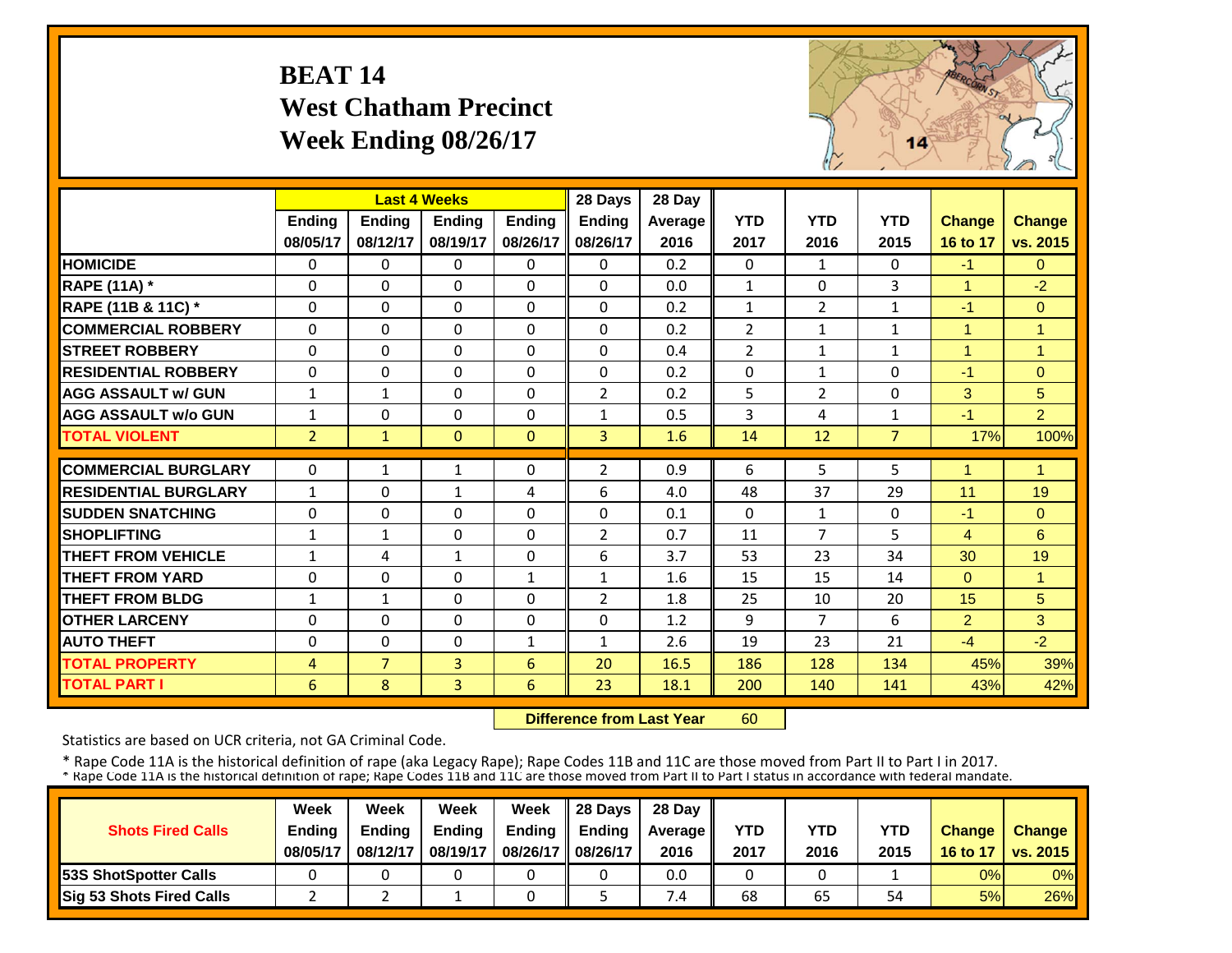### **BEAT 15 West Chatham Precinct Week Ending 08/26/17**



|                             |                |                | <b>Last 4 Weeks</b> |                | 28 Days        | 28 Day  |                |                |                |                |                |
|-----------------------------|----------------|----------------|---------------------|----------------|----------------|---------|----------------|----------------|----------------|----------------|----------------|
|                             | <b>Ending</b>  | <b>Ending</b>  | <b>Ending</b>       | <b>Ending</b>  | <b>Ending</b>  | Average | <b>YTD</b>     | <b>YTD</b>     | <b>YTD</b>     | <b>Change</b>  | <b>Change</b>  |
|                             | 08/05/17       | 08/12/17       | 08/19/17            | 08/26/17       | 08/26/17       | 2016    | 2017           | 2016           | 2015           | 16 to 17       | vs. 2015       |
| <b>HOMICIDE</b>             | 0              | 0              | 0                   | $\Omega$       | $\Omega$       | 0.2     | $\Omega$       | $\overline{2}$ | 0              | $-2$           | $\Omega$       |
| <b>RAPE (11A)</b> *         | $\Omega$       | $\Omega$       | $\Omega$            | $\Omega$       | 0              | 0.2     | $\Omega$       | $\overline{2}$ | $\overline{2}$ | $-2$           | $-2$           |
| RAPE (11B & 11C) *          | 0              | $\Omega$       | $\Omega$            | $\Omega$       | 0              | 0.4     | $\Omega$       | 3              | 0              | $-3$           | $\Omega$       |
| <b>COMMERCIAL ROBBERY</b>   | $\Omega$       | $\Omega$       | $\Omega$            | $\Omega$       | 0              | 0.5     | $\Omega$       | 4              | 0              | $-4$           | $\Omega$       |
| <b>STREET ROBBERY</b>       | 0              | $\Omega$       | $\Omega$            | 0              | 0              | 0.7     | 3              | 8              | 4              | $-5$           | $-1$           |
| <b>RESIDENTIAL ROBBERY</b>  | $\Omega$       | $\Omega$       | $\Omega$            | $\Omega$       | 0              | 0.3     | $\Omega$       | 3              | $\mathbf{1}$   | $-3$           | $-1$           |
| <b>AGG ASSAULT w/ GUN</b>   | 0              | $\Omega$       | 0                   | $\Omega$       | 0              | 0.9     | 8              | 8              | 9              | $\Omega$       | $-1$           |
| <b>AGG ASSAULT w/o GUN</b>  | $\Omega$       | $\Omega$       | $\Omega$            | $\Omega$       | $\Omega$       | 0.9     | 4              | 8              | 5              | $-4$           | $-1$           |
| <b>TOTAL VIOLENT</b>        | $\mathbf{0}$   | $\Omega$       | $\Omega$            | $\Omega$       | $\overline{0}$ | 4.0     | 15             | 38             | 21             | $-61%$         | $-29%$         |
| <b>COMMERCIAL BURGLARY</b>  | $\Omega$       | $\Omega$       | $\Omega$            | $\mathbf{1}$   | $\mathbf{1}$   | 1.3     | 4              | 12             | 12             | $-8$           | $-8$           |
| <b>RESIDENTIAL BURGLARY</b> | $\mathbf{1}$   | $\Omega$       | $\Omega$            | 2              | 3              | 3.9     | 35             | 34             | 35             | 1              | $\Omega$       |
| <b>SUDDEN SNATCHING</b>     | $\Omega$       | $\Omega$       | $\Omega$            | 0              | 0              | 0.2     | $\overline{2}$ | $\overline{2}$ | 0              | $\Omega$       | $\overline{2}$ |
| <b>SHOPLIFTING</b>          | 0              | $\Omega$       | 0                   | $\Omega$       | 0              | 1.5     | 9              | 14             | 5              | $-5$           | $\overline{4}$ |
| <b>THEFT FROM VEHICLE</b>   | $\mathbf{1}$   | 1              | $\Omega$            | $\overline{2}$ | 4              | 2.9     | 25             | 25             | 27             | $\Omega$       | $-2$           |
| <b>THEFT FROM YARD</b>      | $\Omega$       | $\Omega$       | $\Omega$            | $\Omega$       | 0              | 1.0     | 13             | 10             | 8              | 3              | 5              |
| <b>THEFT FROM BLDG</b>      | 0              | $\Omega$       | $\overline{2}$      | $\mathbf{1}$   | 3              | 2.2     | 23             | 19             | 6              | 4              | 17             |
| <b>OTHER LARCENY</b>        | $\Omega$       | $\mathbf{1}$   | $\Omega$            | $\Omega$       | $\mathbf{1}$   | 0.3     | 4              | $\overline{2}$ | $\Omega$       | $\overline{2}$ | $\overline{4}$ |
| <b>AUTO THEFT</b>           | $\Omega$       | $\mathbf{1}$   | $\Omega$            | 2              | 3              | 1.9     | 25             | 16             | 20             | 9              | 5              |
| <b>TOTAL PROPERTY</b>       | $\overline{2}$ | 3              | $\overline{2}$      | 8              | 15             | 15.2    | 140            | 134            | 113            | 4%             | 24%            |
| <b>TOTAL PART I</b>         | $\overline{2}$ | 3 <sup>1</sup> | $\overline{2}$      | 8              | 15             | 19.2    | 155            | 172            | 134            | $-10%$         | 16%            |

 **Difference from Last Year**‐17

Statistics are based on UCR criteria, not GA Criminal Code.

|                               | Week     | Week     | Week          | Week          | Il 28 Davs    | 28 Day         |      |                |      |               |                 |
|-------------------------------|----------|----------|---------------|---------------|---------------|----------------|------|----------------|------|---------------|-----------------|
| <b>Shots Fired Calls</b>      | Ending   | Ending   | <b>Ending</b> | <b>Ending</b> | <b>Ending</b> | <b>Average</b> | YTD  | YTD            | YTD  | <b>Change</b> | <b>Change</b>   |
|                               | 08/05/17 | 08/12/17 | 08/19/17      | 08/26/17      | 08/26/17      | 2016           | 2017 | 2016           | 2015 | 16 to 17      | <b>vs. 2015</b> |
| <b>153S ShotSpotter Calls</b> |          |          |               |               |               | 0.0            |      |                |      | 0%            | 0%              |
| Sig 53 Shots Fired Calls      |          |          |               |               |               | 8.2            | 49   | $\overline{ }$ | 69   | $-36%$        | $-29%$          |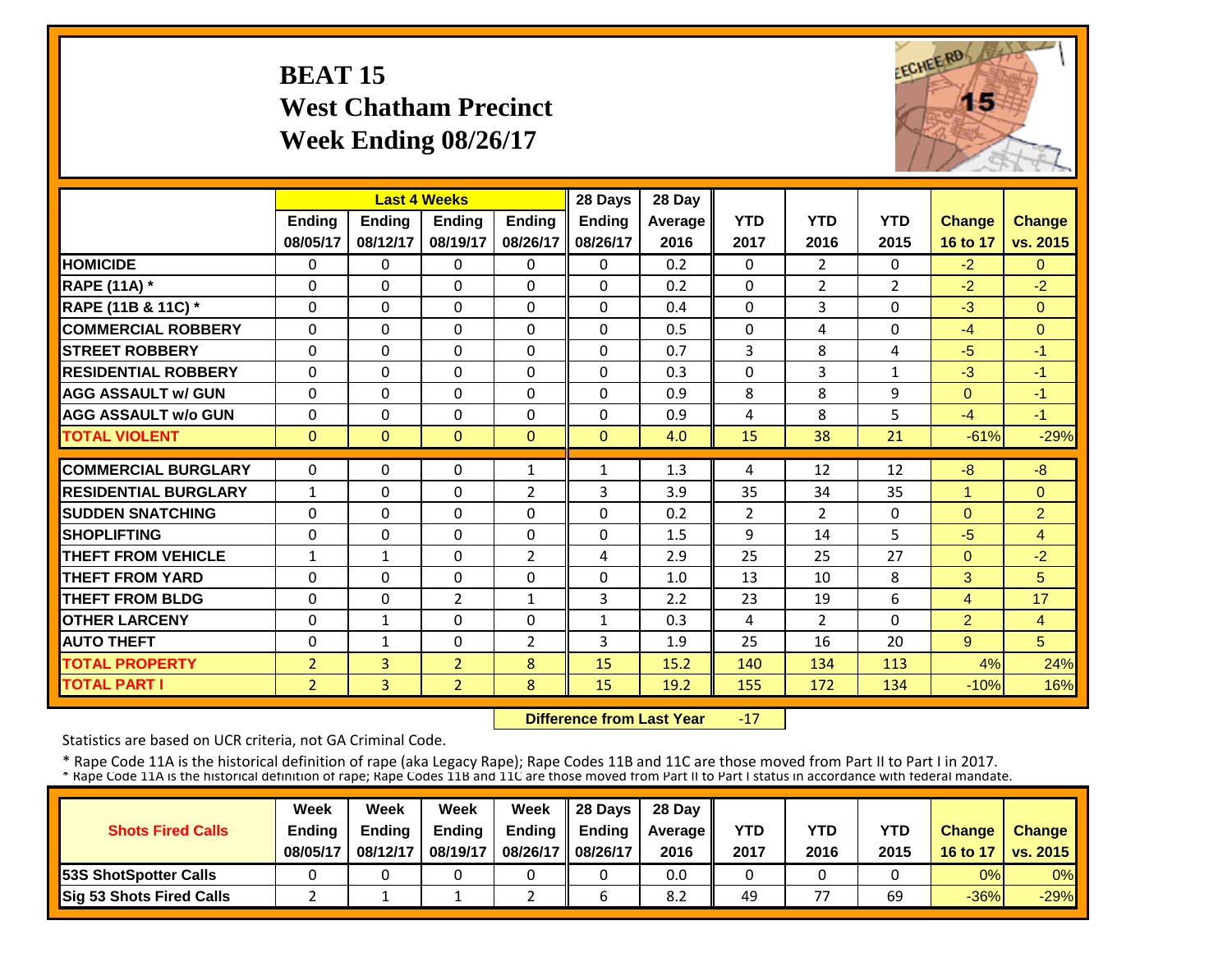# **BEAT 16 West Chatham Precinct Week Ending 08/26/17**



|                             |                |                | <b>Last 4 Weeks</b> |                | 28 Days        | 28 Day  |                |              |                |                |                      |
|-----------------------------|----------------|----------------|---------------------|----------------|----------------|---------|----------------|--------------|----------------|----------------|----------------------|
|                             | <b>Ending</b>  | <b>Ending</b>  | <b>Endina</b>       | <b>Ending</b>  | <b>Ending</b>  | Average | <b>YTD</b>     | <b>YTD</b>   | <b>YTD</b>     | <b>Change</b>  | <b>Change</b>        |
|                             | 08/05/17       | 08/12/17       | 08/19/17            | 08/26/17       | 08/26/17       | 2016    | 2017           | 2016         | 2015           | 16 to 17       | vs. 2015             |
| <b>HOMICIDE</b>             | $\Omega$       | $\Omega$       | $\Omega$            | $\Omega$       | 0              | 0.0     | $\mathbf{1}$   | $\Omega$     | 0              | 1              | 1                    |
| <b>RAPE (11A) *</b>         | $\mathbf{1}$   | $\Omega$       | $\mathbf{0}$        | $\Omega$       | $\mathbf{1}$   | 0.2     | $\overline{2}$ | 1            | 0              | 1              | $\overline{2}$       |
| RAPE (11B & 11C) *          | $\mathbf 0$    | $\Omega$       | $\Omega$            | $\Omega$       | $\Omega$       | 0.0     | $\overline{2}$ | $\Omega$     | 0              | $\overline{2}$ | $\overline{2}$       |
| <b>COMMERCIAL ROBBERY</b>   | $\Omega$       | $\Omega$       | $\Omega$            | $\Omega$       | $\Omega$       | 0.1     | $\Omega$       | $\mathbf{1}$ | 3              | $-1$           | $-3$                 |
| <b>STREET ROBBERY</b>       | $\mathbf 0$    | $\Omega$       | $\Omega$            | 0              | $\Omega$       | 0.4     | 3              | 5            | 4              | $-2$           | $-1$                 |
| <b>RESIDENTIAL ROBBERY</b>  | $\Omega$       | $\Omega$       | $\Omega$            | $\Omega$       | 0              | 0.4     | $\mathbf{1}$   | 4            | $\overline{2}$ | $-3$           | $-1$                 |
| <b>AGG ASSAULT w/ GUN</b>   | $\Omega$       | $\Omega$       | $\Omega$            | $\Omega$       | $\Omega$       | 0.5     | $\mathbf{1}$   | 4            | 0              | $-3$           | 1                    |
| <b>AGG ASSAULT w/o GUN</b>  | $\overline{2}$ | $\Omega$       | 0                   | 0              | $\overline{2}$ | 0.5     | 8              | 3            | 7              | 5              | $\blacktriangleleft$ |
| <b>TOTAL VIOLENT</b>        | 3              | $\mathbf{0}$   | $\Omega$            | $\mathbf{0}$   | $\overline{3}$ | 1.9     | 18             | 18           | 16             | 0%             | 13%                  |
| <b>COMMERCIAL BURGLARY</b>  | $\Omega$       | 0              | $\Omega$            | 0              | $\Omega$       | 0.9     | 4              | 8            | $\overline{2}$ | $-4$           | $\overline{2}$       |
| <b>RESIDENTIAL BURGLARY</b> | $\Omega$       | $\Omega$       | $\overline{2}$      | $\Omega$       | 2              | 3.1     | 15             | 23           | 27             | $-8$           | $-12$                |
| <b>SUDDEN SNATCHING</b>     | $\mathbf 0$    | $\Omega$       | $\Omega$            | $\Omega$       | $\Omega$       | 0.1     | $\overline{2}$ | $\Omega$     | 0              | $\overline{2}$ | $\overline{2}$       |
| <b>SHOPLIFTING</b>          | $\overline{2}$ | $\mathbf{1}$   | 3                   | $\overline{2}$ | 8              | 7.0     | 60             | 60           | 109            | $\Omega$       | $-49$                |
| <b>THEFT FROM VEHICLE</b>   | 3              | $\overline{7}$ | $\mathbf{1}$        | $\mathbf{1}$   | 12             | 6.3     | 41             | 53           | 32             | $-12$          | 9                    |
| <b>THEFT FROM YARD</b>      | 0              | $\Omega$       | $\Omega$            | $\Omega$       | 0              | 1.4     | 19             | 12           | 23             | $\overline{7}$ | $-4$                 |
| <b>THEFT FROM BLDG</b>      | $\Omega$       | $\Omega$       | $\overline{2}$      | $\Omega$       | $\overline{2}$ | 3.7     | 32             | 25           | 27             | $\overline{7}$ | 5                    |
| <b>OTHER LARCENY</b>        | $\mathbf{1}$   | $\Omega$       | $\Omega$            | $\Omega$       | $\mathbf{1}$   | 0.5     | 6              | $\mathbf{1}$ | 4              | 5              | $\overline{2}$       |
| <b>AUTO THEFT</b>           | $\Omega$       | 3              | $\overline{2}$      | $\Omega$       | 5.             | 3.0     | 35             | 22           | 15             | 13             | 20                   |
| <b>TOTAL PROPERTY</b>       | 6              | 11             | 10                  | 3              | 30             | 25.9    | 214            | 204          | 239            | 5%             | $-10%$               |
|                             |                |                |                     |                |                |         |                |              |                |                |                      |
| <b>TOTAL PART I</b>         | 9              | 11             | 10                  | 3              | 33             | 27.8    | 232            | 222          | 255            | 5%             | $-9%$                |

 **Difference from Last Year**10

Statistics are based on UCR criteria, not GA Criminal Code.

|                               | Week     | Week          | Week          | Week          | $\parallel$ 28 Davs | 28 Day    |      |      |      |               |                     |
|-------------------------------|----------|---------------|---------------|---------------|---------------------|-----------|------|------|------|---------------|---------------------|
| <b>Shots Fired Calls</b>      | Ending   | <b>Ending</b> | <b>Ending</b> | <b>Ending</b> | <b>Ending</b>       | Average I | YTD  | YTD  | YTD  | <b>Change</b> | <b>Change</b>       |
|                               | 08/05/17 | 08/12/17      | 08/19/17      | 08/26/17      | 08/26/17            | 2016      | 2017 | 2016 | 2015 |               | 16 to 17   vs. 2015 |
| <b>153S ShotSpotter Calls</b> |          |               |               |               |                     | 0.0       |      |      |      | 0%            | $0\%$               |
| Sig 53 Shots Fired Calls      |          |               |               |               | 10                  | -<br>6.1  | 52   | 47   | 34   | 11%           | <b>53%</b>          |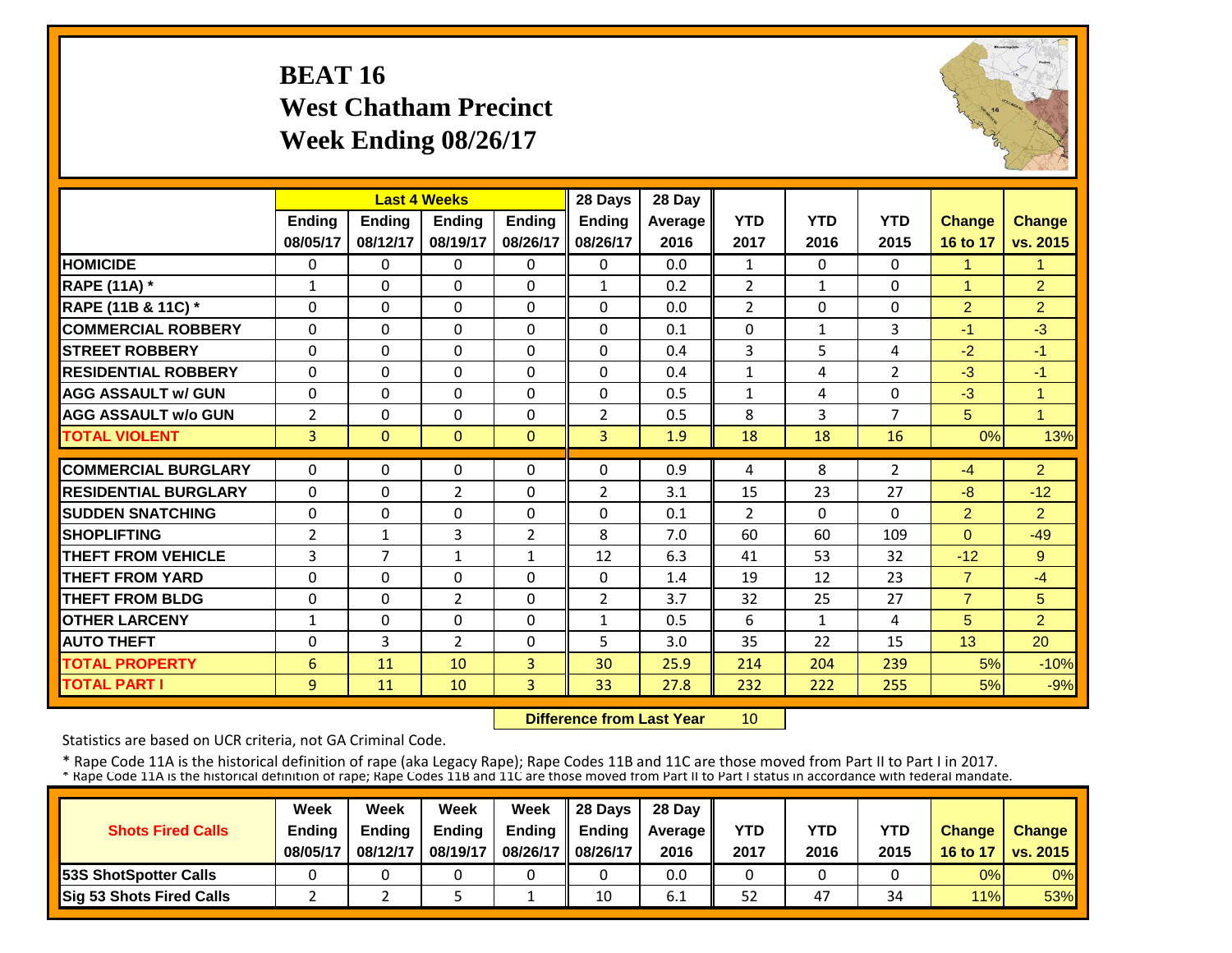

#### **COMPSTATDOWNTOWN PRECINCTWeek Ending 08/26/17**

**PRECINCT COMMANDER:**

**CAPT. CARY HILL**



|                             | Week           | Week           | <b>Weekly</b>  | 28-Day        | 28-Day        | Avg      |                |            |      |                 |                |
|-----------------------------|----------------|----------------|----------------|---------------|---------------|----------|----------------|------------|------|-----------------|----------------|
|                             | <b>Ending</b>  | <b>Ending</b>  | Avg            | <b>Ending</b> | <b>Ending</b> | 28-Day   | <b>YTD</b>     | <b>YTD</b> | YTD  | <b>Change</b>   | <b>Change</b>  |
|                             | 08/26/17       | 08/19/17       | 2016           | 08/26/17      | 7/29/17       | 2016     | 2017           | 2016       | 2015 | 16 to 17        | vs. 2015       |
| <b>HOMICIDE</b>             | 0              | 0              | $\Omega$       | 0             | 0             | $\Omega$ | 3              | 3          | 3    | $\Omega$        | $\mathbf{0}$   |
| <b>RAPE (11A) *</b>         | $\bf{0}$       | 1              | $\Omega$       | $\mathbf{2}$  | 2             |          | 15             | 8          | 8    | $\overline{7}$  | $\overline{7}$ |
| RAPE (11B & 11C) *          | 0              | 0              | 0              | 0             | 0             |          | 6              | 8          | 3    | $-2$            | 3 <sup>1</sup> |
| <b>COMMERCIAL ROBBERY</b>   | $\bf{0}$       | $\overline{2}$ | $\Omega$       | 3             | 2             |          | $\overline{7}$ | 6          | 5    | 1               | $\overline{2}$ |
| <b>STREET ROBBERY</b>       |                | 2              | 3              | 7             | 6             | 13       | 58             | 108        | 70   | $-50$           | $-12$          |
| <b>RESIDENTIAL ROBBERY</b>  | $\mathbf{0}$   | $\Omega$       | 0              |               | $\Omega$      | $\Omega$ | 3              | 5          | 6    | $-2$            | $-3$           |
| <b>AGG ASSAULT w/ GUN</b>   | $\bf{0}$       |                | 1              | 4             | 6             | 6        | 37             | 47         | 30   | $-10$           | $\overline{7}$ |
| <b>AGG ASSAULT w/o GUN</b>  | 5              | 2              | 4              | 10            | 3             | 5        | 54             | 42         | 28   | 12 <sup>2</sup> | 26             |
| <b>TOTAL VIOLENT</b>        | $6\phantom{1}$ | 8              | $\overline{7}$ | 24            | 19            | 27       | 183            | 227        | 153  | $-19%$          | 20%            |
|                             |                |                |                |               |               |          |                |            |      |                 |                |
| <b>COMMERCIAL BURGLARY</b>  | 0              | 0              |                |               | 2             | 5.       | 24             | 39         | 19   | $-15$           | 5.             |
| <b>RESIDENTIAL BURGLARY</b> | 1              | $\Omega$       | 3              | Δ             | 9             | 11       | 50             | 86         | 96   | $-36$           | $-46$          |
| <b>SUDDEN SNATCHING</b>     | 1              |                |                | 3.            | 5             | 4        | 37             | 34         | 27   | 3               | 10             |
| <b>SHOPLIFTING</b>          | 3              | 4              | 5              | 11            | 16            | 19       | 148            | 143        | 162  | 5               | $-14$          |
| <b>THEFT FROM VEHICLE</b>   | 8              | $\overline{7}$ | 11             | 30            | 36            | 42       | 278            | 347        | 263  | $-69$           | 15             |
| <b>THEFT FROM YARD</b>      | 4              | 3              | 4              | 13            | 9             | 16       | 141            | 132        | 141  | 9               | $\Omega$       |
| <b>THEFT FROM BLDG</b>      | 3              | 3              | 5              | 13            | 11            | 21       | 149            | 184        | 138  | $-35$           | 11             |
| <b>OTHER LARCENY</b>        | $\bf{0}$       |                | 1              | 3             | 5             | 2        | 25             | 16         | 14   | $9^{\circ}$     | 11             |
| <b>AUTO THEFT</b>           | 3              | 3              | 4              | 14            | 16            | 16       | 117            | 118        | 136  | $-11$           | $-19$          |
| <b>TOTAL PROPERTY</b>       | 23             | 22             | 34             | 92            | 109           | 136      | 969            | 1099       | 996  | $-12%$          | $-3%$          |
| <b>TOTAL PART I</b>         | 29             | 30             | 41             | 116           | 128           | 163      | 1152           | 1326       | 1149 | $-13%$          | 0%             |

Statistics are based on UCR criteria, not GA Criminal Code. **Difference from Last Year** -174

Statistics are preliminary, based on RMS data at the time prepared, and are subject to change due to late reports, reclassifications, updated locations, etc.

| <b>Citizen Initiated Calls</b> | Week<br><b>Ending</b><br>08/26/17 | Week<br><b>Ending</b><br>08/19/17 | Weekly<br>Avg<br>2016 | 28-Day<br><b>Ending</b><br>08/26/17 | $28-Dav$<br><b>Ending</b><br>7/22/17 | Avg<br>$28-Day$<br>2016 | <b>YTD</b><br>2017 | YTD<br>2016 | <b>YTD</b><br>2015 | <b>Change</b><br>16 to 17 | <b>Change</b><br>vs. 2015 |
|--------------------------------|-----------------------------------|-----------------------------------|-----------------------|-------------------------------------|--------------------------------------|-------------------------|--------------------|-------------|--------------------|---------------------------|---------------------------|
| <b>Midnight Shift</b>          | 96                                | 108                               | 121                   | 444                                 | 442                                  | 484                     | 3743               | 3993        | 3956               | $-250$                    | $-213$                    |
| Day Shift                      | 208                               | 220                               | 233                   | 806                                 | 869                                  | 931                     | 7161               | 7464        | 7603               | $-303$                    | $-442$                    |
| <b>Afternoon Shift</b>         | 210                               | 205                               | 252                   | 867                                 | 921                                  | 1010                    | 7784               | 8257        | 8264               | $-473$                    | $-480$                    |
| <b>TOTAL CITIZEN CFS</b>       | 514                               | 533                               | 606                   | 2117                                | 2232                                 | 2425                    | 18688              | 19714       | 19823              | $-5.2%$                   | $-5.7%$                   |
| 53S ShotSpotter Calls          |                                   |                                   | 8                     | 17                                  | 44                                   | 30                      | 178                | 260         | 148                | -82                       | 30                        |
| Sig 53 Shots Fired Calls       | 10                                |                                   |                       | 20                                  | 33                                   | 43                      | 288                | 375         | 237                | -87                       | 51                        |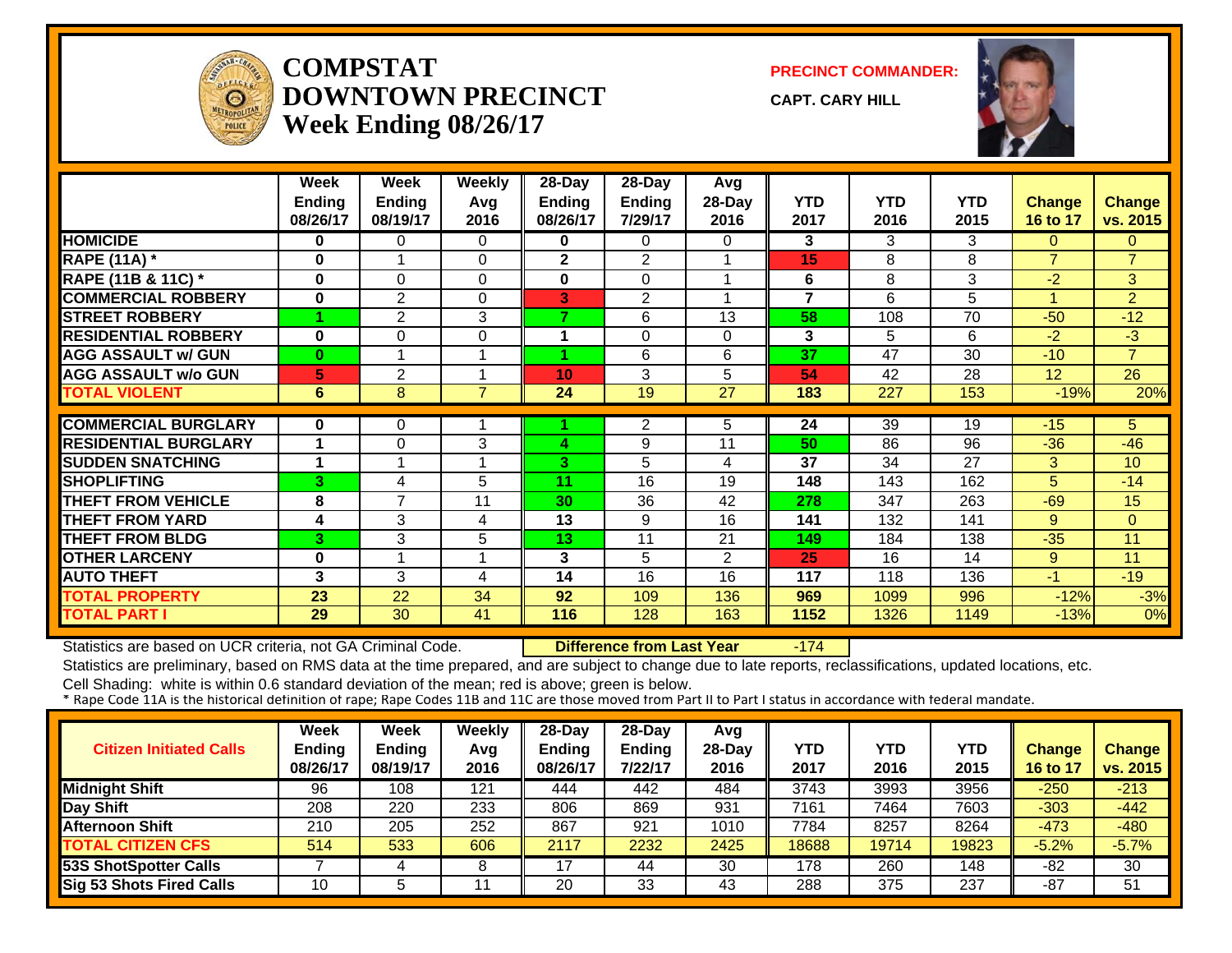# **BEAT 21 Downtown PrecinctWeek Ending 08/26/17**



|                             |               | <b>Last 4 Weeks</b> |                |                | 28 Days        | 28 Day  |                |                |                |                |                |
|-----------------------------|---------------|---------------------|----------------|----------------|----------------|---------|----------------|----------------|----------------|----------------|----------------|
|                             | <b>Ending</b> | Ending              | <b>Ending</b>  | <b>Endina</b>  | <b>Ending</b>  | Average | <b>YTD</b>     | <b>YTD</b>     | <b>YTD</b>     | <b>Change</b>  | <b>Change</b>  |
|                             | 08/05/17      | 08/12/17            | 08/19/17       | 08/26/17       | 08/26/17       | 2016    | 2017           | 2016           | 2015           | 16 to 17       | vs. 2015       |
| <b>HOMICIDE</b>             | $\Omega$      | $\Omega$            | $\Omega$       | $\Omega$       | $\Omega$       | 0.2     | $\Omega$       | $\overline{2}$ | 0              | $-2$           | $\Omega$       |
| <b>RAPE (11A) *</b>         | $\Omega$      | $\Omega$            | $\Omega$       | $\Omega$       | $\Omega$       | 0.1     | $\mathbf{1}$   | $\mathbf{1}$   | $\mathbf{1}$   | $\Omega$       | $\Omega$       |
| RAPE (11B & 11C) *          | $\Omega$      | $\Omega$            | $\Omega$       | $\Omega$       | $\Omega$       | 0.1     | $\mathbf{1}$   | $\Omega$       | $\mathbf 1$    | $\mathbf{1}$   | $\Omega$       |
| <b>COMMERCIAL ROBBERY</b>   | $\Omega$      | $\mathbf{1}$        | $\mathbf{1}$   | $\Omega$       | $\overline{2}$ | 0.3     | $\overline{2}$ | 4              | $\overline{2}$ | $-2$           | $\Omega$       |
| <b>STREET ROBBERY</b>       | $\Omega$      | $\Omega$            | $\Omega$       | $\Omega$       | $\Omega$       | 0.7     | 6              | 6              | 10             | $\overline{0}$ | $-4$           |
| <b>RESIDENTIAL ROBBERY</b>  | $\Omega$      | $\Omega$            | $\Omega$       | $\Omega$       | $\Omega$       | 0.1     | $\Omega$       | $\mathbf{1}$   | 3              | $-1$           | $-3$           |
| <b>AGG ASSAULT w/ GUN</b>   | $\Omega$      | $\Omega$            | $\Omega$       | $\Omega$       | $\Omega$       | 1.1     | 16             | 10             | 10             | 6              | 6              |
| <b>AGG ASSAULT w/o GUN</b>  | 0             | 1                   | $\mathbf{1}$   | $\mathbf{1}$   | 3              | 1.4     | 9              | 10             | 7              | $-1$           | $\overline{2}$ |
| <b>TOTAL VIOLENT</b>        | $\Omega$      | $\overline{2}$      | $\overline{2}$ | $\mathbf{1}$   | 5              | 3.9     | 35             | 34             | 34             | 3%             | 3%             |
| <b>COMMERCIAL BURGLARY</b>  | $\Omega$      | $\Omega$            | $\Omega$       | $\Omega$       | $\Omega$       | 0.7     | 4              | 3              | 1              | 1              | 3              |
| <b>RESIDENTIAL BURGLARY</b> | $\Omega$      | $\overline{2}$      | $\Omega$       | $\mathbf{1}$   | 3              | 1.9     | 12             | 12             | 33             | $\mathbf{0}$   | $-21$          |
| <b>ISUDDEN SNATCHING</b>    | $\Omega$      | $\Omega$            | $\Omega$       | $\Omega$       | $\Omega$       | 0.1     | $\Omega$       | $\mathbf{1}$   | $\mathbf{1}$   | $-1$           | $-1$           |
| <b>SHOPLIFTING</b>          | $\Omega$      | $\Omega$            | $\mathbf{1}$   | $\Omega$       | $\mathbf{1}$   | 2.1     | 23             | 14             | 16             | 9              | $\overline{7}$ |
| <b>THEFT FROM VEHICLE</b>   | $\Omega$      | $\mathbf{1}$        | $\Omega$       | $\mathbf{1}$   | $\overline{2}$ | 2.5     | 18             | 20             | 36             | $-2$           | $-18$          |
| <b>THEFT FROM YARD</b>      | 1             | 0                   | $\Omega$       | 0              | 1              | 1.7     | 8              | 14             | $\overline{7}$ | $-6$           | 1              |
| <b>THEFT FROM BLDG</b>      | $\mathbf{1}$  | $\Omega$            | $\Omega$       | $\mathbf{1}$   | $\overline{2}$ | 2.0     | 15             | 16             | 14             | $-1$           | 1              |
| <b>OTHER LARCENY</b>        | $\mathbf{1}$  | $\Omega$            | $\Omega$       | $\Omega$       | $\mathbf{1}$   | 0.2     | $\mathbf{1}$   | $\mathbf{1}$   | $\mathbf{1}$   | $\Omega$       | $\Omega$       |
| <b>AUTO THEFT</b>           | $\Omega$      | $\mathbf{1}$        | $\mathbf{1}$   | $\Omega$       | $\overline{2}$ | 2.5     | 19             | 23             | 26             | $-4$           | $-7$           |
| <b>TOTAL PROPERTY</b>       | 3             | 4                   | $\overline{2}$ | 3              | 12             | 13.6    | 100            | 104            | 135            | $-4%$          | $-26%$         |
| <b>TOTAL PART I</b>         | 3             | 6                   | 4              | $\overline{4}$ | 17             | 17.5    | 135            | 138            | 169            | $-2%$          | $-20%$         |

 **Difference from Last Year** $-3$ 

Statistics are based on UCR criteria, not GA Criminal Code.

|                               | Week     | Week          | Week          | Week          | $\parallel$ 28 Davs | 28 Day    |      |      |      |               |                     |
|-------------------------------|----------|---------------|---------------|---------------|---------------------|-----------|------|------|------|---------------|---------------------|
| <b>Shots Fired Calls</b>      | Ending   | <b>Ending</b> | <b>Ending</b> | <b>Ending</b> | <b>Ending</b>       | Average I | YTD  | YTD  | YTD  | <b>Change</b> | <b>Change</b>       |
|                               | 08/05/17 | 08/12/17      | 08/19/17      | 08/26/17      | 08/26/17            | 2016      | 2017 | 2016 | 2015 |               | 16 to 17   vs. 2015 |
| <b>153S ShotSpotter Calls</b> |          |               |               |               |                     | 0.0       |      |      |      | 0%            | $0\%$               |
| Sig 53 Shots Fired Calls      |          |               |               |               |                     | 9.3       | 71   | 81   | 65   | $-12%$        | 9%                  |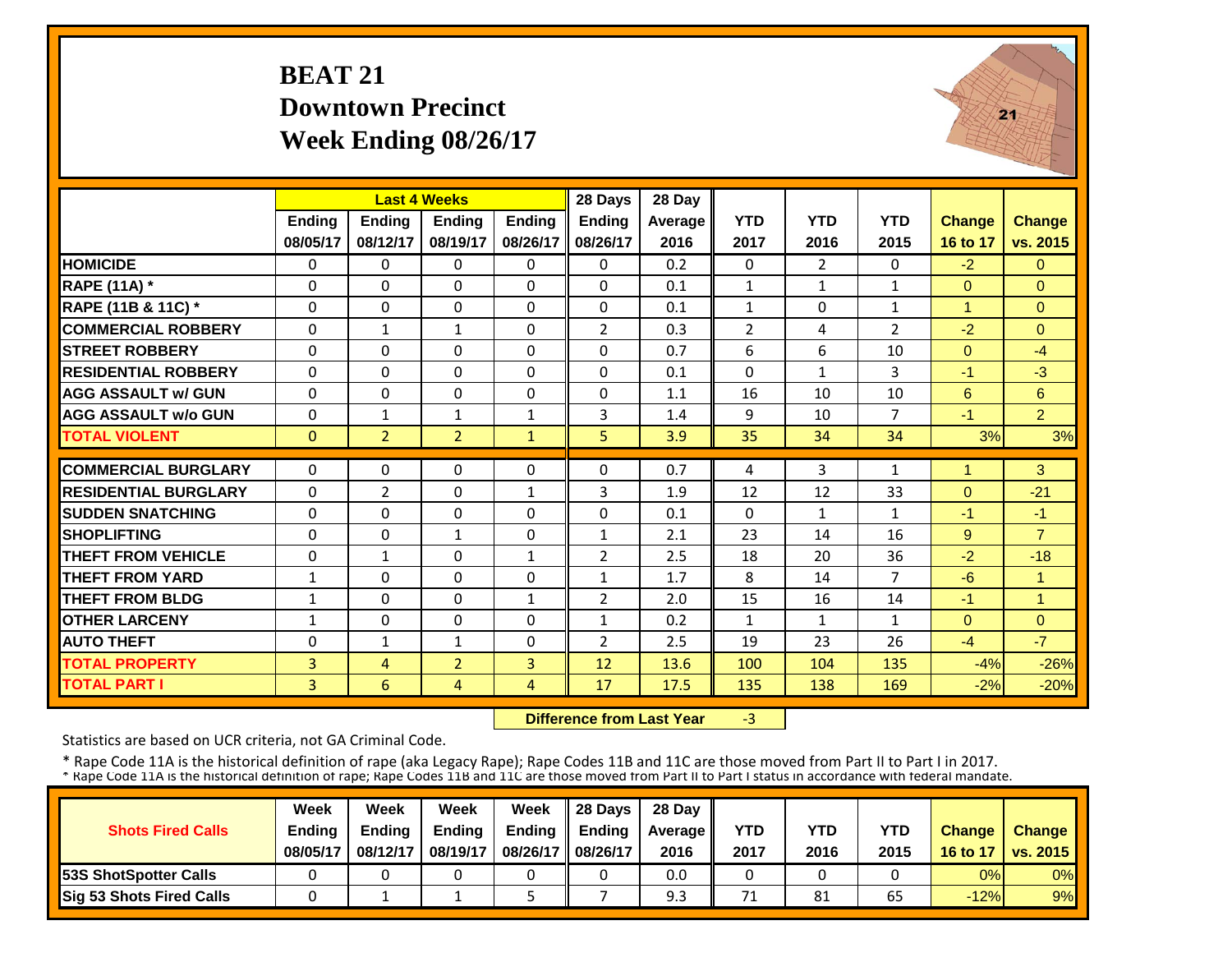# **BEAT 22 Downtown PrecinctWeek Ending 08/26/17**



|                             |                | <b>Last 4 Weeks</b> |                |               | 28 Days        | 28 Day  |                |                |              |                |                |
|-----------------------------|----------------|---------------------|----------------|---------------|----------------|---------|----------------|----------------|--------------|----------------|----------------|
|                             | <b>Ending</b>  | Ending              | <b>Ending</b>  | <b>Ending</b> | Ending         | Average | <b>YTD</b>     | <b>YTD</b>     | <b>YTD</b>   | <b>Change</b>  | <b>Change</b>  |
|                             | 08/05/17       | 08/12/17            | 08/19/17       | 08/26/17      | 08/26/17       | 2016    | 2017           | 2016           | 2015         | 16 to 17       | vs. 2015       |
| <b>HOMICIDE</b>             | $\Omega$       | 0                   | $\Omega$       | $\Omega$      | $\Omega$       | 0.0     | $\Omega$       | $\Omega$       | 0            | $\Omega$       | $\Omega$       |
| <b>RAPE (11A) *</b>         | $\Omega$       | $\mathbf{1}$        | $\Omega$       | $\Omega$      | $\mathbf{1}$   | 0.4     | $\overline{7}$ | 5              | 4            | $\overline{2}$ | 3              |
| RAPE (11B & 11C) *          | $\Omega$       | $\Omega$            | $\Omega$       | $\Omega$      | $\Omega$       | 0.2     | $\mathbf{1}$   | $\mathbf{1}$   | 0            | $\overline{0}$ | $\mathbf{1}$   |
| <b>COMMERCIAL ROBBERY</b>   | $\Omega$       | $\Omega$            | $\Omega$       | $\Omega$      | $\Omega$       | 0.1     | $\overline{2}$ | $\mathbf{1}$   | $\Omega$     | $\overline{1}$ | $\overline{2}$ |
| <b>STREET ROBBERY</b>       | $\mathbf{0}$   | $\mathbf{1}$        | 0              | $\Omega$      | $\mathbf{1}$   | 3.4     | $\overline{7}$ | 20             | 21           | $-13$          | $-14$          |
| <b>RESIDENTIAL ROBBERY</b>  | $\Omega$       | 0                   | $\Omega$       | $\Omega$      | 0              | 0.0     | $\Omega$       | $\Omega$       | 0            | $\Omega$       | $\Omega$       |
| <b>AGG ASSAULT w/ GUN</b>   | $\Omega$       | $\Omega$            | $\Omega$       | $\Omega$      | $\Omega$       | 0.6     | 5              | 5              | 3            | $\Omega$       | $\overline{2}$ |
| <b>AGG ASSAULT w/o GUN</b>  | $\Omega$       | 0                   | 0              | $\mathbf{1}$  | $\mathbf{1}$   | 0.9     | 10             | 6              | 4            | $\overline{4}$ | 6 <sup>°</sup> |
| <b>TOTAL VIOLENT</b>        | $\Omega$       | $\overline{2}$      | $\mathbf{0}$   | $\mathbf{1}$  | 3              | 5.6     | 32             | 38             | 32           | $-16%$         | 0%             |
| <b>COMMERCIAL BURGLARY</b>  | $\Omega$       | 0                   | 0              | 0             | $\Omega$       | 0.8     | 10             | 9              | 6            | 1              | 4              |
| <b>RESIDENTIAL BURGLARY</b> |                |                     |                |               |                | 0.5     |                | $\overline{7}$ |              | $-7$           |                |
|                             | $\Omega$       | 0                   | $\Omega$       | $\Omega$      | $\Omega$       |         | $\Omega$       |                | 0            |                | $\Omega$       |
| <b>SUDDEN SNATCHING</b>     | $\Omega$       | 0                   | $\mathbf{1}$   | $\Omega$      | $\mathbf{1}$   | 2.9     | 25             | 21             | 12           | 4              | 13             |
| <b>SHOPLIFTING</b>          | $\mathbf{1}$   | $\Omega$            | $\mathbf{1}$   | $\Omega$      | $\overline{2}$ | 3.0     | 28             | 31             | 19           | $-3$           | 9              |
| <b>THEFT FROM VEHICLE</b>   | $\overline{2}$ | $\mathbf{1}$        | $\Omega$       | 2             | 5              | 10.9    | 42             | 88             | 40           | $-46$          | $\overline{2}$ |
| <b>THEFT FROM YARD</b>      | $\Omega$       | 0                   | 0              | 1             | $\mathbf{1}$   | 3.1     | 32             | 33             | 33           | $-1$           | $-1$           |
| <b>THEFT FROM BLDG</b>      | $\mathbf{1}$   | $\mathbf{1}$        | $\overline{2}$ | 2             | 6              | 8.0     | 57             | 67             | 49           | $-10$          | 8              |
| <b>OTHER LARCENY</b>        | $\Omega$       | 0                   | $\Omega$       | $\Omega$      | 0              | 0.4     | 4              | 3              | $\mathbf{1}$ | 1              | 3              |
| <b>AUTO THEFT</b>           | $\Omega$       | 0                   | $\mathbf{1}$   | $\Omega$      | $\mathbf{1}$   | 3.1     | 17             | 20             | 14           | $-3$           | 3              |
| <b>TOTAL PROPERTY</b>       | $\overline{4}$ | $\overline{2}$      | 5              | 5             | 16             | 32.7    | 215            | 279            | 174          | $-23%$         | 24%            |
| <b>TOTAL PART I</b>         | $\overline{4}$ | $\overline{4}$      | 5              | 6             | 19             | 38.3    | 247            | 317            | 206          | $-22%$         | 20%            |

 **Difference from Last Year** $-70$ 

Statistics are based on UCR criteria, not GA Criminal Code.

|                               | Week     | Week     | Week          | Week          | Il 28 Davs    | 28 Day         |      |      |      |               |                 |
|-------------------------------|----------|----------|---------------|---------------|---------------|----------------|------|------|------|---------------|-----------------|
| <b>Shots Fired Calls</b>      | Ending   | Ending   | <b>Ending</b> | <b>Ending</b> | <b>Ending</b> | <b>Average</b> | YTD  | YTD  | YTD  | <b>Change</b> | <b>Change</b>   |
|                               | 08/05/17 | 08/12/17 | 08/19/17      | 08/26/17      | 08/26/17      | 2016           | 2017 | 2016 | 2015 | 16 to 17      | <b>vs. 2015</b> |
| <b>153S ShotSpotter Calls</b> |          |          |               |               |               | 1.2            |      |      |      | 0%            | $0\%$           |
| Sig 53 Shots Fired Calls      |          |          |               |               |               | 1.8            | 14   | 17   | 14   | $-18%$        | 0%              |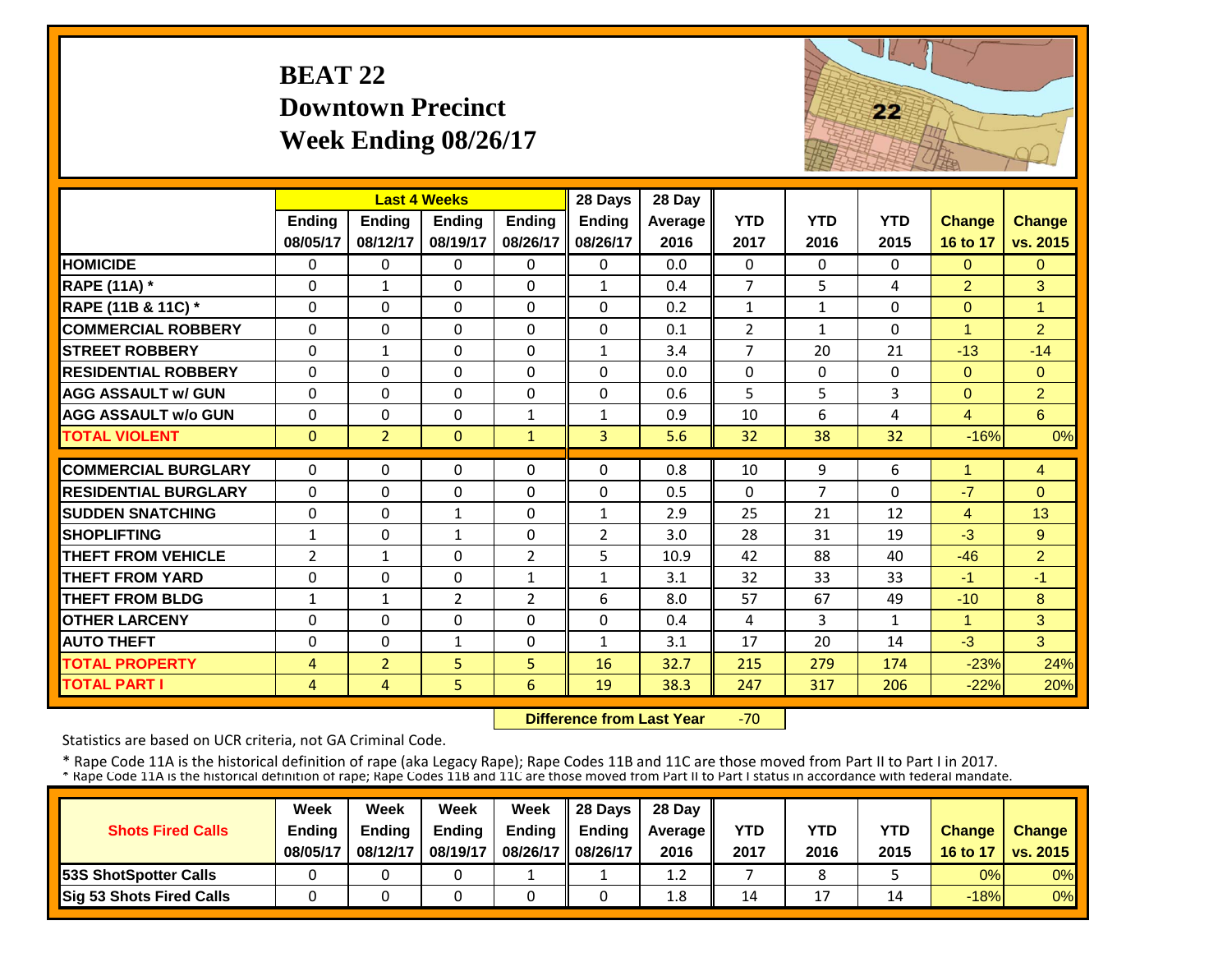# **BEAT 23 Downtown PrecinctWeek Ending 08/26/17**



|                             |                | <b>Last 4 Weeks</b> |                |               | 28 Days        | 28 Day  |                |              |              |                |                |
|-----------------------------|----------------|---------------------|----------------|---------------|----------------|---------|----------------|--------------|--------------|----------------|----------------|
|                             | <b>Ending</b>  | <b>Ending</b>       | <b>Endina</b>  | <b>Ending</b> | <b>Endina</b>  | Average | <b>YTD</b>     | <b>YTD</b>   | <b>YTD</b>   | <b>Change</b>  | <b>Change</b>  |
|                             | 08/05/17       | 08/12/17            | 08/19/17       | 08/26/17      | 08/26/17       | 2016    | 2017           | 2016         | 2015         | 16 to 17       | vs. 2015       |
| <b>HOMICIDE</b>             | $\Omega$       | 0                   | $\Omega$       | 0             | 0              | 0.0     | $\overline{2}$ | $\Omega$     | 1            | $\overline{2}$ | 1              |
| <b>RAPE (11A) *</b>         | $\Omega$       | 0                   | $\Omega$       | $\Omega$      | $\Omega$       | 0.1     | $\mathbf{1}$   | $\mathbf{1}$ | $\mathbf{1}$ | $\Omega$       | $\Omega$       |
| RAPE (11B & 11C) *          | $\Omega$       | $\Omega$            | $\Omega$       | $\Omega$      | $\Omega$       | 0.0     | $\overline{2}$ | $\Omega$     | 0            | $\overline{2}$ | $\overline{2}$ |
| <b>COMMERCIAL ROBBERY</b>   | $\Omega$       | $\Omega$            | $\Omega$       | $\Omega$      | $\Omega$       | 0.0     | $\Omega$       | $\Omega$     | 0            | $\Omega$       | $\Omega$       |
| <b>STREET ROBBERY</b>       | $\mathbf{0}$   | $\Omega$            | $\mathbf{1}$   | $\Omega$      | $\mathbf{1}$   | 1.7     | 5              | 14           | 11           | $-9$           | $-6$           |
| <b>RESIDENTIAL ROBBERY</b>  | $\Omega$       | $\Omega$            | $\Omega$       | $\Omega$      | $\Omega$       | 0.2     | $\Omega$       | $\mathbf{1}$ | $\mathbf{1}$ | $-1$           | $-1$           |
| <b>AGG ASSAULT w/ GUN</b>   | $\Omega$       | $\Omega$            | $\Omega$       | $\Omega$      | $\Omega$       | 0.6     | $\overline{2}$ | 4            | 4            | $-2$           | $-2$           |
| <b>AGG ASSAULT w/o GUN</b>  | $\Omega$       | $\mathbf{1}$        | $\mathbf{1}$   | $\mathbf{1}$  | 3              | 0.8     | 10             | 8            | 4            | $\overline{2}$ | 6              |
| <b>TOTAL VIOLENT</b>        | $\mathbf{0}$   | $\mathbf{1}$        | $\overline{2}$ | $\mathbf{1}$  | $\overline{4}$ | 3.3     | 22             | 28           | 22           | $-21%$         | 0%             |
| <b>COMMERCIAL BURGLARY</b>  | $\Omega$       | 0                   | $\Omega$       | 0             | $\Omega$       | 0.1     | 1              | $\mathbf{1}$ | 0            | $\Omega$       | 1              |
|                             |                |                     |                |               |                |         |                |              |              |                |                |
| <b>RESIDENTIAL BURGLARY</b> | $\Omega$       | 0                   | $\Omega$       | $\Omega$      | $\Omega$       | 1.3     | 3              | 8            | 7            | $-5$           | $-4$           |
| <b>SUDDEN SNATCHING</b>     | $\Omega$       | 0                   | 0              | $\Omega$      | $\Omega$       | 0.4     | 5              | 3            | 3            | $\overline{2}$ | $\overline{2}$ |
| <b>SHOPLIFTING</b>          | $\Omega$       | 0                   | $\Omega$       | $\Omega$      | $\Omega$       | 2.0     | 10             | 13           | 17           | $-3$           | $-7$           |
| <b>THEFT FROM VEHICLE</b>   | $\mathbf{1}$   | 0                   | 1              | $\Omega$      | $\overline{2}$ | 4.4     | 31             | 40           | 30           | $-9$           | $\overline{1}$ |
| <b>THEFT FROM YARD</b>      | $\mathbf{1}$   | 0                   | $\mathbf{1}$   | $\Omega$      | $\overline{2}$ | 1.7     | 9              | 10           | 8            | $-1$           | $\overline{1}$ |
| <b>THEFT FROM BLDG</b>      | $\Omega$       | $\mathbf{1}$        | $\Omega$       | $\Omega$      | $\mathbf{1}$   | 3.1     | 19             | 31           | 16           | $-12$          | 3              |
| <b>OTHER LARCENY</b>        | $\Omega$       | $\Omega$            | $\Omega$       | $\Omega$      | $\Omega$       | 0.3     | $\mathbf{1}$   | $\Omega$     | 0            | 1              | $\overline{1}$ |
| <b>AUTO THEFT</b>           | $\mathbf{1}$   | $\mathbf{1}$        | $\Omega$       | $\Omega$      | $\overline{2}$ | 2.0     | 6              | 14           | 14           | $-8$           | $-8$           |
| <b>TOTAL PROPERTY</b>       | 3              | $\overline{2}$      | $\overline{2}$ | $\mathbf{0}$  | $\overline{7}$ | 15.3    | 85             | 120          | 95           | $-29%$         | $-11%$         |
| <b>TOTAL PART I</b>         | $\overline{3}$ | $\overline{3}$      | 4              | $\mathbf{1}$  | 11             | 18.6    | 107            | 148          | 117          | $-28%$         | $-9%$          |

 **Difference from Last Year** $-41$ 

Statistics are based on UCR criteria, not GA Criminal Code.

|                               | Week     | Week          | Week          | Week          | $\parallel$ 28 Davs | 28 Day    |      |      |      |               |                     |
|-------------------------------|----------|---------------|---------------|---------------|---------------------|-----------|------|------|------|---------------|---------------------|
| <b>Shots Fired Calls</b>      | Ending   | <b>Ending</b> | <b>Ending</b> | <b>Ending</b> | <b>Ending</b>       | Average I | YTD  | YTD  | YTD  | <b>Change</b> | <b>Change</b>       |
|                               | 08/05/17 | 08/12/17      | 08/19/17      | 08/26/17      | 08/26/17            | 2016      | 2017 | 2016 | 2015 |               | 16 to 17   vs. 2015 |
| <b>153S ShotSpotter Calls</b> |          |               |               |               |                     | 3.5       | 26   | 29   | 30   | 0%            | $0\%$               |
| Sig 53 Shots Fired Calls      |          |               |               |               |                     | ں د       | 21   | 27   | 22   | $-22%$        | $-5%$               |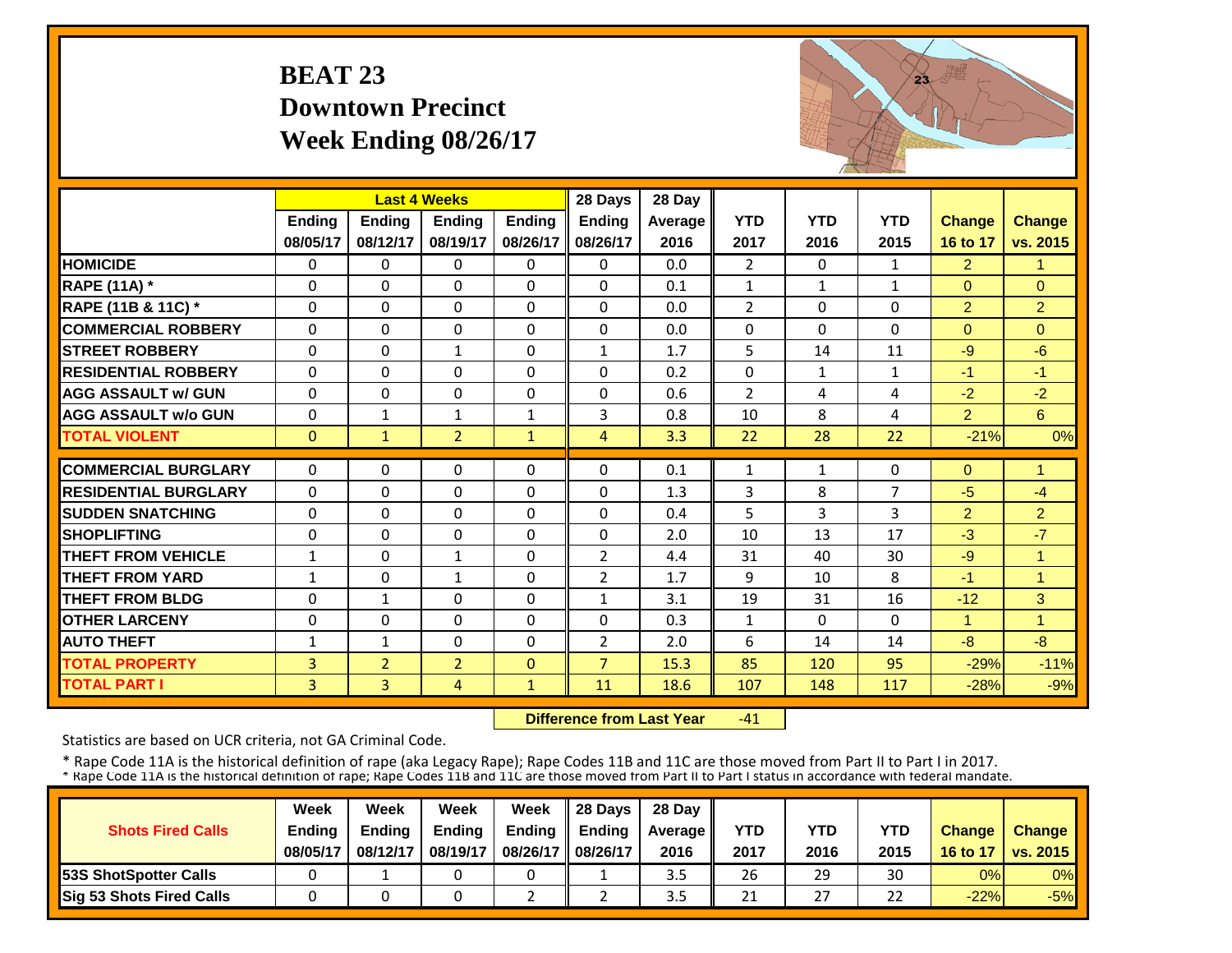### **BEAT 24 Downtown PrecinctWeek Ending 08/26/17**



|                             |                | <b>Last 4 Weeks</b> |               |                | 28 Days        | 28 Day  |                |                |                |                |                |
|-----------------------------|----------------|---------------------|---------------|----------------|----------------|---------|----------------|----------------|----------------|----------------|----------------|
|                             | <b>Ending</b>  | <b>Ending</b>       | <b>Endina</b> | <b>Endina</b>  | <b>Endina</b>  | Average | <b>YTD</b>     | <b>YTD</b>     | <b>YTD</b>     | <b>Change</b>  | Change         |
|                             | 08/05/17       | 08/12/17            | 08/19/17      | 08/26/17       | 08/26/17       | 2016    | 2017           | 2016           | 2015           | 16 to 17       | vs. 2015       |
| <b>HOMICIDE</b>             | $\Omega$       | $\Omega$            | $\Omega$      | $\Omega$       | $\Omega$       | 0.1     | $\Omega$       | $\Omega$       | 0              | $\mathbf{0}$   | $\Omega$       |
| <b>RAPE (11A) *</b>         | $\Omega$       | $\Omega$            | $\Omega$      | 0              | $\Omega$       | 0.2     | $\overline{2}$ | $\Omega$       | $\overline{2}$ | $\overline{2}$ | $\Omega$       |
| RAPE (11B & 11C) *          | 0              | $\Omega$            | 0             | $\Omega$       | $\Omega$       | 0.2     | $\mathbf 0$    | $\overline{2}$ | 0              | $-2$           | $\overline{0}$ |
| <b>COMMERCIAL ROBBERY</b>   | $\Omega$       | $\Omega$            | $\Omega$      | $\Omega$       | 0              | 0.1     | $\mathbf{1}$   | 0              | $\mathbf{1}$   |                | $\Omega$       |
| <b>STREET ROBBERY</b>       | $\Omega$       | $\Omega$            | $\Omega$      | $\Omega$       | 0              | 3.1     | 12             | 30             | 10             | $-18$          | $\overline{2}$ |
| <b>RESIDENTIAL ROBBERY</b>  | $\Omega$       | $\Omega$            | $\Omega$      | $\Omega$       | 0              | 0.2     | $\Omega$       | $\overline{2}$ | $\mathbf{1}$   | $-2$           | $-1$           |
| <b>AGG ASSAULT w/ GUN</b>   | $\Omega$       | $\Omega$            | $\mathbf{1}$  | 0              | $\mathbf{1}$   | 0.1     | 4              | 0              | $\mathbf{1}$   | 4              | 3              |
| <b>AGG ASSAULT w/o GUN</b>  | $\Omega$       | $\Omega$            | 0             | $\mathbf{1}$   | $\mathbf{1}$   | 0.5     | 4              | $\overline{2}$ | 4              | $\overline{2}$ | $\Omega$       |
| <b>TOTAL VIOLENT</b>        | $\Omega$       | $\Omega$            | $\mathbf{1}$  | $\mathbf{1}$   | $\overline{2}$ | 4.3     | 23             | 36             | 19             | $-36%$         | 21%            |
| <b>COMMERCIAL BURGLARY</b>  | $\Omega$       | $\Omega$            | $\Omega$      | $\Omega$       | 0              | 0.5     | $\overline{2}$ | 4              | 1              | $-2$           | 1              |
| <b>RESIDENTIAL BURGLARY</b> | 0              | $\Omega$            | $\Omega$      | $\Omega$       | 0              | 1.5     | 6              | 8              | 14             | $-2$           | $-8$           |
| <b>SUDDEN SNATCHING</b>     | $\Omega$       | $\Omega$            | 0             | $\mathbf{1}$   | $\mathbf{1}$   | 0.5     | $\overline{2}$ | 7              | 5              | $-5$           | $-3$           |
| <b>SHOPLIFTING</b>          | $\Omega$       | $\mathbf{1}$        | $\mathbf{1}$  | $\mathbf{1}$   | 3              | 5.0     | 34             | 43             | 72             | $-9$           | $-38$          |
| <b>THEFT FROM VEHICLE</b>   | $\overline{2}$ | $\mathbf{1}$        | $\mathbf{1}$  | 2              | 6              | 10.3    | 79             | 91             | 83             | $-12$          | $-4$           |
| <b>THEFT FROM YARD</b>      | $\mathbf{1}$   | $\mathbf{1}$        | 2             | $\overline{2}$ | 6              | 5.1     | 46             | 42             | 54             | $\overline{4}$ | $-8$           |
| <b>THEFT FROM BLDG</b>      | $\mathbf{1}$   | $\Omega$            | $\Omega$      | $\Omega$       | $\mathbf{1}$   | 3.7     | 23             | 36             | 30             | $-13$          | $-7$           |
| <b>OTHER LARCENY</b>        | $\Omega$       | $\mathbf{1}$        | $\Omega$      | $\Omega$       | $\mathbf{1}$   | 0.8     | 12             | 6              | 9              | 6              | 3              |
| <b>AUTO THEFT</b>           |                | 2                   | $\mathbf{1}$  | $\overline{2}$ | 6              | 3.3     | 33             | 17             | 31             | 16             | $\overline{2}$ |
| <b>TOTAL PROPERTY</b>       | 1<br>5         | 6                   | 5             | 8              | 24             | 30.7    | 237            | 254            | 299            | $-7%$          | $-21%$         |
|                             |                |                     |               |                |                |         |                |                |                |                |                |
| <b>TOTAL PART I</b>         | 5              | 6                   | 6             | 9              | 26             | 35.0    | 260            | 290            | 318            | $-10%$         | $-18%$         |

 **Difference from Last Year** $-30$ 

Statistics are based on UCR criteria, not GA Criminal Code.

|                               | Week     | Week          | Week          | Week          | $\parallel$ 28 Davs | 28 Day    |      |      |      |               |                     |
|-------------------------------|----------|---------------|---------------|---------------|---------------------|-----------|------|------|------|---------------|---------------------|
| <b>Shots Fired Calls</b>      | Ending   | <b>Ending</b> | <b>Ending</b> | <b>Ending</b> | <b>Ending</b>       | Average I | YTD  | YTD  | YTD  | <b>Change</b> | <b>Change</b>       |
|                               | 08/05/17 | 08/12/17      | 08/19/17      | 08/26/17      | 08/26/17            | 2016      | 2017 | 2016 | 2015 |               | 16 to 17   vs. 2015 |
| <b>153S ShotSpotter Calls</b> |          |               |               | 4             |                     | 3.8       | 26   | 33   | 12   | 0%            | $0\%$               |
| Sig 53 Shots Fired Calls      |          |               |               |               |                     | 8.8       | 53   | 81   | 30   | $-35%$        | <b>77%</b>          |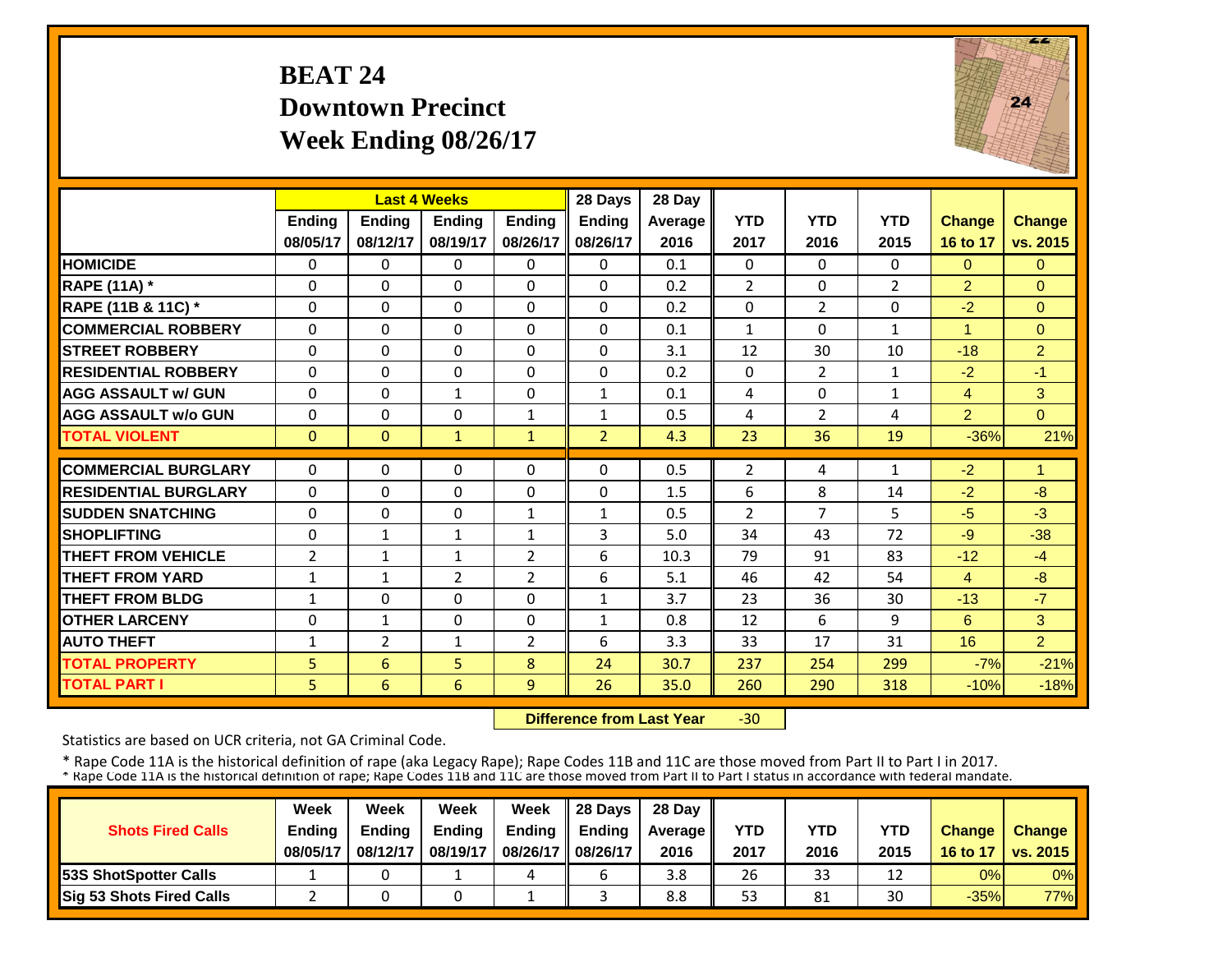# **BEAT 25 Downtown PrecinctWeek Ending 08/26/17**



|                             |              | <b>Last 4 Weeks</b> |                |                | 28 Days        | 28 Day  |                |                |                |                |                |
|-----------------------------|--------------|---------------------|----------------|----------------|----------------|---------|----------------|----------------|----------------|----------------|----------------|
|                             | Ending       | <b>Endina</b>       | <b>Ending</b>  | <b>Endina</b>  | <b>Ending</b>  | Average | <b>YTD</b>     | <b>YTD</b>     | <b>YTD</b>     | <b>Change</b>  | <b>Change</b>  |
|                             | 08/05/17     | 08/12/17            | 08/19/17       | 08/26/17       | 08/26/17       | 2016    | 2017           | 2016           | 2015           | 16 to 17       | vs. 2015       |
| <b>HOMICIDE</b>             | $\mathbf{0}$ | $\Omega$            | $\Omega$       | $\Omega$       | $\Omega$       | 0.0     | $\Omega$       | $\Omega$       | 1              | $\Omega$       | $-1$           |
| <b>RAPE (11A) *</b>         | 0            | $\Omega$            | 1              | $\Omega$       | 1              | 0.1     | 3              | $\mathbf{1}$   | 0              | $\overline{2}$ | 3              |
| RAPE (11B & 11C) *          | $\mathbf 0$  | $\Omega$            | $\Omega$       | $\Omega$       | 0              | 0.2     | $\mathbf 0$    | $\overline{2}$ | 0              | $-2$           | $\mathbf{0}$   |
| <b>COMMERCIAL ROBBERY</b>   | $\Omega$     | $\Omega$            | $\mathbf{1}$   | $\mathbf{0}$   | $\mathbf{1}$   | 0.1     | $\overline{2}$ | $\mathbf{1}$   | $\overline{2}$ | 1              | $\Omega$       |
| <b>ISTREET ROBBERY</b>      | $\mathbf{1}$ | $\Omega$            | $\mathbf{1}$   | $\mathbf{1}$   | 3              | 2.4     | 16             | 22             | 12             | $-6$           | $\overline{4}$ |
| <b>RESIDENTIAL ROBBERY</b>  | $\Omega$     | $\Omega$            | $\Omega$       | 0              | 0              | 0.0     | $\Omega$       | $\Omega$       | 0              | $\Omega$       | $\Omega$       |
| <b>AGG ASSAULT w/ GUN</b>   | $\Omega$     | $\Omega$            | $\Omega$       | 0              | 0              | 0.9     | 6              | 7              | 7              | $-1$           | $-1$           |
| <b>AGG ASSAULT w/o GUN</b>  | $\Omega$     | $\Omega$            | $\Omega$       | $\mathbf{1}$   | $\mathbf{1}$   | 0.8     | 5              | 6              | 3              | $-1$           | $\overline{2}$ |
| <b>TOTAL VIOLENT</b>        | $\mathbf{1}$ | $\mathbf{0}$        | 3              | $\overline{2}$ | 6              | 4.5     | 32             | 39             | 25             | $-18%$         | 28%            |
| <b>COMMERCIAL BURGLARY</b>  | $\Omega$     | $\Omega$            | 0              | 0              | 0              | 1.6     | 4              | 11             | 6              | $-7$           | $-2$           |
| <b>RESIDENTIAL BURGLARY</b> | $\Omega$     | $\Omega$            | $\Omega$       | 0              | 0              | 1.7     | 5              | 15             | 11             | $-10$          | $-6$           |
| <b>SUDDEN SNATCHING</b>     | 0            | $\Omega$            | $\Omega$       | $\Omega$       | 0              | 0.2     | 3              | $\overline{2}$ | 5              | 1              | $-2$           |
| <b>SHOPLIFTING</b>          | $\mathbf{1}$ | $\Omega$            | $\Omega$       | $\overline{2}$ | 3              | 4.0     | 40             | 23             | 14             | 17             | 26             |
| <b>THEFT FROM VEHICLE</b>   | 1            | 1                   | 3              | $\Omega$       | 5              | 9.5     | 55             | 77             | 39             | $-22$          | 16             |
| <b>THEFT FROM YARD</b>      | 2            | $\Omega$            | $\Omega$       | $\mathbf{1}$   | 3              | 2.3     | 29             | 18             | 14             | 11             | 15             |
| <b>THEFT FROM BLDG</b>      | $\Omega$     | $\mathbf{1}$        | $\Omega$       | $\Omega$       | $\mathbf{1}$   | 2.3     | 20             | 16             | 17             | 4              | 3              |
| <b>OTHER LARCENY</b>        | $\Omega$     | $\Omega$            | $\Omega$       | 0              | 0              | 0.3     | 3              | 3              | $\overline{2}$ | $\Omega$       | 1              |
| <b>AUTO THEFT</b>           | 1            | 1                   | $\Omega$       | 0              | $\overline{2}$ | 3.2     | 29             | 26             | 28             | 3              | $\overline{1}$ |
| <b>TOTAL PROPERTY</b>       | 5            | $\overline{3}$      | $\overline{3}$ | 3              | 14             | 25.0    | 188            | 191            | 136            | $-2%$          | 38%            |
| <b>TOTAL PART I</b>         | 6            | $\overline{3}$      | 6              | 5              | 20             | 29.5    | 220            | 230            | 161            | $-4%$          | 37%            |

 **Difference from Last Year** $-10$ 

Statistics are based on UCR criteria, not GA Criminal Code.

|                               | Week     | Week          | Week          | Week          | $\parallel$ 28 Davs | 28 Day    |      |      |      |               |                     |
|-------------------------------|----------|---------------|---------------|---------------|---------------------|-----------|------|------|------|---------------|---------------------|
| <b>Shots Fired Calls</b>      | Ending   | <b>Ending</b> | <b>Ending</b> | <b>Ending</b> | <b>Ending</b>       | Average I | YTD  | YTD  | YTD  | <b>Change</b> | <b>Change</b>       |
|                               | 08/05/17 | 08/12/17      | 08/19/17      | 08/26/17      | 08/26/17            | 2016      | 2017 | 2016 | 2015 |               | 16 to 17   vs. 2015 |
| <b>153S ShotSpotter Calls</b> |          |               |               |               |                     | 6.3       | 37   | 54   | 39   | 0%            | $0\%$               |
| Sig 53 Shots Fired Calls      |          |               |               |               |                     | 6.4       | 40   | 71   | 38   | $-44%$        | 5%                  |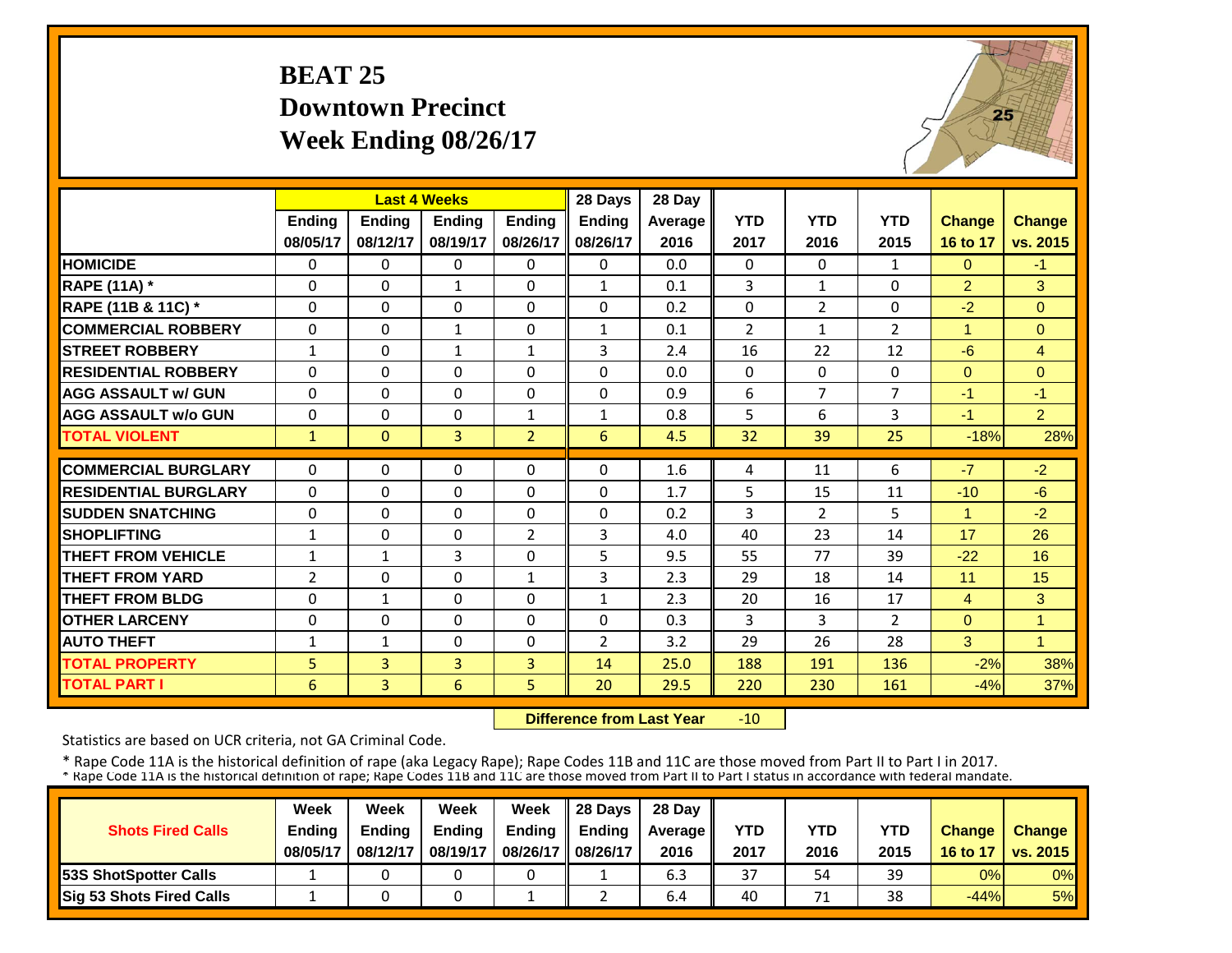#### **BEAT 26 Downtown PrecinctWeek Ending 08/26/17**



|                             |               | <b>Last 4 Weeks</b> |               |               | 28 Days        | 28 Day  |                |              |                |                |                |
|-----------------------------|---------------|---------------------|---------------|---------------|----------------|---------|----------------|--------------|----------------|----------------|----------------|
|                             | <b>Ending</b> | <b>Ending</b>       | <b>Endina</b> | <b>Ending</b> | <b>Ending</b>  | Average | <b>YTD</b>     | <b>YTD</b>   | <b>YTD</b>     | <b>Change</b>  | <b>Change</b>  |
|                             | 08/05/17      | 08/12/17            | 08/19/17      | 08/26/17      | 08/26/17       | 2016    | 2017           | 2016         | 2015           | 16 to 17       | vs. 2015       |
| <b>HOMICIDE</b>             | $\Omega$      | 0                   | $\Omega$      | 0             | $\Omega$       | 0.2     | 1              | $\mathbf{1}$ | $\mathbf{1}$   | $\mathbf{0}$   | $\Omega$       |
| <b>RAPE (11A)</b> *         | $\Omega$      | $\Omega$            | $\Omega$      | $\Omega$      | $\Omega$       | 0.1     | $\mathbf{1}$   | $\Omega$     | $\Omega$       | $\mathbf{1}$   | 1              |
| RAPE (11B & 11C) *          | $\Omega$      | $\Omega$            | $\Omega$      | $\Omega$      | $\Omega$       | 0.5     | $\overline{2}$ | 3            | $\overline{2}$ | $-1$           | $\Omega$       |
| <b>COMMERCIAL ROBBERY</b>   | $\Omega$      | $\Omega$            | $\Omega$      | $\Omega$      | $\Omega$       | 0.0     | $\Omega$       | $\Omega$     | 0              | $\Omega$       | $\Omega$       |
| <b>STREET ROBBERY</b>       | $\Omega$      | $\overline{2}$      | $\Omega$      | $\Omega$      | $\overline{2}$ | 1.7     | 12             | 16           | 6              | $-4$           | 6              |
| <b>RESIDENTIAL ROBBERY</b>  | $\Omega$      | $\mathbf{1}$        | $\Omega$      | $\Omega$      | $\mathbf{1}$   | 0.1     | 3              | 1            | $\mathbf{1}$   | $\overline{2}$ | $\overline{2}$ |
| <b>AGG ASSAULT w/ GUN</b>   | $\Omega$      | 0                   | $\Omega$      | $\Omega$      | $\Omega$       | 2.3     | 4              | 21           | 5              | $-17$          | $-1$           |
| <b>AGG ASSAULT w/o GUN</b>  | $\Omega$      | $\mathbf{1}$        | $\Omega$      | $\Omega$      | $\mathbf{1}$   | 1.1     | 16             | 10           | 6              | 6              | 10             |
| <b>TOTAL VIOLENT</b>        | $\Omega$      | 4                   | $\Omega$      | $\Omega$      | 4              | 5.9     | 39             | 52           | 21             | $-25%$         | 86%            |
| <b>COMMERCIAL BURGLARY</b>  | $\mathbf{1}$  | 0                   | $\Omega$      | $\Omega$      | $\mathbf{1}$   | 1.3     | 3              | 11           | 5              | $-8$           | $-2$           |
| <b>RESIDENTIAL BURGLARY</b> | $\mathbf{1}$  | 0                   | $\Omega$      | $\Omega$      | $\mathbf{1}$   | 4.1     | 24             | 36           | 31             | $-12$          | $-7$           |
| <b>SUDDEN SNATCHING</b>     | $\Omega$      | $\mathbf{1}$        | $\Omega$      | $\Omega$      | $\mathbf{1}$   | 0.0     | $\overline{2}$ | $\Omega$     | $\mathbf{1}$   | $\overline{2}$ | 1              |
| <b>SHOPLIFTING</b>          | $\mathbf{1}$  | 0                   | 1             | $\Omega$      | $\overline{2}$ | 2.4     | 13             | 19           | 24             | $-6$           | $-11$          |
| <b>THEFT FROM VEHICLE</b>   | 3             | 2                   | 2             | 3             | 10             | 4.6     | 53             | 31           | 35             | 22             | 18             |
| <b>THEFT FROM YARD</b>      | $\Omega$      | 0                   | $\Omega$      | $\Omega$      | $\Omega$       | 1.7     | 17             | 15           | 25             | $\overline{2}$ | $-8$           |
| <b>THEFT FROM BLDG</b>      | $\Omega$      | $\mathbf{1}$        | 1             | $\Omega$      | $\overline{2}$ | 1.9     | 15             | 18           | 12             | $-3$           | 3              |
| <b>OTHER LARCENY</b>        | $\Omega$      | 0                   | $\mathbf{1}$  | $\Omega$      | $\mathbf{1}$   | 0.5     | 4              | 3            | $\mathbf{1}$   | 1              | 3              |
| <b>AUTO THEFT</b>           | $\Omega$      | 0                   | $\Omega$      | $\mathbf{1}$  | $\mathbf{1}$   | 2.1     | 13             | 18           | 23             | $-5$           | $-10$          |
| <b>TOTAL PROPERTY</b>       | 6             | 4                   | 5             | 4             | 19             | 18.7    | 144            | 151          | 157            | $-5%$          | $-8%$          |
| <b>TOTAL PART I</b>         | 6             | 8                   | 5             | 4             | 23             | 24.6    | 183            | 203          | 178            | $-10%$         | 3%             |

 **Difference from Last Year** $-20$ 

Statistics are based on UCR criteria, not GA Criminal Code.

|                              | Week          | Week          | Week          | Week          | 28 Days       | 28 Day         |      |      |      |               |                       |
|------------------------------|---------------|---------------|---------------|---------------|---------------|----------------|------|------|------|---------------|-----------------------|
| <b>Shots Fired Calls</b>     | <b>Ending</b> | <b>Ending</b> | <b>Ending</b> | <b>Ending</b> | <b>Ending</b> | <b>Average</b> | YTD  | YTD  | YTD  | <b>Change</b> | <b>Change</b>         |
|                              | 08/05/17      | 08/12/17      | 08/19/17      | 08/26/17      | 08/26/17      | 2016           | 2017 | 2016 | 2015 | 16 to 17      | <b>O</b> I vs. 2015 I |
| <b>53S ShotSpotter Calls</b> |               |               |               |               |               | 15.6           | 82   | 136  | 62   | 0%            | $0\%$                 |
| Sig 53 Shots Fired Calls     |               |               | 4             |               |               | 13.3           | 89   | 98   | 68   | $-9%$         | 31%                   |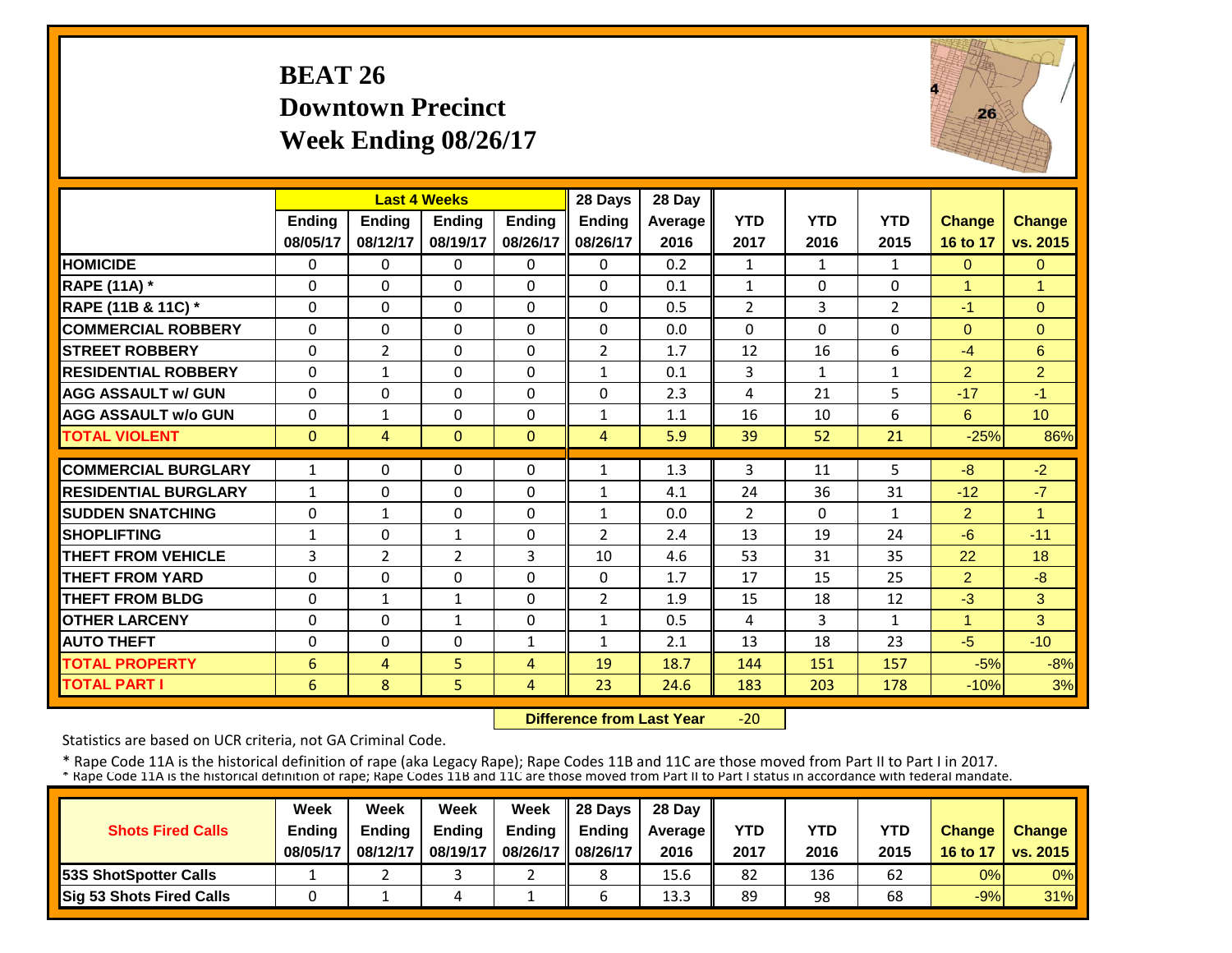

#### **COMPSTATCENTRAL PRECINCTWeek Ending 08/26/17**

**PRECINCT COMMANDER:**

**CAPT. BEN HERRON**



|                             | Week<br><b>Ending</b><br>08/26/17 | Week<br><b>Ending</b><br>08/19/17 | <b>Weekly</b><br>Avg<br>2016 | $28$ -Day<br><b>Ending</b><br>08/26/17 | 28-Day<br>Ending<br>7/29/17 | Avg<br>28-Day<br>2016 | <b>YTD</b><br>2017      | <b>YTD</b><br>2016 | <b>YTD</b><br>2015 | <b>Change</b><br>16 to 17 | <b>Change</b><br>vs. 2015 |
|-----------------------------|-----------------------------------|-----------------------------------|------------------------------|----------------------------------------|-----------------------------|-----------------------|-------------------------|--------------------|--------------------|---------------------------|---------------------------|
| <b>HOMICIDE</b>             | 0                                 | 0                                 | 0                            |                                        | 0                           | 2                     | 10                      | 18                 | 11                 | -8                        | $-1$                      |
| <b>RAPE (11A)</b> *         | $\bf{0}$                          | 0                                 | $\Omega$                     | 3                                      |                             |                       | 13                      | 9                  | 5                  | $\overline{4}$            | 8                         |
| RAPE (11B & 11C) *          | 0                                 | 0                                 | $\Omega$                     |                                        | $\Omega$                    |                       | $\overline{\mathbf{z}}$ | 5                  | 4                  | $\overline{2}$            | 3                         |
| <b>COMMERCIAL ROBBERY</b>   | $\bf{0}$                          | $\overline{2}$                    | $\Omega$                     | 4                                      | 3                           |                       | 16                      | 11                 | $\overline{7}$     | 5                         | 9                         |
| <b>STREET ROBBERY</b>       | 3                                 |                                   | 2                            | 10                                     | 4                           | 8                     | 41                      | 59                 | 57                 | $-18$                     | $-16$                     |
| <b>RESIDENTIAL ROBBERY</b>  | $\bf{0}$                          | 0                                 | 0                            | $\bf{0}$                               | 4                           |                       | 6                       | $\overline{7}$     | 6                  | $-1$                      | $\Omega$                  |
| <b>AGG ASSAULT w/ GUN</b>   | 3                                 | $\overline{2}$                    |                              | 8                                      | 11                          | 5                     | 79                      | 39                 | 68                 | 40                        | 11                        |
| <b>AGG ASSAULT w/o GUN</b>  | $\overline{2}$                    | 2                                 | 1                            | 6                                      | 8                           | 4                     | 56                      | 39                 | 35                 | 17                        | 21                        |
| <b>TOTAL VIOLENT</b>        | 8                                 | $\overline{7}$                    | 6                            | 33                                     | 28                          | 23                    | 228                     | 187                | 193                | 22%                       | 18%                       |
|                             |                                   |                                   |                              |                                        |                             |                       |                         |                    |                    |                           |                           |
| <b>COMMERCIAL BURGLARY</b>  | $\bf{0}$                          |                                   | 2                            |                                        | 6                           | 8                     | 24                      | 59                 | $\overline{48}$    | $-35$                     | $-24$                     |
| <b>RESIDENTIAL BURGLARY</b> |                                   | 5                                 | $\overline{7}$               | 15                                     | 13                          | 30                    | 135                     | 193                | 289                | $-58$                     | $-154$                    |
| <b>SUDDEN SNATCHING</b>     | 0                                 | 0                                 | 0                            |                                        | $\overline{2}$              |                       | 18                      | 16                 | 7                  | $\overline{2}$            | 11                        |
| <b>SHOPLIFTING</b>          | 6                                 | $\overline{2}$                    | 3                            | 23                                     | 21                          | 13                    | 171                     | 103                | 58                 | 68                        | 113                       |
| <b>THEFT FROM VEHICLE</b>   | 9                                 | 7                                 | 9                            | 28                                     | 34                          | 35                    | 298                     | 284                | 410                | 14                        | $-112$                    |
| <b>THEFT FROM YARD</b>      | 5                                 | 3                                 | 4                            | 16                                     | 13                          | 17                    | 150                     | 150                | 126                | $\Omega$                  | 24                        |
| <b>THEFT FROM BLDG</b>      | 9                                 | 5                                 | 6                            | 22                                     | 19                          | 23                    | 131                     | 190                | 154                | $-59$                     | $-23$                     |
| <b>OTHER LARCENY</b>        | $\bf{0}$                          |                                   | 0                            | 3                                      | 1                           | $\overline{2}$        | 28                      | 12                 | 24                 | 16                        | $\overline{4}$            |
| <b>AUTO THEFT</b>           | $\overline{7}$                    | 4                                 | 4                            | 22                                     | 17                          | 18                    | 154                     | 158                | 197                | $-4$                      | $-43$                     |
| <b>TOTAL PROPERTY</b>       | 37                                | 28                                | 37                           | 131                                    | 126                         | 146                   | 1109                    | 1165               | 1313               | $-5%$                     | $-16%$                    |
| <b>TOTAL PART I</b>         | 45                                | 35                                | 42                           | 164                                    | 154                         | 169                   | 1337                    | 1352               | 1506               | $-1%$                     | $-11%$                    |

Statistics are based on UCR criteria, not GA Criminal Code. **Difference from Last Year** -15

Statistics are preliminary, based on RMS data at the time prepared, and are subject to change due to late reports, reclassifications, updated locations, etc.

| <b>Citizen Initiated Calls</b>  | <b>Week</b><br><b>Ending</b><br>08/26/17 | <b>Week</b><br><b>Ending</b><br>08/19/17 | <b>Weekly</b><br>Avg<br>2015 | $28$ -Day<br>Ending<br>08/26/17 | $28-Dav$<br><b>Ending</b><br>7/22/17 | Avg<br>$28-Day$<br>2016 | <b>YTD</b><br>2017 | YTD<br>2016 | YTD<br>2015 | <b>Change</b><br>16 to 17 | <b>Change</b><br>vs. 2015 |
|---------------------------------|------------------------------------------|------------------------------------------|------------------------------|---------------------------------|--------------------------------------|-------------------------|--------------------|-------------|-------------|---------------------------|---------------------------|
| <b>Midnight Shift</b>           | 90                                       | 118                                      | 126                          | 394                             | 420                                  | 503                     | 3604               | 4197        | 4046        | $-593$                    | -442                      |
| Day Shift                       | 222                                      | 262                                      | 271                          | 948                             | 921                                  | 1085                    | 8144               | 8729        | 8829        | $-585$                    | $-685$                    |
| <b>Afternoon Shift</b>          | 269                                      | 258                                      | 294                          | 1095                            | 1000                                 | 1176                    | 9062               | 9638        | 9579        | $-576$                    | $-517$                    |
| <b>TOTAL CITIZEN CFS</b>        | 581                                      | 638                                      | 691                          | 2437                            | 2341                                 | 2764                    | 20810              | 22564       | 22454       | $-7.8%$                   | $-7.3%$                   |
| <b>53S ShotSpotter Calls</b>    |                                          | 22                                       | 12                           | 44                              | 38                                   | 49                      | 414                | 453         | 355         | -39                       | 59                        |
| <b>Sig 53 Shots Fired Calls</b> | 18                                       |                                          | 19                           | 40                              | 65                                   | 74                      | 604                | 621         | 597         | $-17$                     |                           |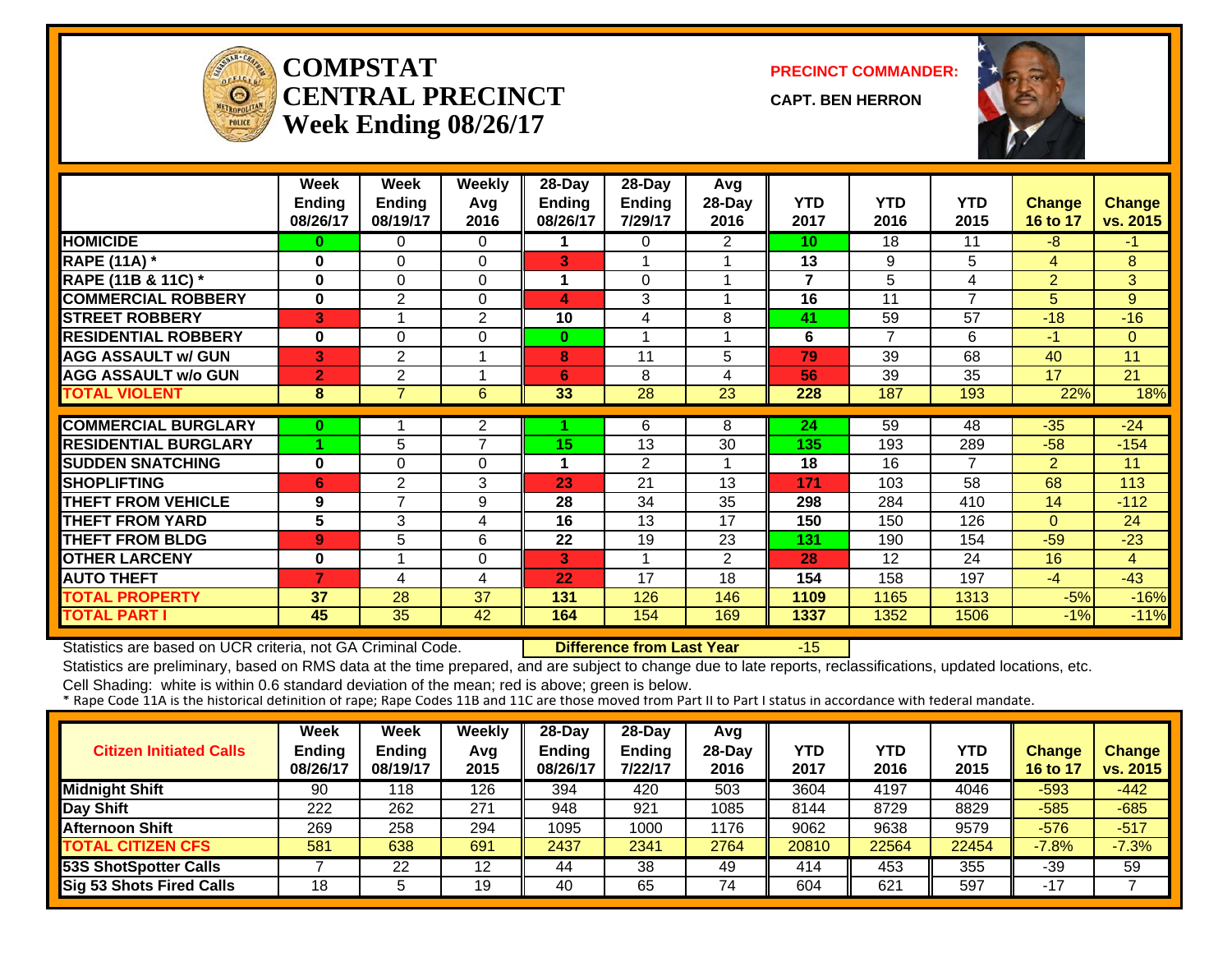# **BEAT 31 Central Precinct Week Ending 08/26/17**



|                             |                | <b>Last 4 Weeks</b> |                |                | 28 Days        | 28 Day  |                |                |                |                |                |
|-----------------------------|----------------|---------------------|----------------|----------------|----------------|---------|----------------|----------------|----------------|----------------|----------------|
|                             | <b>Ending</b>  | <b>Ending</b>       | <b>Endina</b>  | <b>Endina</b>  | Ending         | Average | <b>YTD</b>     | <b>YTD</b>     | <b>YTD</b>     | <b>Change</b>  | <b>Change</b>  |
|                             | 08/05/17       | 08/12/17            | 08/19/17       | 08/26/17       | 08/26/17       | 2016    | 2017           | 2016           | 2015           | 16 to 17       | vs. 2015       |
| <b>HOMICIDE</b>             | $\mathbf{1}$   | $\Omega$            | $\Omega$       | $\mathbf{0}$   | $\mathbf{1}$   | 0.2     | 4              | $\overline{2}$ | $\overline{2}$ | $\overline{2}$ | $\overline{2}$ |
| <b>RAPE (11A) *</b>         | $\Omega$       | $\Omega$            | $\Omega$       | $\Omega$       | $\Omega$       | 0.0     | 4              | $\Omega$       | $\mathbf{1}$   | $\overline{4}$ | 3              |
| RAPE (11B & 11C) *          | $\Omega$       | $\Omega$            | $\Omega$       | $\Omega$       | $\Omega$       | 0.2     | $\Omega$       | $\overline{2}$ | $\Omega$       | $-2$           | $\Omega$       |
| <b>COMMERCIAL ROBBERY</b>   | $\Omega$       | $\Omega$            | $\Omega$       | $\Omega$       | $\Omega$       | 0.1     | 0              | $\mathbf{1}$   | $\Omega$       | $-1$           | $\Omega$       |
| <b>STREET ROBBERY</b>       | $\Omega$       | $\overline{2}$      | $\Omega$       | $\mathbf{1}$   | 3              | 0.8     | $\overline{7}$ | $\overline{7}$ | 15             | $\Omega$       | $-8$           |
| <b>RESIDENTIAL ROBBERY</b>  | $\Omega$       | $\Omega$            | $\mathbf{0}$   | $\Omega$       | $\Omega$       | 0.2     | $\overline{2}$ | 2              | $\overline{2}$ | $\Omega$       | $\Omega$       |
| <b>AGG ASSAULT w/ GUN</b>   | $\mathbf{1}$   | $\Omega$            | $\mathbf{1}$   | $\overline{2}$ | 4              | 1.5     | 25             | 13             | 23             | 12             | $\overline{2}$ |
| <b>AGG ASSAULT w/o GUN</b>  | $\mathbf{1}$   | $\Omega$            | $\mathbf{0}$   | $\mathbf{1}$   | $\overline{2}$ | 0.8     | 15             | 9              | 5              | 6              | 10             |
| <b>TOTAL VIOLENT</b>        | $\overline{3}$ | $\overline{2}$      | $\mathbf{1}$   | $\overline{4}$ | 10             | 4.0     | 57             | 36             | 48             | 58%            | 19%            |
|                             |                |                     |                |                |                |         |                |                |                |                |                |
| <b>COMMERCIAL BURGLARY</b>  | $\Omega$       | $\Omega$            | $\mathbf{0}$   | 0              | 0              | 0.5     | 5              | 4              | 6              | 1              | $-1$           |
| <b>RESIDENTIAL BURGLARY</b> | $\overline{2}$ | $\mathbf{1}$        | $\mathbf{0}$   | $\Omega$       | 3              | 6.0     | 52             | 34             | 63             | 18             | $-11$          |
| <b>SUDDEN SNATCHING</b>     | 0              | $\mathbf{1}$        | 0              | 0              | $\mathbf{1}$   | 0.3     | 6              | 3              | $\mathbf{1}$   | 3              | 5              |
| <b>SHOPLIFTING</b>          | $\mathbf{1}$   | 4                   | $\Omega$       | 4              | 9              | 0.5     | 22             | 4              | 0              | 18             | 22             |
| <b>THEFT FROM VEHICLE</b>   | $\mathbf{1}$   | $\mathbf{1}$        | $\Omega$       | $\overline{2}$ | 4              | 2.8     | 29             | 24             | 43             | 5              | $-14$          |
| <b>THEFT FROM YARD</b>      | $\Omega$       | $\mathbf{1}$        | $\Omega$       | 3              | 4              | 1.8     | 18             | 14             | 12             | 4              | 6              |
| <b>THEFT FROM BLDG</b>      | $\mathbf{1}$   | $\Omega$            | $\mathbf{1}$   | 3              | 5              | 2.4     | 17             | 15             | 19             | $\overline{2}$ | $-2$           |
| <b>OTHER LARCENY</b>        | $\Omega$       | $\Omega$            | 0              | 0              | $\Omega$       | 0.3     | 2              | $\overline{2}$ | $\mathbf{1}$   | $\Omega$       | $\mathbf{1}$   |
| <b>AUTO THEFT</b>           | $\Omega$       | $\mathbf{1}$        | $\Omega$       | $\overline{2}$ | 3              | 3.0     | 29             | 26             | 29             | 3              | $\Omega$       |
| <b>TOTAL PROPERTY</b>       | 5              | 9                   | $\mathbf{1}$   | 14             | 29             | 17.6    | 180            | 126            | 174            | 43%            | 3%             |
| <b>TOTAL PART I</b>         | 8              | 11                  | $\overline{2}$ | 18             | 39             | 21.6    | 237            | 162            | 222            | 46%            | 7%             |

 **Difference from Last Year**75

Statistics are based on UCR criteria, not GA Criminal Code.

|                               | Week     | Week          | Week          | Week          | 28 Davs       | 28 Day    |      |      |      |               |                     |
|-------------------------------|----------|---------------|---------------|---------------|---------------|-----------|------|------|------|---------------|---------------------|
| <b>Shots Fired Calls</b>      | Ending   | <b>Ending</b> | <b>Ending</b> | <b>Ending</b> | <b>Ending</b> | Average I | YTD  | YTD  | YTD  | <b>Change</b> | <b>Change</b>       |
|                               | 08/05/17 | 08/12/17      | 08/19/17      | 08/26/17      | 08/26/17      | 2016      | 2017 | 2016 | 2015 |               | 16 to 17   vs. 2015 |
| <b>153S ShotSpotter Calls</b> |          |               |               |               | 15            | 16.8      | 158  | 160  | 147  | 0%            | $0\%$               |
| Sig 53 Shots Fired Calls      |          |               |               |               | 14            | 13.7      | 143  | 110  | 116  | 30%           | 23%                 |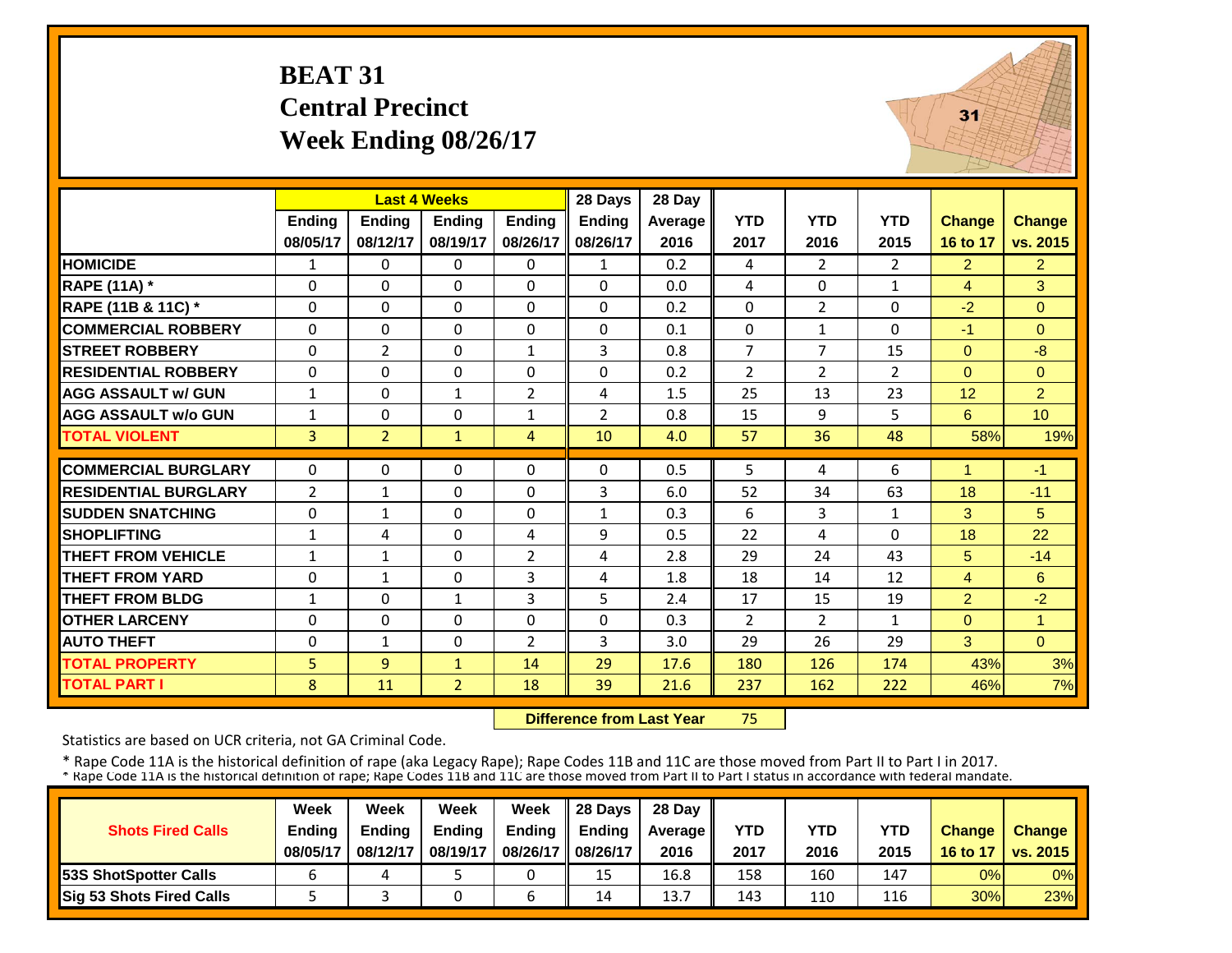# **BEAT 32 Central Precinct Week Ending 08/26/17**



|                             |              |               | <b>Last 4 Weeks</b> |                | 28 Days      | 28 Day  |                |                |              |                |                |
|-----------------------------|--------------|---------------|---------------------|----------------|--------------|---------|----------------|----------------|--------------|----------------|----------------|
|                             | Ending       | <b>Ending</b> | <b>Endina</b>       | <b>Endina</b>  | Ending       | Average | <b>YTD</b>     | <b>YTD</b>     | <b>YTD</b>   | <b>Change</b>  | <b>Change</b>  |
|                             | 08/05/17     | 08/12/17      | 08/19/17            | 08/26/17       | 08/26/17     | 2016    | 2017           | 2016           | 2015         | 16 to 17       | vs. 2015       |
| <b>HOMICIDE</b>             | $\Omega$     | $\Omega$      | $\Omega$            | $\mathbf{0}$   | 0            | 0.3     | 1              | $\overline{2}$ | $\mathbf{1}$ | $-1$           | $\Omega$       |
| <b>RAPE (11A) *</b>         | $\Omega$     | $\Omega$      | $\Omega$            | $\Omega$       | $\Omega$     | 0.1     | $\Omega$       | $\mathbf{1}$   | $\mathbf{1}$ | $-1$           | $-1$           |
| RAPE (11B & 11C) *          | $\Omega$     | $\Omega$      | $\Omega$            | $\Omega$       | $\Omega$     | 0.0     | $\Omega$       | $\Omega$       | 0            | $\Omega$       | $\overline{0}$ |
| <b>COMMERCIAL ROBBERY</b>   | $\Omega$     | $\Omega$      | $\overline{2}$      | $\Omega$       | 2            | 0.4     | 6              | 4              | $\mathbf{1}$ | $\overline{2}$ | 5 <sup>5</sup> |
| <b>STREET ROBBERY</b>       | $\mathbf 0$  | $\Omega$      | $\Omega$            | $\mathbf{1}$   | $\mathbf{1}$ | 1.1     | 4              | 11             | 3            | $-7$           | $\overline{1}$ |
| <b>RESIDENTIAL ROBBERY</b>  | $\Omega$     | $\Omega$      | $\Omega$            | $\Omega$       | $\Omega$     | 0.0     | $\mathbf{1}$   | $\mathbf{1}$   | 0            | $\Omega$       | 1              |
| <b>AGG ASSAULT w/ GUN</b>   | $\Omega$     | $\Omega$      | $\Omega$            | $\Omega$       | 0            | 1.0     | 10             | 9              | 12           | 1              | $-2$           |
| <b>AGG ASSAULT w/o GUN</b>  | $\mathbf{1}$ | $\Omega$      | $\mathbf{1}$        | $\mathbf{1}$   | 3            | 0.5     | 11             | 6              | 8            | 5              | 3              |
| <b>TOTAL VIOLENT</b>        | $\mathbf{1}$ | $\Omega$      | $\overline{3}$      | $\overline{2}$ | 6            | 3.4     | 33             | 34             | 26           | $-3%$          | 27%            |
|                             |              |               |                     |                |              |         |                |                |              |                |                |
| <b>COMMERCIAL BURGLARY</b>  | $\Omega$     | $\Omega$      | $\Omega$            | $\Omega$       | $\Omega$     | 1.8     | 9              | 12             | 9            | $-3$           | $\Omega$       |
| <b>RESIDENTIAL BURGLARY</b> | $\mathbf{1}$ | $\Omega$      | $\Omega$            | 1              | 2            | 4.5     | 26             | 30             | 42           | $-4$           | $-16$          |
| <b>ISUDDEN SNATCHING</b>    | 0            | $\Omega$      | $\Omega$            | 0              | $\Omega$     | 0.2     | $\overline{2}$ | $\overline{2}$ | $\mathbf{1}$ | $\Omega$       | 1              |
| <b>SHOPLIFTING</b>          | 0            | $\mathbf{1}$  | $\overline{2}$      | 0              | 3            | 2.1     | 36             | 25             | 14           | 11             | 22             |
| <b>THEFT FROM VEHICLE</b>   | $\Omega$     | $\Omega$      | $\mathbf{1}$        | $\overline{2}$ | 3            | 4.3     | 28             | 41             | 38           | $-13$          | $-10$          |
| <b>THEFT FROM YARD</b>      | $\Omega$     | $\Omega$      | $\Omega$            | 0              | $\Omega$     | 1.8     | 15             | 17             | 12           | $-2$           | 3              |
| <b>THEFT FROM BLDG</b>      | 0            | $\Omega$      | $\mathbf{1}$        | $\overline{2}$ | 3            | 2.7     | 26             | 27             | 25           | $-1$           | $\overline{1}$ |
| <b>OTHER LARCENY</b>        | $\mathbf{1}$ | $\Omega$      | $\Omega$            | $\Omega$       | $\mathbf{1}$ | 0.1     | $\overline{7}$ | 1              | 3            | 6              | $\overline{4}$ |
| <b>AUTO THEFT</b>           | 1            | 3             | $\Omega$            | $\Omega$       | 4            | 2.8     | 25             | 25             | 29           | $\Omega$       | $-4$           |
| <b>TOTAL PROPERTY</b>       | 3            | 4             | 4                   | 5              | 16           | 20.2    | 174            | 180            | 173          | $-3%$          | 1%             |
| <b>TOTAL PART I</b>         | 4            | 4             | $\overline{7}$      | $\overline{7}$ | 22           | 23.6    | 207            | 214            | 199          | $-3%$          | 4%             |

 **Difference from Last Year**‐7

Statistics are based on UCR criteria, not GA Criminal Code.

|                                 | Week          | Week          | Week     | Week          | 28 Davs       | 28 Day    |      |      |            |               |                     |
|---------------------------------|---------------|---------------|----------|---------------|---------------|-----------|------|------|------------|---------------|---------------------|
| <b>Shots Fired Calls</b>        | <b>Endina</b> | <b>Endina</b> | Ending   | <b>Ending</b> | <b>Endina</b> | Average I | YTD  | YTD  | <b>YTD</b> | <b>Change</b> | <b>Change</b>       |
|                                 | 08/05/17      | 08/12/17      | 08/19/17 | 08/26/17      | 08/26/17      | 2016      | 2017 | 2016 | 2015       |               | 16 to 17   vs. 2015 |
| <b>153S ShotSpotter Calls</b>   |               |               |          |               |               | 0.1       |      |      |            | 0%            | $0\%$               |
| <b>Sig 53 Shots Fired Calls</b> |               |               |          |               |               | 9.4       | 68   | 58   | 75         | 17%           | $-9%$               |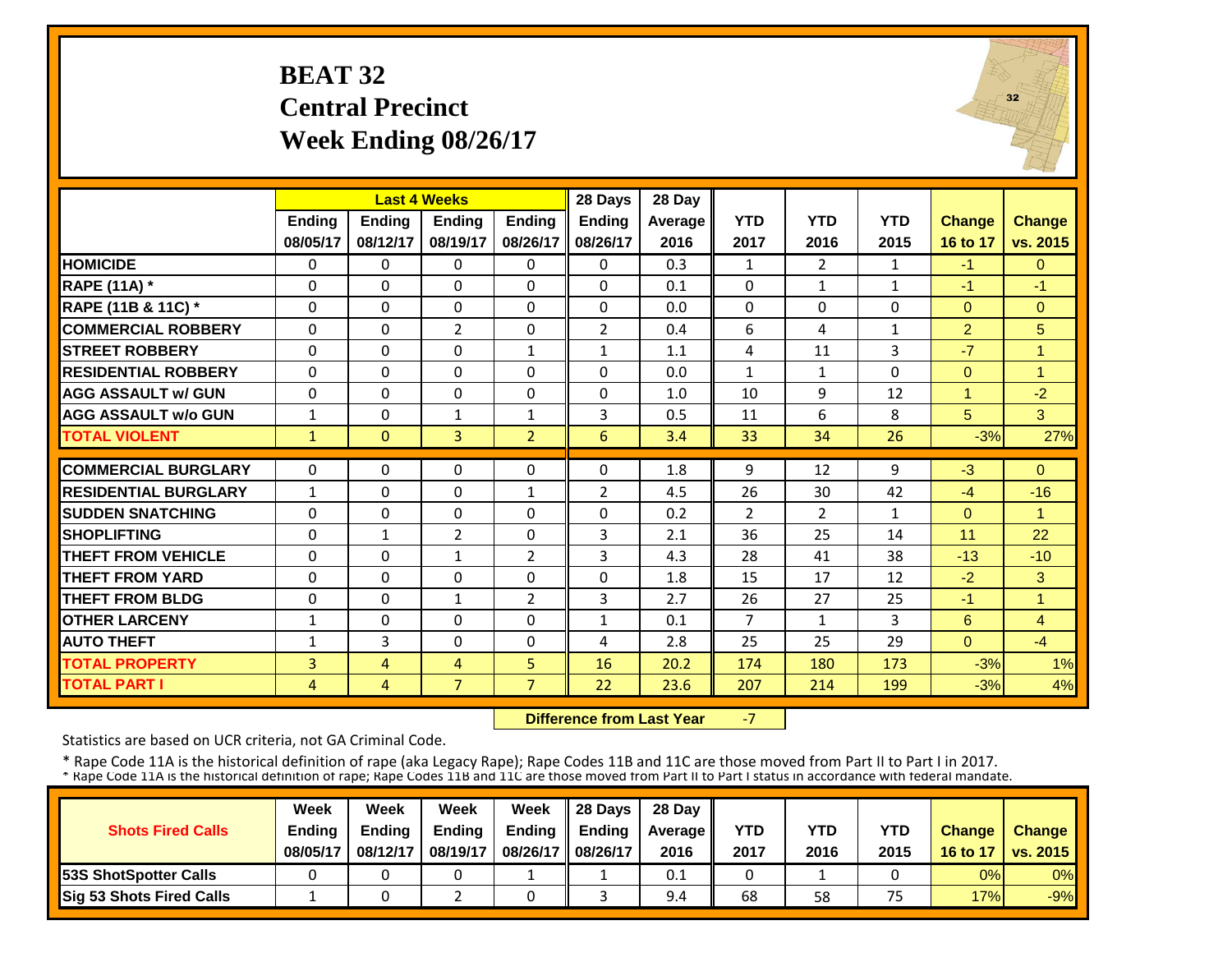# **BEAT 33 Central Precinct Week Ending 08/26/17**



|                             |               | <b>Last 4 Weeks</b> |               |                | 28 Days        | 28 Day  |                |                |                |                |                |
|-----------------------------|---------------|---------------------|---------------|----------------|----------------|---------|----------------|----------------|----------------|----------------|----------------|
|                             | <b>Ending</b> | <b>Ending</b>       | <b>Endina</b> | <b>Ending</b>  | <b>Endina</b>  | Average | <b>YTD</b>     | <b>YTD</b>     | <b>YTD</b>     | <b>Change</b>  | <b>Change</b>  |
|                             | 08/05/17      | 08/12/17            | 08/19/17      | 08/26/17       | 08/26/17       | 2016    | 2017           | 2016           | 2015           | 16 to 17       | vs. 2015       |
| <b>HOMICIDE</b>             | $\Omega$      | 0                   | $\Omega$      | 0              | $\Omega$       | 0.8     | $\Omega$       | 9              | 3              | $-9$           | $-3$           |
| <b>RAPE (11A)</b> *         | $\Omega$      | $\Omega$            | $\Omega$      | $\Omega$       | $\Omega$       | 0.4     | $\Omega$       | 3              | $\overline{2}$ | $-3$           | $-2$           |
| RAPE (11B & 11C) *          | $\Omega$      | $\mathbf{1}$        | $\Omega$      | $\Omega$       | $\mathbf{1}$   | 0.2     | 3              | $\Omega$       | 0              | 3              | 3              |
| <b>COMMERCIAL ROBBERY</b>   | $\Omega$      | $\Omega$            | $\Omega$      | $\Omega$       | $\Omega$       | 0.2     | $\overline{2}$ | $\overline{2}$ | 0              | $\Omega$       | $\overline{2}$ |
| <b>STREET ROBBERY</b>       | $\mathbf{1}$  | $\mathbf{1}$        | $\Omega$      | $\mathbf{1}$   | 3              | 2.1     | 15             | 13             | 16             | $\overline{2}$ | $-1$           |
| <b>RESIDENTIAL ROBBERY</b>  | $\Omega$      | 0                   | $\Omega$      | $\Omega$       | $\Omega$       | 0.1     | $\Omega$       | $\mathbf{1}$   | $\mathbf{1}$   | $-1$           | $-1$           |
| <b>AGG ASSAULT w/ GUN</b>   | $\Omega$      | 0                   | 1             | $\mathbf{1}$   | $\overline{2}$ | 0.4     | 10             | $\overline{2}$ | 9              | 8              | $\overline{1}$ |
| <b>AGG ASSAULT w/o GUN</b>  | $\Omega$      | 0                   | $\Omega$      | $\Omega$       | $\Omega$       | 0.8     | 8              | 9              | 6              | $-1$           | $\overline{2}$ |
| <b>TOTAL VIOLENT</b>        | $\mathbf{1}$  | $\overline{2}$      | 1             | $\overline{2}$ | 6              | 5.0     | 38             | 39             | 37             | $-3%$          | 3%             |
| <b>COMMERCIAL BURGLARY</b>  | $\Omega$      | 0                   | 1             | $\Omega$       | $\mathbf{1}$   | 2.4     | 5              | 19             | 19             | $-14$          | $-14$          |
| <b>RESIDENTIAL BURGLARY</b> | $\Omega$      | $\Omega$            | 1             | $\Omega$       | $\mathbf{1}$   | 3.8     | 9              | 20             | 38             | $-11$          | $-29$          |
| <b>SUDDEN SNATCHING</b>     | $\Omega$      | 0                   | $\Omega$      | $\Omega$       | $\Omega$       | 0.5     | 3              | 6              | $\overline{2}$ | $-3$           | $\overline{1}$ |
| <b>SHOPLIFTING</b>          | $\mathbf{1}$  | $\overline{2}$      | $\Omega$      | $\Omega$       | 3              | 2.1     | 26             | 16             | 11             | 10             | 15             |
| <b>THEFT FROM VEHICLE</b>   | $\Omega$      | 4                   | 1             | 1              | 6              | 8.1     | 64             | 58             | 79             | 6              | $-15$          |
| <b>THEFT FROM YARD</b>      | $\Omega$      | 3                   | $\mathbf{1}$  | 1              | 5              | 6.0     | 52             | 57             | 33             | $-5$           | 19             |
| <b>THEFT FROM BLDG</b>      | $\mathbf{1}$  | $\mathbf{1}$        | 3             | 1              | 6              | 4.8     | 25             | 43             | 30             | $-18$          | $-5$           |
| <b>OTHER LARCENY</b>        | $\Omega$      | 0                   | $\Omega$      | $\Omega$       | $\Omega$       | 0.5     | 4              | 5.             | 6              | $-1$           | $-2$           |
| <b>AUTO THEFT</b>           | 2             | $\mathbf{1}$        | $\mathbf{1}$  | 1              | 5.             | 3.4     | 32             | 32             | 42             | $\Omega$       | $-10$          |
| <b>TOTAL PROPERTY</b>       | 4             | 11                  | 8             | 4              | 27             | 31.7    | 220            | 256            | 260            | $-14%$         | $-15%$         |
| <b>TOTAL PART I</b>         | 5             | 13                  | 9             | 6              | 33             | 36.6    | 258            | 295            | 297            | $-13%$         | $-13%$         |

 **Difference from Last Year**‐37

Statistics are based on UCR criteria, not GA Criminal Code.

|                               | Week     | Week          | Week          | Week          | 28 Davs       | 28 Day    |      |      |      |               |                     |
|-------------------------------|----------|---------------|---------------|---------------|---------------|-----------|------|------|------|---------------|---------------------|
| <b>Shots Fired Calls</b>      | Ending   | <b>Endina</b> | <b>Ending</b> | <b>Ending</b> | <b>Endina</b> | Average I | YTD  | YTD  | YTD  | <b>Change</b> | <b>Change</b>       |
|                               | 08/05/17 | 08/12/17      | 08/19/17      | 08/26/17      | 08/26/17      | 2016      | 2017 | 2016 | 2015 |               | 16 to 17   vs. 2015 |
| <b>153S ShotSpotter Calls</b> |          |               | 10            |               | 11            | 5.4       | 50   | 48   | 46   | 0%            | $0\%$               |
| Sig 53 Shots Fired Calls      |          |               |               |               | 4             | 12.8      | 95   | 114  | 94   | $-17%$        | 1%                  |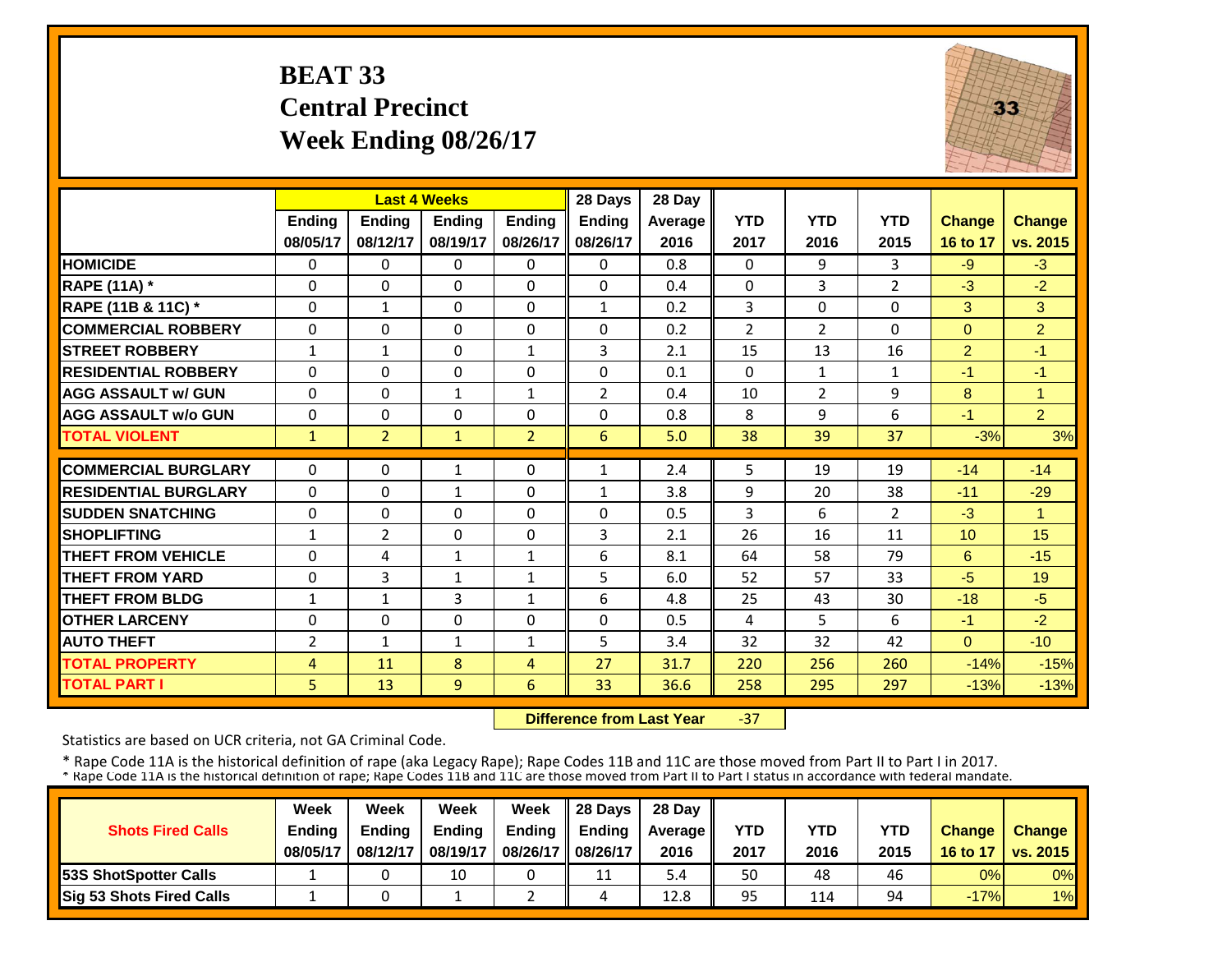# **BEAT 34 Central Precinct Week Ending 08/26/17**



|                             |                | <b>Last 4 Weeks</b> |               |                | 28 Days        | 28 Day  |                |                |              |                 |                |
|-----------------------------|----------------|---------------------|---------------|----------------|----------------|---------|----------------|----------------|--------------|-----------------|----------------|
|                             | Ending         | <b>Ending</b>       | <b>Ending</b> | <b>Endina</b>  | <b>Ending</b>  | Average | <b>YTD</b>     | <b>YTD</b>     | <b>YTD</b>   | <b>Change</b>   | <b>Change</b>  |
|                             | 08/05/17       | 08/12/17            | 08/19/17      | 08/26/17       | 08/26/17       | 2016    | 2017           | 2016           | 2015         | 16 to 17        | vs. 2015       |
| <b>HOMICIDE</b>             | $\Omega$       | 0                   | $\Omega$      | $\mathbf{0}$   | $\Omega$       | 0.0     | $\mathbf{1}$   | $\Omega$       | 0            | 1               | 1              |
| <b>RAPE (11A)</b> *         | $\Omega$       | $\Omega$            | $\Omega$      | $\Omega$       | $\Omega$       | 0.1     | 4              | $\overline{2}$ | $\mathbf{1}$ | $\overline{2}$  | 3              |
| RAPE (11B & 11C) *          | $\Omega$       | $\Omega$            | $\Omega$      | $\Omega$       | $\Omega$       | 0.2     | $\overline{2}$ | $\mathbf{1}$   | 3            | $\mathbf{1}$    | $-1$           |
| <b>COMMERCIAL ROBBERY</b>   | $\overline{2}$ | $\Omega$            | $\Omega$      | $\Omega$       | $\overline{2}$ | 0.2     | 6              | 3              | 4            | 3               | $\overline{2}$ |
| <b>STREET ROBBERY</b>       | $\mathbf{1}$   | $\Omega$            | $\Omega$      | $\Omega$       | $\mathbf{1}$   | 0.8     | 3              | 4              | 6            | $-1$            | $-3$           |
| <b>RESIDENTIAL ROBBERY</b>  | $\Omega$       | 0                   | $\Omega$      | $\Omega$       | $\Omega$       | 0.2     | $\Omega$       | $\Omega$       | $\mathbf{1}$ | $\mathbf{0}$    | $-1$           |
| <b>AGG ASSAULT w/ GUN</b>   | $\Omega$       | 0                   | $\Omega$      | $\Omega$       | $\Omega$       | 0.5     | $\overline{7}$ | $\overline{2}$ | 4            | 5               | 3              |
| <b>AGG ASSAULT w/o GUN</b>  | $\Omega$       | 0                   | 0             | $\Omega$       | $\Omega$       | 0.5     | 6              | 5              | 2            | 1               | $\overline{4}$ |
| <b>TOTAL VIOLENT</b>        | $\overline{3}$ | $\Omega$            | $\Omega$      | $\Omega$       | 3              | 2.4     | 29             | 17             | 21           | 71%             | 38%            |
| <b>COMMERCIAL BURGLARY</b>  | $\Omega$       | 0                   | $\Omega$      | $\Omega$       | 0              | 1.4     | $\Omega$       | 7              | 7            | $-7$            | $-7$           |
| <b>RESIDENTIAL BURGLARY</b> | $\mathbf{1}$   | 0                   | 4             | $\Omega$       | 5              | 4.4     | 10             | 31             | 27           | $-21$           | $-17$          |
| <b>SUDDEN SNATCHING</b>     | $\Omega$       | 0                   | $\Omega$      | $\Omega$       | $\Omega$       | 0.1     | $\overline{2}$ | $\mathbf{1}$   | 0            | 1               | $\overline{2}$ |
| <b>SHOPLIFTING</b>          | $\overline{2}$ | 4                   | $\Omega$      | $\overline{2}$ | 8              | 4.4     | 52             | 35             | 18           | 17              | 34             |
| <b>THEFT FROM VEHICLE</b>   | $\mathbf{1}$   | $\mathbf{1}$        | $\Omega$      | 3              | 5              | 7.0     | 61             | 53             | 84           | 8               | $-23$          |
| <b>THEFT FROM YARD</b>      | $\mathbf{1}$   | $\mathbf{1}$        | $\Omega$      | 1              | 3              | 2.6     | 29             | 19             | 28           | 10 <sup>1</sup> | 1              |
| <b>THEFT FROM BLDG</b>      | $\Omega$       | 0                   | $\Omega$      | 1              | $\mathbf{1}$   | 5.3     | 27             | 49             | 22           | $-22$           | 5              |
| <b>OTHER LARCENY</b>        | $\mathbf{1}$   | 0                   | $\Omega$      | $\Omega$       | $\mathbf{1}$   | 0.3     | 5              | $\mathbf{1}$   | 4            | $\overline{4}$  | 1              |
| <b>AUTO THEFT</b>           | $\Omega$       | 1                   | 1             | $\mathbf{1}$   | 3              | 3.4     | 24             | 26             | 27           | $-2$            | $-3$           |
| <b>TOTAL PROPERTY</b>       | 6              | $\overline{7}$      | 5             | 8              | 26             | 28.8    | 210            | 222            | 217          | $-5%$           | $-3%$          |
| <b>TOTAL PART I</b>         | 9              | $\overline{7}$      | 5             | 8              | 29             | 31.1    | 239            | 239            | 238          | $0\%$           | 0%             |

 **Difference from Last Year** $\overline{0}$ 

Statistics are based on UCR criteria, not GA Criminal Code.

|                               | Week     | Week          | Week          | Week          | $\parallel$ 28 Davs | 28 Day    |      |      |      |               |                     |
|-------------------------------|----------|---------------|---------------|---------------|---------------------|-----------|------|------|------|---------------|---------------------|
| <b>Shots Fired Calls</b>      | Ending   | <b>Ending</b> | <b>Ending</b> | <b>Ending</b> | <b>Ending</b>       | Average I | YTD  | YTD  | YTD  | <b>Change</b> | <b>Change</b>       |
|                               | 08/05/17 | 08/12/17      | 08/19/17      | 08/26/17      | 08/26/17            | 2016      | 2017 | 2016 | 2015 |               | 16 to 17   vs. 2015 |
| <b>153S ShotSpotter Calls</b> |          |               |               | 4             |                     | 0.2       |      |      |      | 0%            | $0\%$               |
| Sig 53 Shots Fired Calls      |          |               |               |               |                     | 7.4       | 67   | 64   | 76   | 5%            | $-12%$              |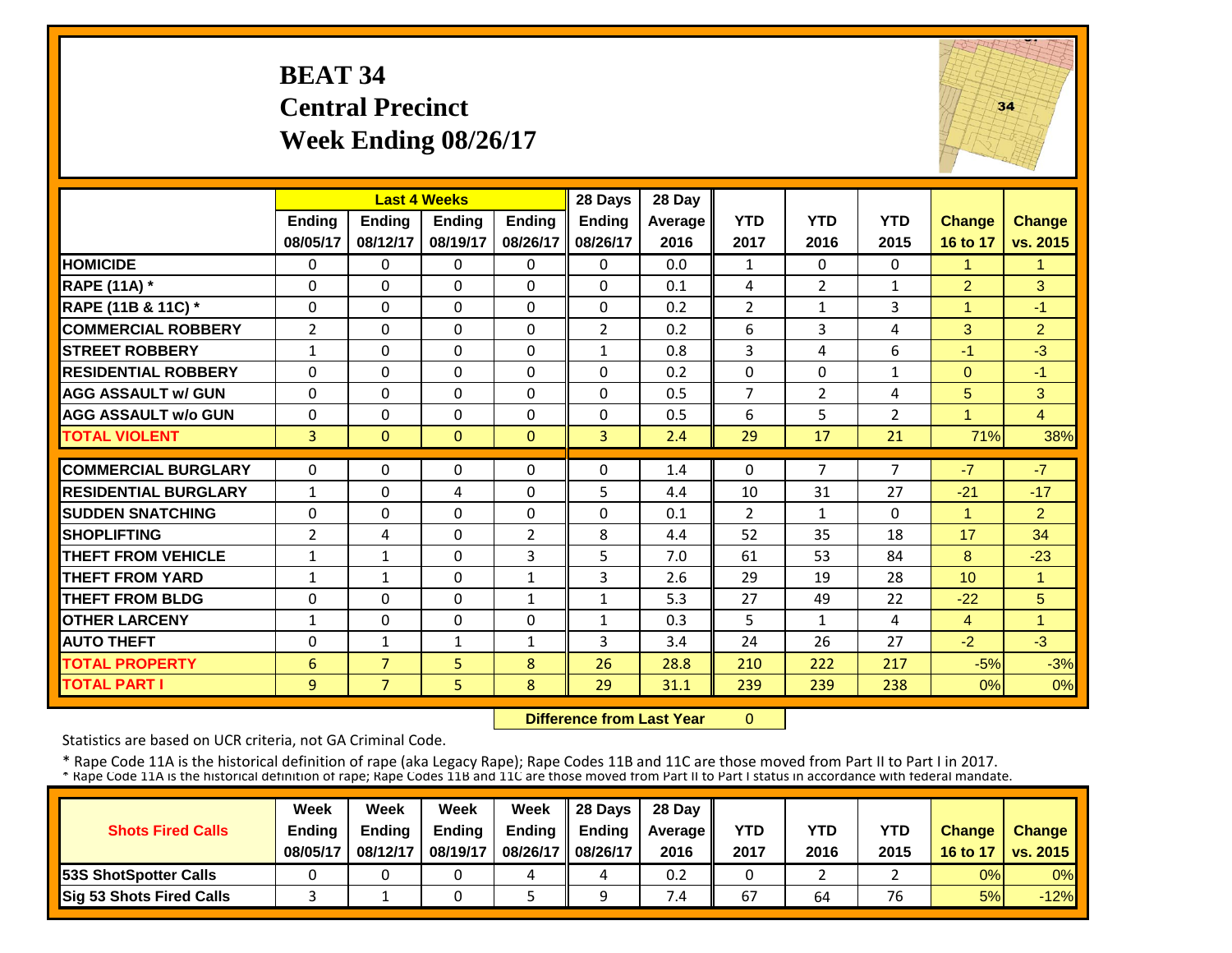# **BEAT 35 Central Precinct Week Ending 08/26/17**



|                             |                | <b>Last 4 Weeks</b> |                |                | 28 Days        | 28 Day  |                |                |                |                |                |
|-----------------------------|----------------|---------------------|----------------|----------------|----------------|---------|----------------|----------------|----------------|----------------|----------------|
|                             | <b>Ending</b>  | <b>Endina</b>       | <b>Endina</b>  | <b>Endina</b>  | <b>Ending</b>  | Average | <b>YTD</b>     | <b>YTD</b>     | <b>YTD</b>     | <b>Change</b>  | <b>Change</b>  |
|                             | 08/05/17       | 08/12/17            | 08/19/17       | 08/26/17       | 08/26/17       | 2016    | 2017           | 2016           | 2015           | 16 to 17       | vs. 2015       |
| <b>HOMICIDE</b>             | $\Omega$       | 0                   | $\mathbf{0}$   | $\Omega$       | $\Omega$       | 0.5     | 4              | 5.             | 4              | $-1$           | $\mathbf{0}$   |
| <b>RAPE (11A)</b> *         | $\Omega$       | $\mathbf{1}$        | $\Omega$       | $\Omega$       | $\mathbf{1}$   | 0.2     | 3              | $\overline{2}$ | 0              | $\mathbf{1}$   | 3              |
| RAPE (11B & 11C) *          | $\Omega$       | $\Omega$            | $\Omega$       | $\Omega$       | $\Omega$       | 0.2     | $\overline{2}$ | $\overline{2}$ | $\mathbf{1}$   | $\overline{0}$ | $\overline{1}$ |
| <b>COMMERCIAL ROBBERY</b>   | $\Omega$       | $\Omega$            | $\Omega$       | $\Omega$       | $\Omega$       | 0.1     | $\mathbf{1}$   | $\Omega$       | 0              | 1              | 1              |
| <b>STREET ROBBERY</b>       | $\Omega$       | $\mathbf{1}$        | $\mathbf{1}$   | $\Omega$       | $\overline{2}$ | 1.5     | $\overline{7}$ | 15             | 10             | $-8$           | $-3$           |
| <b>RESIDENTIAL ROBBERY</b>  | $\Omega$       | 0                   | $\Omega$       | $\Omega$       | $\Omega$       | 0.4     | 3              | 3              | $\overline{2}$ | $\Omega$       | 1              |
| <b>AGG ASSAULT w/ GUN</b>   | $\mathbf{1}$   | 0                   | $\Omega$       | $\Omega$       | $\mathbf{1}$   | 1.2     | 21             | 7              | 18             | 14             | 3              |
| <b>AGG ASSAULT w/o GUN</b>  | $\Omega$       | 0                   | 1              | $\Omega$       | $\mathbf{1}$   | 1.2     | 15             | 8              | 8              | $\overline{7}$ | $\overline{7}$ |
| <b>TOTAL VIOLENT</b>        | $\mathbf{1}$   | $\overline{2}$      | $\overline{2}$ | $\Omega$       | 5              | 5.3     | 56             | 42             | 43             | 33%            | 30%            |
| <b>COMMERCIAL BURGLARY</b>  | $\Omega$       | 0                   | $\Omega$       | $\Omega$       | $\Omega$       | 1.0     | $\Omega$       | 7              | 4              | $-7$           | $-4$           |
| <b>RESIDENTIAL BURGLARY</b> | $\overline{2}$ | 0                   | 0              | 0              | $\overline{2}$ | 8.0     | 29             | 52             | 82             | $-23$          | $-53$          |
| <b>SUDDEN SNATCHING</b>     | $\Omega$       | 0                   | $\Omega$       | $\Omega$       | $\Omega$       | 0.2     | $\overline{2}$ | $\overline{2}$ | 0              | $\Omega$       | $\overline{2}$ |
| <b>SHOPLIFTING</b>          | $\Omega$       | 0                   | $\Omega$       | $\Omega$       | 0              | 0.3     | 3              | 3              | 4              | $\Omega$       | $-1$           |
| <b>THEFT FROM VEHICLE</b>   | $\mathbf{1}$   | 0                   | 4              | 1              | 6              | 5.0     | 52             | 47             | 44             | 5              | 8              |
| <b>THEFT FROM YARD</b>      | $\mathbf{1}$   | 1                   | $\mathbf{1}$   | $\Omega$       | 3              | 2.1     | 24             | 16             | 20             | 8              | $\overline{4}$ |
| <b>THEFT FROM BLDG</b>      | 3              | $\mathbf{1}$        | $\Omega$       | 1              | 5              | 4.9     | 24             | 37             | 33             | $-13$          | $-9$           |
| <b>OTHER LARCENY</b>        | $\Omega$       | 0                   | $\mathbf{1}$   | $\Omega$       | $\mathbf{1}$   | 0.3     | 4              | 3              | $\overline{2}$ | 1              | $\overline{2}$ |
| <b>AUTO THEFT</b>           | $\mathbf{1}$   | $\mathbf{1}$        | $\overline{2}$ | $\mathbf{1}$   | 5.             | 3.9     | 24             | 36             | 37             | $-12$          | $-13$          |
| <b>TOTAL PROPERTY</b>       | 8              | $\overline{3}$      | 8              | $\overline{3}$ | 22             | 25.6    | 162            | 203            | 226            | $-20%$         | $-28%$         |
| <b>TOTAL PART I</b>         | 9              | 5                   | 10             | 3              | 27             | 30.9    | 218            | 245            | 269            | $-11%$         | $-19%$         |

 **Difference from Last Year** $-27$ 

Statistics are based on UCR criteria, not GA Criminal Code.

|                               | Week     | Week          | Week          | Week          | $\parallel$ 28 Davs | 28 Day    |      |      |      |               |                     |
|-------------------------------|----------|---------------|---------------|---------------|---------------------|-----------|------|------|------|---------------|---------------------|
| <b>Shots Fired Calls</b>      | Ending   | <b>Ending</b> | <b>Ending</b> | <b>Ending</b> | <b>Ending</b>       | Average I | YTD  | YTD  | YTD  | <b>Change</b> | <b>Change</b>       |
|                               | 08/05/17 | 08/12/17      | 08/19/17      | 08/26/17      | 08/26/17            | 2016      | 2017 | 2016 | 2015 |               | 16 to 17   vs. 2015 |
| <b>153S ShotSpotter Calls</b> |          |               |               |               |                     | 23.4      | 167  | 206  | 138  | 0%            | $0\%$               |
| Sig 53 Shots Fired Calls      |          |               |               | 4             |                     | 18.2      | 149  | 175  | 144  | $-15%$        | 3%                  |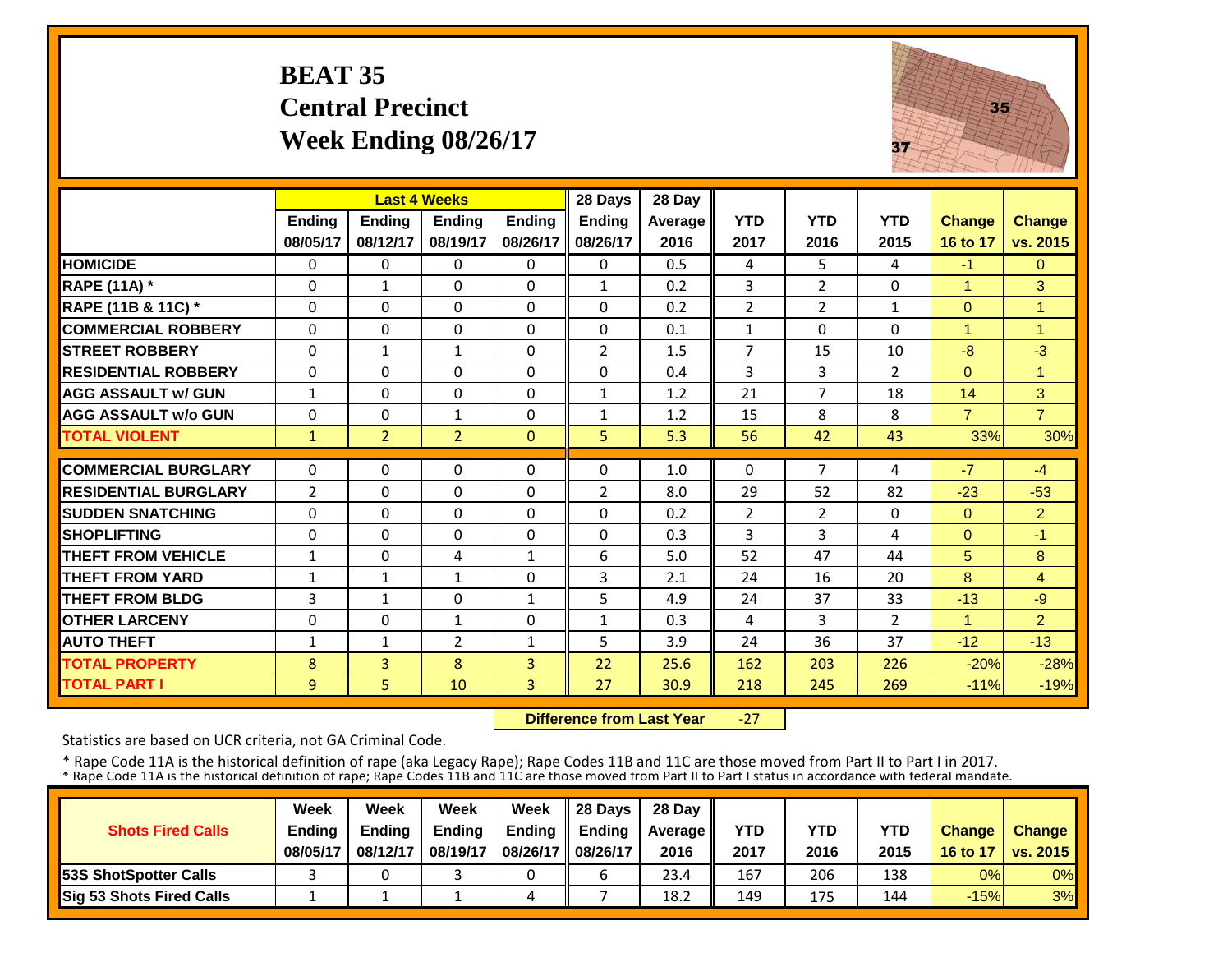|                             | <b>BEAT 37</b>     | <b>Central Precinct</b><br>Week Ending 08/26/17 |                           |                           |                           |                 |                    |                    | 37                 |                           |                           |
|-----------------------------|--------------------|-------------------------------------------------|---------------------------|---------------------------|---------------------------|-----------------|--------------------|--------------------|--------------------|---------------------------|---------------------------|
|                             |                    |                                                 | <b>Last 4 Weeks</b>       |                           | 28 Days                   | 28 Day          |                    |                    |                    |                           |                           |
|                             | Ending<br>08/05/17 | Ending<br>08/12/17                              | <b>Ending</b><br>08/19/17 | <b>Ending</b><br>08/26/17 | <b>Ending</b><br>08/26/17 | Average<br>2016 | <b>YTD</b><br>2017 | <b>YTD</b><br>2016 | <b>YTD</b><br>2015 | <b>Change</b><br>16 to 17 | <b>Change</b><br>vs. 2015 |
| <b>HOMICIDE</b>             | 0                  | 0                                               | $\Omega$                  | $\Omega$                  | 0                         | 0.1             | 0                  | 0                  | $\mathbf{1}$       | $\Omega$                  | -1                        |
| <b>RAPE (11A)</b> *         | $\mathbf{1}$       | $\mathbf{1}$                                    | $\Omega$                  | $\Omega$                  | $\overline{2}$            | 0.1             | $\overline{2}$     | $\mathbf{1}$       | $\Omega$           | $\mathbf{1}$              | $\overline{2}$            |
| RAPE (11B & 11C) *          | $\Omega$           | $\Omega$                                        | $\mathbf 0$               | $\Omega$                  | $\Omega$                  | 0.2             | $\Omega$           | $\Omega$           | $\Omega$           | $\Omega$                  | $\overline{0}$            |
| <b>COMMERCIAL ROBBERY</b>   | $\Omega$           | $\Omega$                                        | $\Omega$                  | $\Omega$                  | $\Omega$                  | 0.1             | $\mathbf{1}$       | $\mathbf{1}$       | $\overline{2}$     | $\Omega$                  | $-1$                      |
| <b>ISTREET ROBBERY</b>      | $\Omega$           | $\Omega$                                        | $\Omega$                  | 0                         | $\Omega$                  | 1.5             | 5                  | 9                  | $\overline{7}$     | $-4$                      | $-2$                      |
| <b>RESIDENTIAL ROBBERY</b>  | $\Omega$           | 0                                               | $\Omega$                  | $\Omega$                  | $\Omega$                  | 0.0             | $\Omega$           | $\Omega$           | $\Omega$           | $\Omega$                  | $\Omega$                  |
| <b>AGG ASSAULT w/ GUN</b>   | $\Omega$           | $\mathbf{1}$                                    | $\Omega$                  | 0                         | $\mathbf{1}$              | 0.5             | 6                  | 6                  | $\overline{2}$     | $\mathbf{0}$              | $\overline{4}$            |
| <b>AGG ASSAULT w/o GUN</b>  | $\Omega$           | 0                                               | $\Omega$                  | $\Omega$                  | $\Omega$                  | 0.2             | $\mathbf{1}$       | $\overline{2}$     | 6                  | $-1$                      | $-5$                      |
| <b>TOTAL VIOLENT</b>        | $\mathbf{1}$       | $\overline{2}$                                  | $\Omega$                  | $\mathbf{0}$              | $\overline{3}$            | 2.6             | 15                 | 19                 | 18                 | $-21%$                    | $-17%$                    |
| <b>COMMERCIAL BURGLARY</b>  | $\Omega$           | $\Omega$                                        | $\Omega$                  | $\Omega$                  | $\Omega$                  | 1.3             | 5                  | 10                 | 3                  | $-5$                      | $\overline{2}$            |
| <b>RESIDENTIAL BURGLARY</b> | $\Omega$           | $\overline{2}$                                  | $\Omega$                  | $\Omega$                  | $\overline{2}$            | 3.1             | 9                  | 26                 | 37                 | $-17$                     | $-28$                     |
| <b>ISUDDEN SNATCHING</b>    | 0                  | 0                                               | $\Omega$                  | 0                         | $\Omega$                  | 0.2             | 3                  | $\overline{2}$     | 3                  | $\mathbf{1}$              | $\Omega$                  |
| <b>SHOPLIFTING</b>          | $\Omega$           | $\Omega$                                        | $\Omega$                  | $\Omega$                  | $\Omega$                  | 3.3             | 32                 | 20                 | 11                 | 12                        | 21                        |
| <b>THEFT FROM VEHICLE</b>   | $\overline{2}$     | $\mathbf{1}$                                    | $\mathbf{1}$              | $\Omega$                  | 4                         | 7.3             | 64                 | 61                 | 122                | 3                         | $-58$                     |
| <b>THEFT FROM YARD</b>      | $\Omega$           | $\Omega$                                        | $\mathbf{1}$              | $\Omega$                  | $\mathbf{1}$              | 3.1             | 12                 | 27                 | 21                 | $-15$                     | $-9$                      |
| <b>THEFT FROM BLDG</b>      | $\Omega$           | $\mathbf{1}$                                    | $\Omega$                  | $\mathbf{1}$              | $\overline{2}$            | 2.4             | 12                 | 19                 | 25                 | $-7$                      | $-13$                     |
| <b>OTHER LARCENY</b>        | 0                  | $\Omega$                                        | $\Omega$                  | $\Omega$                  | $\Omega$                  | 0.2             | 6                  | $\Omega$           | 8                  | 6                         | $-2$                      |
| <b>AUTO THEFT</b>           | $\Omega$           | $\Omega$                                        | $\Omega$                  | $\overline{2}$            | $\overline{2}$            | 1.4             | 20                 | 13                 | 33                 | $\overline{7}$            | $-13$                     |
| <b>TOTAL PROPERTY</b>       | $\overline{2}$     | $\overline{4}$                                  | $\overline{2}$            | 3                         | 11                        | 22.2            | 163                | 178                | 263                | $-8%$                     | $-38%$                    |
| <b>TOTAL PART I</b>         | 3                  | 6                                               | $\overline{2}$            | $\overline{3}$            | 14                        | 24.8            | 178                | 197                | 281                | $-10%$                    | $-37%$                    |

 **Difference from Last Year** $-19$  THE REAL PROPERTY.

Statistics are based on UCR criteria, not GA Criminal Code.

|                              | Week          | Week          | Week          | Week          | 28 Days       | 28 Day    |      |      |      |               |                       |
|------------------------------|---------------|---------------|---------------|---------------|---------------|-----------|------|------|------|---------------|-----------------------|
| <b>Shots Fired Calls</b>     | <b>Ending</b> | <b>Ending</b> | <b>Ending</b> | <b>Ending</b> | <b>Ending</b> | Average I | YTD  | YTD  | YTD  | <b>Change</b> | <b>Change</b>         |
|                              | 08/05/17      | 08/12/17      | 08/19/17      | 08/26/17      | 08/26/17      | 2016      | 2017 | 2016 | 2015 | 16 to 17      | <b>O</b> I vs. 2015 I |
| <b>53S ShotSpotter Calls</b> |               |               | 4             |               |               | 3.5       | 39   | 36   | 22   | 0%            | $0\%$                 |
| Sig 53 Shots Fired Calls     |               |               |               |               |               | 12.7      | 82   | 100  | 92   | $-18%$        | $-11%$                |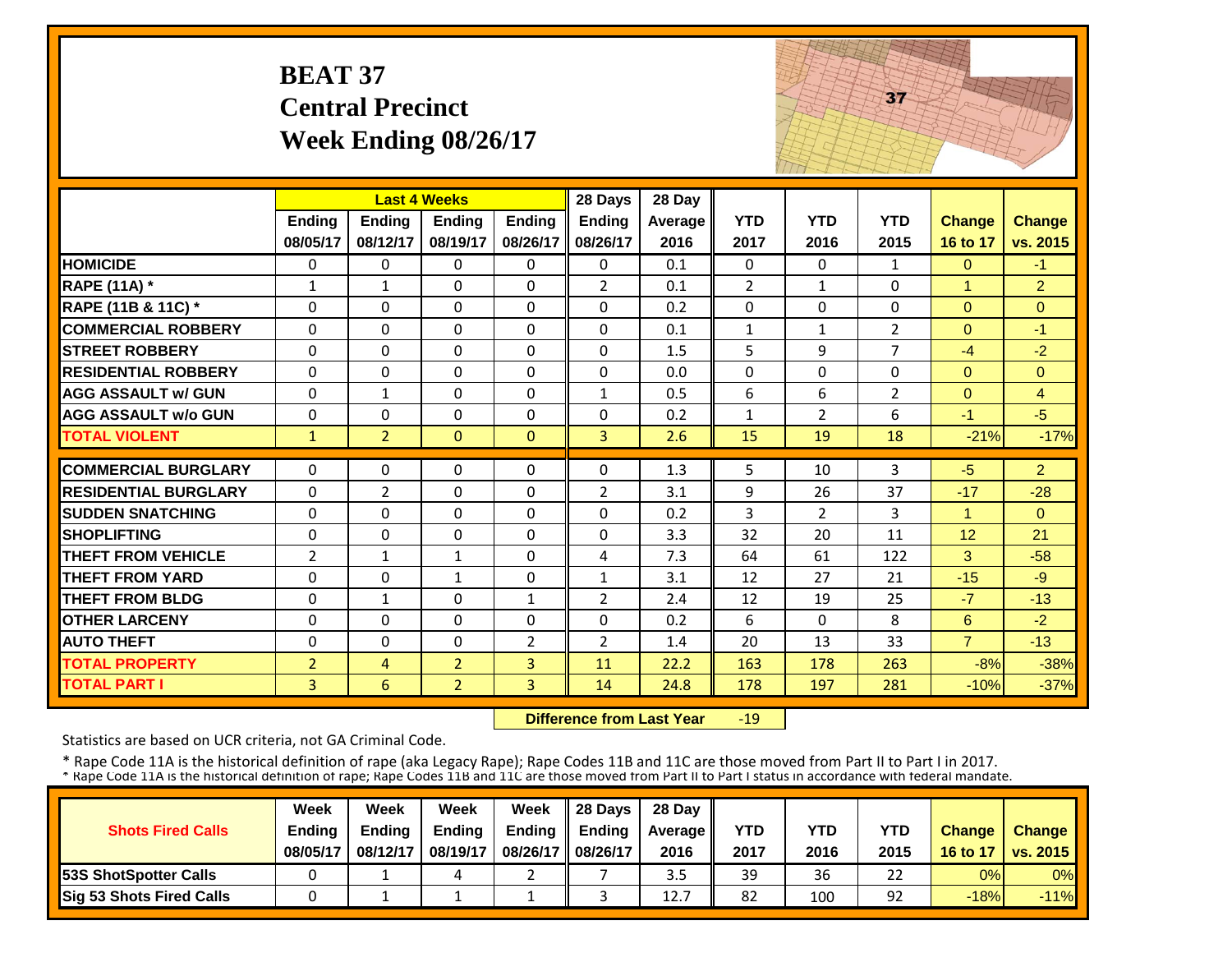

**COMPSTATSOUTHSIDE PRECINCT** CAPT. JOY GELLATLY **Week Ending 08/26/17**

**PRECINCT COMMANDER:**



|                               | Week            | Week           | <b>Weekly</b>  | 28-Day         | 28-Day         | Avg            |              |            |                |               |                |
|-------------------------------|-----------------|----------------|----------------|----------------|----------------|----------------|--------------|------------|----------------|---------------|----------------|
|                               | <b>Ending</b>   | <b>Ending</b>  | Avg            | <b>Ending</b>  | <b>Ending</b>  | 28-Day         | <b>YTD</b>   | <b>YTD</b> | <b>YTD</b>     | <b>Change</b> | <b>Change</b>  |
|                               | 08/26/17        | 08/19/17       | 2016           | 08/26/17       | 7/29/17        | 2016           | 2017         | 2016       | 2015           | 16 to 17      | vs. 2015       |
| <b>HOMICIDE</b>               | 0               | 0              | $\Omega$       | 0              | 0              | 0              | $\mathbf{2}$ | 5.         | 4              | $-3$          | $-2$           |
| <b>RAPE (11A)</b> *           | $\bf{0}$        | 1              | $\Omega$       |                | 2              |                | 5            | 9          | 3              | $-4$          | $\overline{2}$ |
| <b>RAPE (11B &amp; 11C) *</b> | $\bf{0}$        | $\Omega$       | $\Omega$       | 0              | 0              |                | 3            | 7          |                | $-4$          | $\overline{2}$ |
| <b>COMMERCIAL ROBBERY</b>     | $\bf{0}$        | $\Omega$       | 1              | $\mathbf{2}$   | 2              | 2              | 18           | 19         | $\overline{7}$ | $-1$          | 11             |
| <b>STREET ROBBERY</b>         | 1               | 1              | 1              | 3              | $\overline{2}$ | $\overline{2}$ | 17           | 18         | 27             | $-1$          | $-10$          |
| <b>RESIDENTIAL ROBBERY</b>    | $\bf{0}$        | $\Omega$       | $\Omega$       | 0              | $\Omega$       | $\Omega$       | $\mathbf 1$  | 3          | 8              | $-2$          | $-7$           |
| <b>AGG ASSAULT w/ GUN</b>     | $\bf{0}$        | $\Omega$       | 0              | 1              | $\overline{2}$ | $\overline{2}$ | 23           | 15         | 16             | 8             | $\overline{7}$ |
| <b>AGG ASSAULT w/o GUN</b>    | $\bf{0}$        | $\Omega$       | 1              | $\bf{0}$       | 1              | $\overline{2}$ | 18           | 24         | 16             | $-6$          | $\overline{2}$ |
| <b>TOTAL VIOLENT</b>          | 1               | $\overline{2}$ | 3              | $\overline{7}$ | 9              | 12             | 87           | 100        | 82             | $-13%$        | 6%             |
|                               |                 |                |                |                |                |                |              |            |                |               |                |
| <b>COMMERCIAL BURGLARY</b>    | в.              |                |                | 9              | 3              | 5.             | 36           | 29         | 27             | 7             | 9              |
| <b>RESIDENTIAL BURGLARY</b>   | $\mathbf{2}$    | 7              | 4              | 13             | $\overline{7}$ | 15             | 103          | 124        | 187            | $-21$         | $-84$          |
| <b>SUDDEN SNATCHING</b>       | $\bf{0}$        | 0              | $\Omega$       | 0              | $\Omega$       |                | 3            | 7          | 10             | $-4$          | $-7$           |
| <b>SHOPLIFTING</b>            | 11              | 13             | 12             | 50             | 60             | 49             | 454          | 413        | 455            | 41            | $-1$           |
| <b>THEFT FROM VEHICLE</b>     | 10 <sub>1</sub> | 4              | 5              | 22             | 30             | 20             | 278          | 161        | 267            | 117           | 11             |
| <b>THEFT FROM YARD</b>        | $\bf{0}$        | $\Omega$       | $\overline{2}$ | 8              | 13             | 9              | 56           | 74         | 71             | $-18$         | $-15$          |
| <b>THEFT FROM BLDG</b>        | 3               | $\Omega$       | 3              | 11             | 12             | 13             | 135          | 102        | 150            | 33            | $-15$          |
| <b>OTHER LARCENY</b>          | 1               | $\Omega$       | $\Omega$       | 3              | 2              | $\overline{2}$ | 21           | 11         | 14             | 10            | $\overline{7}$ |
| <b>AUTO THEFT</b>             | 5               | 4              | 2              | 15             | 11             | 9              | 104          | 67         | 129            | 37            | $-25$          |
| <b>TOTAL PROPERTY</b>         | 35              | 29             | 30             | 131            | 138            | 120            | 1190         | 988        | 1310           | 20%           | $-9%$          |
| <b>TOTAL PART I</b>           | 36              | 31             | 33             | 138            | 147            | 132            | 1277         | 1088       | 1392           | 17%           | $-8%$          |

Statistics are based on UCR criteria, not GA Criminal Code. **Difference from Last Year** 189

Statistics are preliminary, based on RMS data at the time prepared, and are subject to change due to late reports, reclassifications, updated locations, etc.

| <b>Citizen Initiated Calls</b>  | Week<br><b>Ending</b><br>08/26/17 | Week<br><b>Ending</b><br>08/19/17 | Weekly<br>Avg<br>2016 | $28$ -Day<br><b>Ending</b><br>08/26/17 | $28$ -Dav<br><b>Ending</b><br>7/22/17 | Avg<br>$28-Day$<br>2016 | <b>YTD</b><br>2017 | YTD<br>2016 | YTD<br>2015 | <b>Change</b><br>16 to 17 | <b>Change</b><br>vs. 2015 |
|---------------------------------|-----------------------------------|-----------------------------------|-----------------------|----------------------------------------|---------------------------------------|-------------------------|--------------------|-------------|-------------|---------------------------|---------------------------|
| <b>Midnight Shift</b>           | 90                                | 80                                | 91                    | 333                                    | 337                                   | 364                     | 2983               | 3167        | 3205        | $-184$                    | $-222$                    |
| Day Shift                       | 218                               | 229                               | 247                   | 928                                    | 955                                   | 986                     | 8213               | 8847        | 8829        | $-634$                    | $-616$                    |
| <b>Afternoon Shift</b>          | 200                               | 245                               | 246                   | 916                                    | 910                                   | 982                     | 8059               | 8673        | 8646        | $-614$                    | $-587$                    |
| <b>TOTAL CITIZEN CFS</b>        | 508                               | 554                               | 583                   | 2177                                   | 2202                                  | 2332                    | 19255              | 20687       | 20679       | $-6.9%$                   | $-6.9%$                   |
| <b>53S ShotSpotter Calls</b>    | 12                                |                                   |                       | 12                                     |                                       |                         |                    |             |             |                           | ◠                         |
| <b>Sig 53 Shots Fired Calls</b> | ⌒                                 |                                   |                       |                                        | 33                                    | 35                      | 254                | 293         | 225         | $-39$                     | 29                        |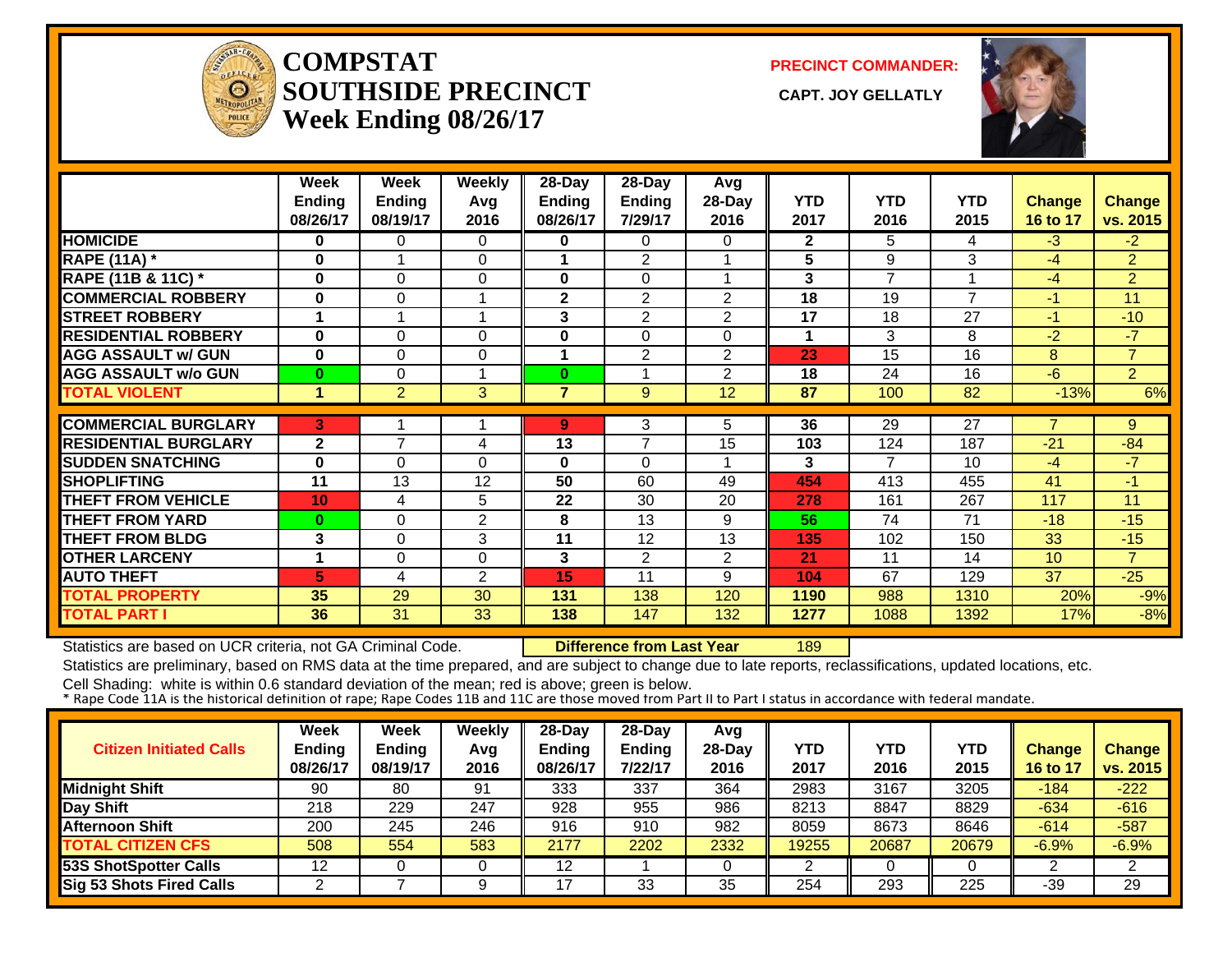# **BEAT 41 Southside Precinct Week Ending 08/26/17**



|                             |                |               | <b>Last 4 Weeks</b> |                | 28 Days        | 28 Day  |                |            |                |                |                |
|-----------------------------|----------------|---------------|---------------------|----------------|----------------|---------|----------------|------------|----------------|----------------|----------------|
|                             | <b>Ending</b>  | <b>Ending</b> | <b>Ending</b>       | <b>Endina</b>  | <b>Ending</b>  | Average | <b>YTD</b>     | <b>YTD</b> | <b>YTD</b>     | <b>Change</b>  | <b>Change</b>  |
|                             | 08/05/17       | 08/12/17      | 08/19/17            | 08/26/17       | 08/26/17       | 2016    | 2017           | 2016       | 2015           | 16 to 17       | vs. 2015       |
| <b>HOMICIDE</b>             | 0              | $\Omega$      | $\Omega$            | 0              | $\Omega$       | 0.0     | $\Omega$       | $\Omega$   | 1              | $\Omega$       | $-1$           |
| <b>RAPE (11A)</b> *         | $\Omega$       | $\Omega$      | $\Omega$            | $\Omega$       | $\Omega$       | 0.2     | $\mathbf{1}$   | 3          | 0              | $-2$           | $\overline{1}$ |
| RAPE (11B & 11C) *          | $\Omega$       | $\Omega$      | $\mathbf{0}$        | $\Omega$       | $\Omega$       | 0.0     | $\mathbf 0$    | $\Omega$   | $\mathbf{1}$   | $\overline{0}$ | $-1$           |
| <b>COMMERCIAL ROBBERY</b>   | $\Omega$       | $\Omega$      | $\Omega$            | $\Omega$       | $\Omega$       | 0.4     | $\overline{7}$ | 5          | 2              | $\overline{2}$ | 5              |
| <b>ISTREET ROBBERY</b>      | 0              | $\Omega$      | $\Omega$            | $\Omega$       | $\Omega$       | 0.3     | $\overline{2}$ | 3          | 3              | $-1$           | $-1$           |
| <b>RESIDENTIAL ROBBERY</b>  | $\Omega$       | $\Omega$      | $\Omega$            | $\Omega$       | $\Omega$       | 0.1     | $\Omega$       | $\Omega$   | $\overline{2}$ | $\Omega$       | $-2$           |
| <b>AGG ASSAULT w/ GUN</b>   | $\Omega$       | $\Omega$      | $\Omega$            | $\Omega$       | $\Omega$       | 0.3     | $\Omega$       | 3          | 0              | $-3$           | $\Omega$       |
| <b>AGG ASSAULT w/o GUN</b>  | $\Omega$       | $\Omega$      | $\Omega$            | $\Omega$       | 0              | 0.5     | $\mathbf{1}$   | 4          | 0              | $-3$           | $\overline{1}$ |
| <b>TOTAL VIOLENT</b>        | $\mathbf{0}$   | $\Omega$      | $\Omega$            | $\Omega$       | $\Omega$       | 1.8     | 11             | 18         | 9              | $-39%$         | 22%            |
| <b>COMMERCIAL BURGLARY</b>  | $\mathbf{1}$   | $\mathbf{1}$  | $\Omega$            | 1              | 3              | 1.8     | 12             | 16         | 5              | $-4$           | $\overline{7}$ |
| <b>RESIDENTIAL BURGLARY</b> | $\Omega$       | $\Omega$      | $\Omega$            | $\Omega$       | $\Omega$       | 1.1     | 10             | 13         | 7              | $-3$           | 3              |
| <b>ISUDDEN SNATCHING</b>    | $\mathbf 0$    | $\Omega$      | $\Omega$            | $\Omega$       | $\Omega$       | 0.0     | $\mathbf{1}$   | $\Omega$   | $\mathbf{1}$   | 4              | $\Omega$       |
| <b>SHOPLIFTING</b>          | $\mathbf 0$    | $\mathbf{1}$  | $\Omega$            | $\overline{2}$ | 3              | 2.4     | 22             | 13         | 11             | 9              | 11             |
| <b>THEFT FROM VEHICLE</b>   | $\mathbf{1}$   | $\Omega$      | 1                   | 1              | 3              | 4.6     | 39             | 41         | 52             | $-2$           | $-13$          |
| <b>THEFT FROM YARD</b>      | $\overline{2}$ | $\Omega$      | $\Omega$            | $\Omega$       | $\overline{2}$ | 1.7     | 13             | 15         | 30             | $-2$           | $-17$          |
| <b>THEFT FROM BLDG</b>      | $\mathbf{1}$   | $\mathbf{1}$  | $\Omega$            | 1              | 3              | 2.3     | 28             | 18         | 45             | 10             | $-17$          |
| <b>OTHER LARCENY</b>        | 0              | $\Omega$      | $\Omega$            | 0              | $\Omega$       | 0.2     | $\overline{3}$ | 1          | 3              | $\overline{2}$ | $\Omega$       |
| <b>AUTO THEFT</b>           | 2              | $\Omega$      | $\Omega$            | 2              | 4              | 1.5     | 15             | 11         | 21             | $\overline{4}$ | $-6$           |
| <b>TOTAL PROPERTY</b>       | $\overline{7}$ | 3             | $\mathbf{1}$        | $\overline{7}$ | 18             | 15.5    | 143            | 128        | 175            | 12%            | $-18%$         |
| <b>TOTAL PART I</b>         | $\overline{7}$ | 3             | $\mathbf{1}$        | $\overline{7}$ | 18             | 17.2    | 154            | 146        | 184            | 5%             | $-16%$         |

 **Difference from Last Year**

8

Statistics are based on UCR criteria, not GA Criminal Code.

|                               | Week     | Week          | Week          | Week          | $\parallel$ 28 Davs | 28 Day    |      |      |      |               |                     |
|-------------------------------|----------|---------------|---------------|---------------|---------------------|-----------|------|------|------|---------------|---------------------|
| <b>Shots Fired Calls</b>      | Ending   | <b>Ending</b> | <b>Ending</b> | <b>Ending</b> | <b>Ending</b>       | Average I | YTD  | YTD  | YTD  | <b>Change</b> | <b>Change</b>       |
|                               | 08/05/17 | 08/12/17      | 08/19/17      | 08/26/17      | 08/26/17            | 2016      | 2017 | 2016 | 2015 |               | 16 to 17   vs. 2015 |
| <b>153S ShotSpotter Calls</b> |          |               |               |               |                     | 0.1       |      |      |      | 0%            | $0\%$               |
| Sig 53 Shots Fired Calls      |          |               |               |               |                     | 1.8       | 16   | 16   | 14   | 0%            | 14%                 |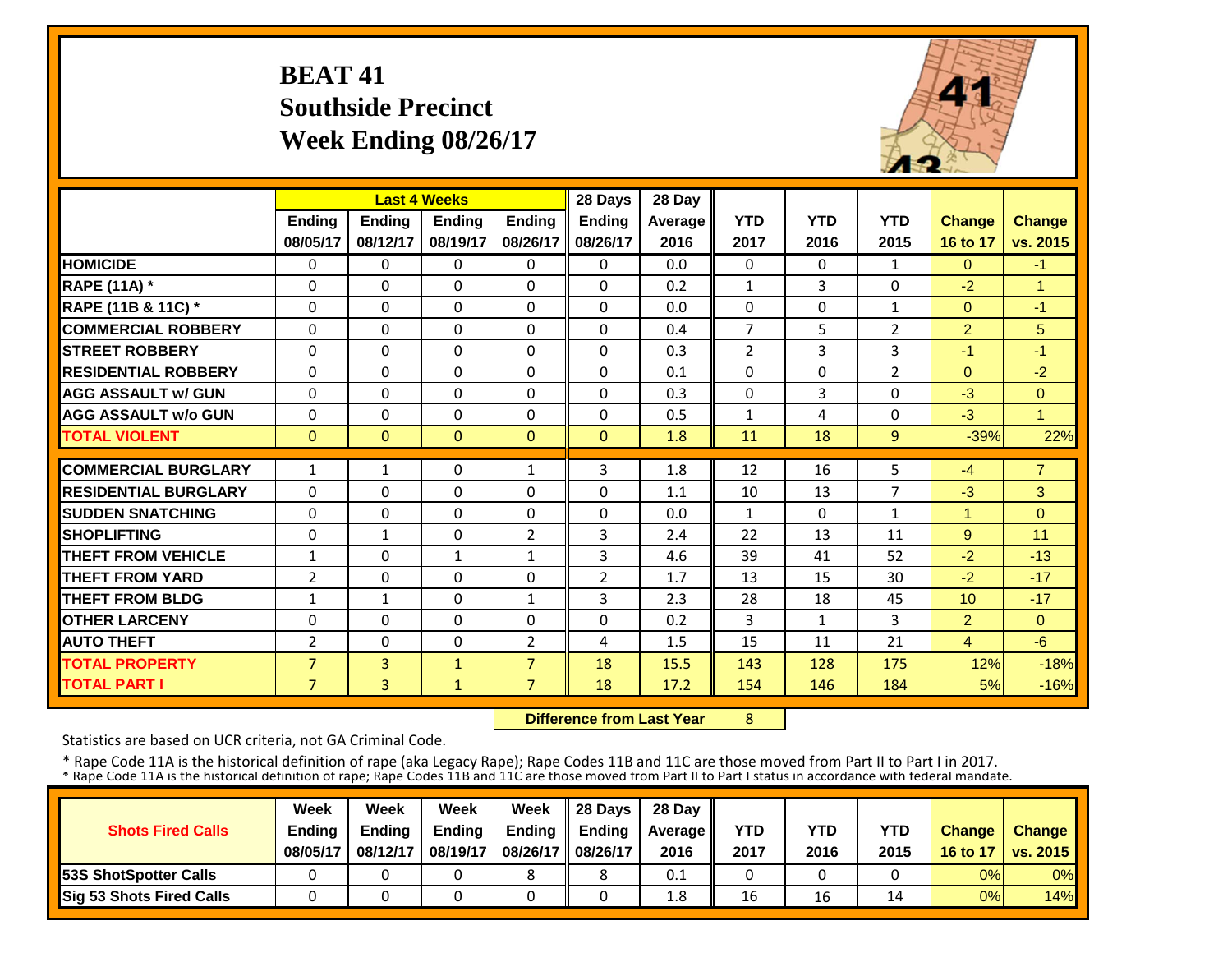# **BEAT 42 Southside Precinct Week Ending 08/26/17**



|                             |                | <b>Last 4 Weeks</b> |                |                | 28 Days        | 28 Day         |                |                |              |               |                      |
|-----------------------------|----------------|---------------------|----------------|----------------|----------------|----------------|----------------|----------------|--------------|---------------|----------------------|
|                             | <b>Ending</b>  | <b>Ending</b>       | <b>Ending</b>  | <b>Endina</b>  | <b>Ending</b>  | <b>Average</b> | <b>YTD</b>     | <b>YTD</b>     | <b>YTD</b>   | <b>Change</b> | <b>Change</b>        |
|                             | 08/05/17       | 08/12/17            | 08/19/17       | 08/26/17       | 08/26/17       | 2016           | 2017           | 2016           | 2015         | 16 to 17      | vs. 2015             |
| <b>HOMICIDE</b>             | $\Omega$       | 0                   | $\Omega$       | $\Omega$       | 0              | 0.1            | 1              | $\Omega$       | $\Omega$     | 1             | $\blacktriangleleft$ |
| <b>RAPE (11A) *</b>         | $\Omega$       | $\Omega$            | $\Omega$       | $\Omega$       | $\Omega$       | 0.2            | $\mathbf{1}$   | $\Omega$       | $\Omega$     | 1             | $\overline{1}$       |
| RAPE (11B & 11C) *          | $\Omega$       | $\Omega$            | $\Omega$       | $\Omega$       | 0              | 0.4            | $\overline{2}$ | $\overline{2}$ | $\Omega$     | $\Omega$      | $\overline{2}$       |
| <b>COMMERCIAL ROBBERY</b>   | $\Omega$       | $\overline{2}$      | $\Omega$       | $\Omega$       | $\overline{2}$ | 0.6            | 6              | 5              | $\mathbf{1}$ | $\mathbf{1}$  | 5                    |
| <b>STREET ROBBERY</b>       | $\mathbf{1}$   | $\Omega$            | $\Omega$       | $\Omega$       | $\mathbf{1}$   | 0.9            | 6              | 6              | 9            | $\Omega$      | $-3$                 |
| <b>RESIDENTIAL ROBBERY</b>  | $\Omega$       | 0                   | $\Omega$       | $\Omega$       | 0              | 0.2            | $\mathbf{1}$   | 3              | 3            | $-2$          | $-2$                 |
| <b>AGG ASSAULT w/ GUN</b>   | $\mathbf{1}$   | 0                   | $\Omega$       | 0              | $\mathbf{1}$   | 0.5            | 6              | 6              | 5            | $\Omega$      | $\mathbf{1}$         |
| <b>AGG ASSAULT w/o GUN</b>  | $\Omega$       | $\Omega$            | $\Omega$       | $\Omega$       | $\Omega$       | 0.7            | 8              | $\overline{7}$ | 9            | 1             | $-1$                 |
| <b>TOTAL VIOLENT</b>        | 2 <sup>1</sup> | $\overline{2}$      | $\Omega$       | $\Omega$       | 4              | 3.7            | 31             | 29             | 27           | 7%            | 15%                  |
| <b>COMMERCIAL BURGLARY</b>  | $\mathbf{1}$   | $\mathbf{1}$        | $\mathbf{1}$   | 0              | 3              | 1.4            | 11             | 5              | 11           | 6             | $\Omega$             |
| <b>RESIDENTIAL BURGLARY</b> | $\Omega$       | $\Omega$            | $\mathbf{1}$   | 0              | 1              | 4.5            | 17             | 38             | 51           | $-21$         | $-34$                |
| <b>SUDDEN SNATCHING</b>     | $\Omega$       | $\Omega$            | $\Omega$       | $\Omega$       | 0              | 0.1            | $\Omega$       | $\Omega$       | 3            | $\Omega$      | $-3$                 |
| <b>SHOPLIFTING</b>          | $\mathbf{1}$   | 2                   | $\overline{2}$ | 3              | 8              | 9.0            | 63             | 64             | 117          | $-1$          | $-54$                |
| <b>THEFT FROM VEHICLE</b>   | $\mathbf{1}$   | $\mathbf{1}$        | $\overline{2}$ | $\overline{2}$ | 6              | 5.8            | 79             | 52             | 82           | 27            | $-3$                 |
| <b>THEFT FROM YARD</b>      | $\Omega$       | $\Omega$            | $\Omega$       | $\Omega$       | 0              | 2.3            | 11             | 21             | 19           | $-10$         | $-8$                 |
| <b>THEFT FROM BLDG</b>      | 3              | 0                   | $\Omega$       | $\mathbf{1}$   | 4              | 3.0            | 31             | 25             | 36           | 6             | $-5$                 |
| <b>OTHER LARCENY</b>        | 1              | 0                   | $\Omega$       | 0              | $\mathbf{1}$   | 0.5            | 5              | $\overline{2}$ | 3            | 3             | 2                    |
| <b>AUTO THEFT</b>           | $\Omega$       | $\Omega$            | $\overline{2}$ | $\mathbf{1}$   | 3              | 2.3            | 45             | 21             | 42           | 24            | 3                    |
| <b>TOTAL PROPERTY</b>       | $\overline{7}$ | 4                   | 8              | $\overline{7}$ | 26             | 28.8           | 262            | 228            | 364          | 15%           | $-28%$               |
| <b>TOTAL PART I</b>         | 9              | 6                   | 8              | $\overline{7}$ | 30             | 32.4           | 293            | 257            | 391          | 14%           | $-25%$               |

 **Difference from Last Year**36

Statistics are based on UCR criteria, not GA Criminal Code.

|                              | Week          | Week          | Week          | Week          | 28 Days       | 28 Day    |      |      |      |               |                     |
|------------------------------|---------------|---------------|---------------|---------------|---------------|-----------|------|------|------|---------------|---------------------|
| <b>Shots Fired Calls</b>     | <b>Ending</b> | <b>Ending</b> | <b>Ending</b> | <b>Ending</b> | <b>Ending</b> | Average I | YTD  | YTD  | YTD  | <b>Change</b> | <b>Change</b>       |
|                              | 08/05/17      | 08/12/17      | 08/19/17      | 08/26/17      | 08/26/17      | 2016      | 2017 | 2016 | 2015 |               | 16 to 17   vs. 2015 |
| <b>53S ShotSpotter Calls</b> |               |               |               |               |               | 0.0       |      |      |      | 0%            | $0\%$               |
| Sig 53 Shots Fired Calls     |               |               |               |               |               | ۰.b       | 51   | 63   | 57   | $-19%$        | $-11%$              |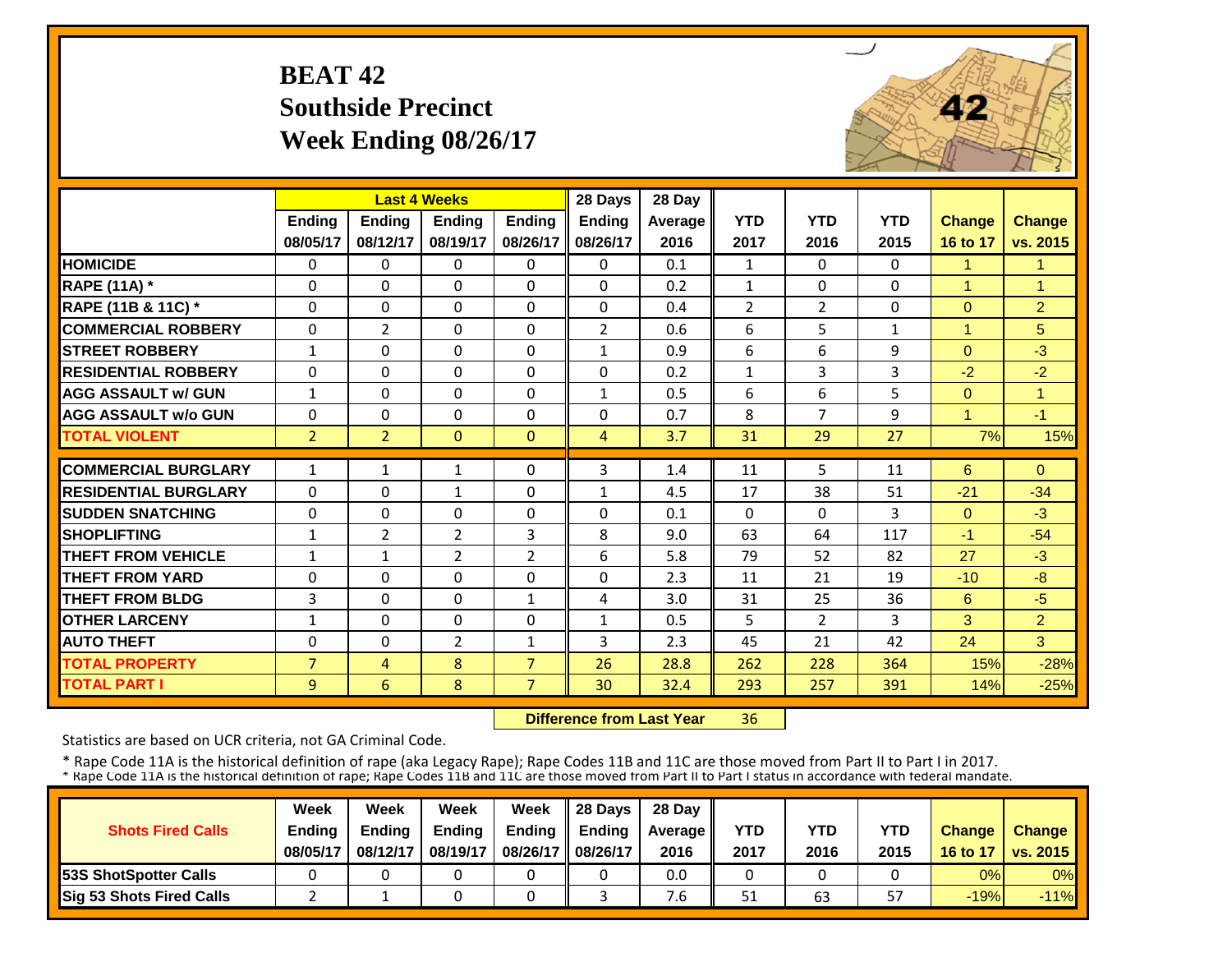# **BEAT 43 Southside Precinct Week Ending 08/26/17**



|                             |                |                | <b>Last 4 Weeks</b> |               | 28 Days        | 28 Day  |              |                |                |                |                      |
|-----------------------------|----------------|----------------|---------------------|---------------|----------------|---------|--------------|----------------|----------------|----------------|----------------------|
|                             | Ending         | <b>Ending</b>  | <b>Ending</b>       | <b>Ending</b> | <b>Ending</b>  | Average | <b>YTD</b>   | <b>YTD</b>     | <b>YTD</b>     | Change         | <b>Change</b>        |
|                             | 08/05/17       | 08/12/17       | 08/19/17            | 08/26/17      | 08/26/17       | 2016    | 2017         | 2016           | 2015           | 16 to 17       | vs. 2015             |
| <b>HOMICIDE</b>             | 0              | 0              | $\Omega$            | $\Omega$      | $\Omega$       | 0.2     | $\Omega$     | 3              | $\mathbf{1}$   | $-3$           | $-1$                 |
| <b>RAPE (11A)</b> *         | $\Omega$       | $\Omega$       | $\Omega$            | $\Omega$      | $\Omega$       | 0.1     | $\Omega$     | $\mathbf{1}$   | $\Omega$       | $-1$           | $\Omega$             |
| RAPE (11B & 11C) *          | $\Omega$       | $\Omega$       | $\Omega$            | $\Omega$      | $\Omega$       | 0.1     | $\mathbf{0}$ | $\mathbf{1}$   | $\Omega$       | $-1$           | $\Omega$             |
| <b>COMMERCIAL ROBBERY</b>   | $\Omega$       | 0              | $\Omega$            | $\Omega$      | $\Omega$       | 0.8     | $\mathbf{1}$ | 5              | 4              | $-4$           | $-3$                 |
| <b>ISTREET ROBBERY</b>      | $\Omega$       | $\Omega$       | $\Omega$            | $\Omega$      | $\Omega$       | 0.5     | 3            | 5              | 8              | $-2$           | $-5$                 |
| <b>RESIDENTIAL ROBBERY</b>  | $\Omega$       | $\Omega$       | $\Omega$            | 0             | $\Omega$       | 0.1     | $\Omega$     | $\Omega$       | $\Omega$       | $\Omega$       | $\Omega$             |
| <b>AGG ASSAULT w/ GUN</b>   | $\Omega$       | $\Omega$       | $\Omega$            | $\Omega$      | $\Omega$       | 0.1     | 3            | $\mathbf{1}$   | 4              | $\overline{2}$ | $-1$                 |
| <b>AGG ASSAULT w/o GUN</b>  | $\Omega$       | $\Omega$       | $\Omega$            | $\Omega$      | $\Omega$       | 0.5     | 3            | 5              | $\overline{2}$ | $-2$           | $\blacktriangleleft$ |
| <b>TOTAL VIOLENT</b>        | $\mathbf{0}$   | $\overline{0}$ | $\Omega$            | $\Omega$      | $\Omega$       | 2.3     | 10           | 21             | 19             | $-52%$         | $-47%$               |
| <b>COMMERCIAL BURGLARY</b>  | $\Omega$       | $\mathbf{1}$   | $\Omega$            | 1             | $\overline{2}$ | 1.1     | 5            | 6              | $\overline{7}$ | $-1$           | $-2$                 |
| <b>RESIDENTIAL BURGLARY</b> | $\mathbf{1}$   | $\Omega$       | $\mathbf{1}$        | 0             | $\overline{2}$ | 2.1     | 20           | 17             | 19             | 3              | $\overline{1}$       |
| <b>SUDDEN SNATCHING</b>     | $\Omega$       | $\Omega$       | $\Omega$            | $\Omega$      | $\Omega$       | 0.3     | $\mathbf{1}$ | 3              | $\overline{2}$ | $-2$           | $-1$                 |
| <b>SHOPLIFTING</b>          | 8              | 4              | $\overline{7}$      | 3             | 22             | 25.6    | 218          | 236            | 229            | $-18$          | $-11$                |
| <b>THEFT FROM VEHICLE</b>   | $\Omega$       | 1              | 1                   | $\Omega$      | $\overline{2}$ | 2.8     | 39           | 18             | 37             | 21             | $\overline{2}$       |
| <b>THEFT FROM YARD</b>      | $\overline{2}$ | $\Omega$       | $\Omega$            | $\Omega$      | $\overline{2}$ | 1.3     | 13           | 13             | 8              | $\Omega$       | $5\overline{)}$      |
| <b>THEFT FROM BLDG</b>      | $\Omega$       | $\mathbf{1}$   | $\Omega$            | 1             | $\overline{2}$ | 2.9     | 35           | 24             | 26             | 11             | 9                    |
| <b>OTHER LARCENY</b>        | $\Omega$       | $\Omega$       | $\Omega$            | $\Omega$      | $\Omega$       | 0.2     | 3            | $\overline{2}$ | $\mathbf{1}$   | $\overline{1}$ | 2                    |
| <b>AUTO THEFT</b>           | $\Omega$       | $\Omega$       | $\mathbf{1}$        | $\Omega$      | $\mathbf{1}$   | 1.1     | 12           | 9              | 19             | 3              | $-7$                 |
| <b>TOTAL PROPERTY</b>       | 11             | $\overline{7}$ | 10                  | 5.            | 33             | 37.5    | 346          | 328            | 348            | 5%             | $-1%$                |
| <b>TOTAL PART I</b>         | 11             | $\overline{7}$ | 10                  | 5             | 33             | 39.8    | 356          | 349            | 367            | 2%             | $-3%$                |

 **Difference from Last Year**7

Statistics are based on UCR criteria, not GA Criminal Code.

|                               | Week     | Week          | Week          | Week          | $\parallel$ 28 Davs | 28 Day    |      |      |      |               |                     |
|-------------------------------|----------|---------------|---------------|---------------|---------------------|-----------|------|------|------|---------------|---------------------|
| <b>Shots Fired Calls</b>      | Ending   | <b>Ending</b> | <b>Ending</b> | <b>Ending</b> | <b>Ending</b>       | Average I | YTD  | YTD  | YTD  | <b>Change</b> | <b>Change</b>       |
|                               | 08/05/17 | 08/12/17      | 08/19/17      | 08/26/17      | 08/26/17            | 2016      | 2017 | 2016 | 2015 |               | 16 to 17   vs. 2015 |
| <b>153S ShotSpotter Calls</b> |          |               |               |               |                     | 0.0       |      |      |      | 0%            | $0\%$               |
| Sig 53 Shots Fired Calls      |          |               |               |               |                     | 5.4       | 29   | 39   | 32   | $-26%$        | $-9%$               |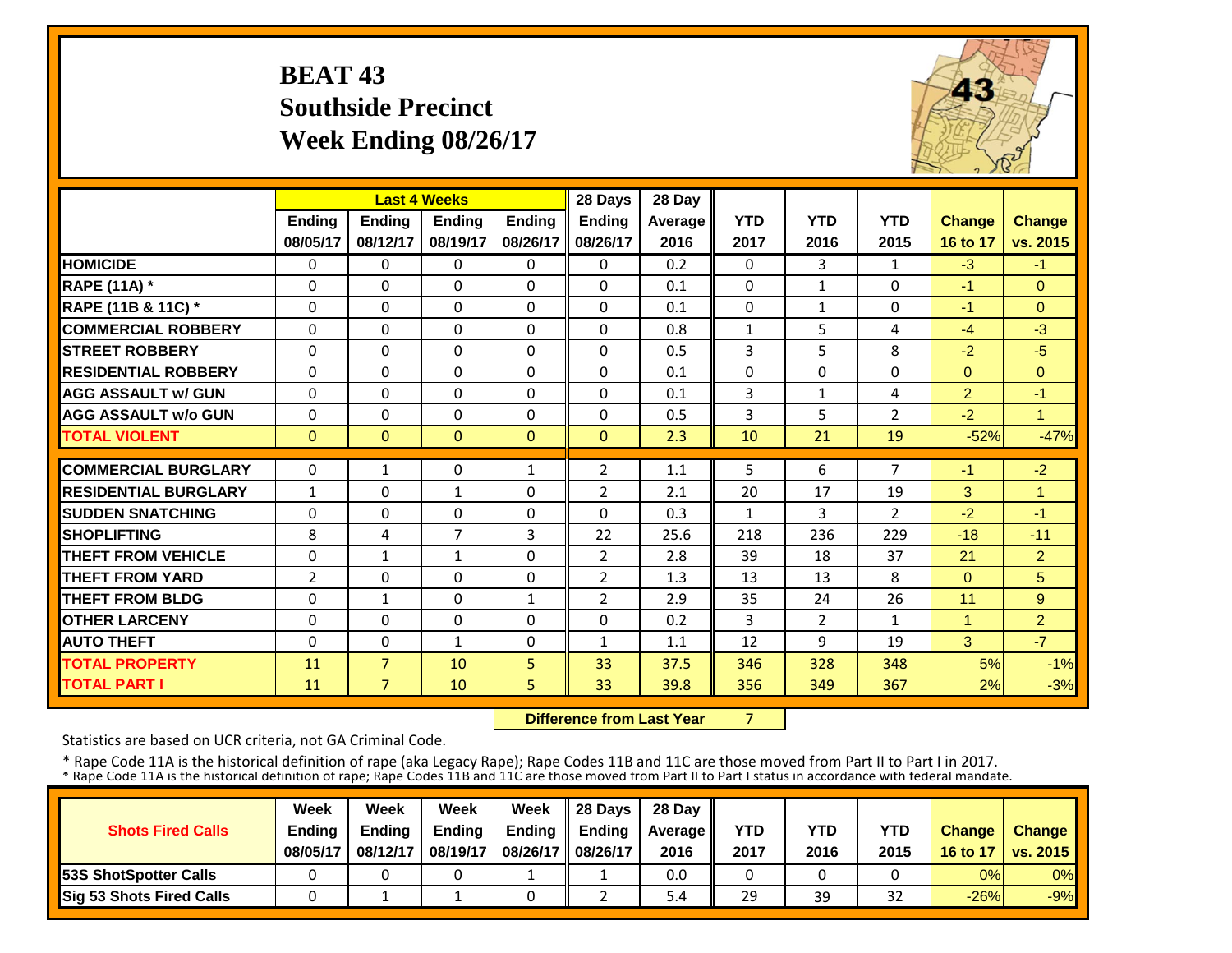# **BEAT 44 Southside Precinct Week Ending 08/26/17**



|                             |                | <b>Last 4 Weeks</b> |                |                | 28 Days        | 28 Day  |                |                |                |                |                      |
|-----------------------------|----------------|---------------------|----------------|----------------|----------------|---------|----------------|----------------|----------------|----------------|----------------------|
|                             | <b>Ending</b>  | <b>Endina</b>       | <b>Endina</b>  | <b>Endina</b>  | <b>Ending</b>  | Average | <b>YTD</b>     | <b>YTD</b>     | <b>YTD</b>     | <b>Change</b>  | <b>Change</b>        |
|                             | 08/05/17       | 08/12/17            | 08/19/17       | 08/26/17       | 08/26/17       | 2016    | 2017           | 2016           | 2015           | 16 to 17       | vs. 2015             |
| <b>HOMICIDE</b>             | $\mathbf 0$    | $\Omega$            | 0              | $\Omega$       | 0              | 0.1     | $\mathbf{1}$   | $\mathbf{1}$   | $\mathbf{1}$   | $\overline{0}$ | $\Omega$             |
| <b>RAPE (11A)</b> *         | $\Omega$       | $\Omega$            | 1              | $\Omega$       | $\mathbf{1}$   | 0.2     | $\overline{2}$ | 3              | $\overline{2}$ | -1             | $\Omega$             |
| RAPE (11B & 11C) *          | $\mathbf 0$    | 0                   | $\Omega$       | $\Omega$       | $\Omega$       | 0.3     | $\mathbf{1}$   | $\overline{2}$ | 0              | $-1$           | $\overline{1}$       |
| <b>COMMERCIAL ROBBERY</b>   | $\Omega$       | $\Omega$            | $\Omega$       | $\Omega$       | $\Omega$       | 0.2     | $\mathbf{1}$   | $\overline{2}$ | 0              | $-1$           | $\blacktriangleleft$ |
| <b>STREET ROBBERY</b>       | $\mathbf 0$    | $\Omega$            | 1              | $\mathbf{1}$   | $\overline{2}$ | 0.2     | 5              | $\mathbf{1}$   | 5              | $\overline{4}$ | $\Omega$             |
| <b>RESIDENTIAL ROBBERY</b>  | $\Omega$       | $\Omega$            | $\Omega$       | 0              | 0              | 0.1     | $\Omega$       | $\Omega$       | 3              | $\Omega$       | $-3$                 |
| <b>AGG ASSAULT w/ GUN</b>   | 0              | $\Omega$            | $\Omega$       | $\Omega$       | $\Omega$       | 0.5     | 10             | 3              | 5              | $\overline{7}$ | 5                    |
| <b>AGG ASSAULT w/o GUN</b>  | 0              | 0                   | $\Omega$       | $\Omega$       | 0              | 0.6     | 4              | 7              | 4              | $-3$           | $\overline{0}$       |
| <b>TOTAL VIOLENT</b>        | $\Omega$       | $\Omega$            | $\overline{2}$ | $\mathbf{1}$   | 3              | 2.3     | 24             | 19             | 20             | 26%            | 20%                  |
| <b>COMMERCIAL BURGLARY</b>  | $\Omega$       | $\Omega$            | 0              | 1              | 1              | 0.2     | 5              | $\overline{2}$ | 3              | 3              | $\overline{2}$       |
| <b>RESIDENTIAL BURGLARY</b> | $\mathbf{1}$   | $\Omega$            | 4              | 1              | 6              | 3.7     | 37             | 26             | 75             | 11             | $-38$                |
| <b>ISUDDEN SNATCHING</b>    | $\Omega$       | $\Omega$            | $\Omega$       | $\Omega$       | $\Omega$       | 0.2     | $\Omega$       | $\overline{2}$ | $\overline{2}$ | $-2$           | $-2$                 |
| <b>SHOPLIFTING</b>          | 0              | $\mathbf{1}$        | $\Omega$       | 0              | 1              | 1.1     | 15             | 10             | 6              | 5              | 9                    |
| <b>THEFT FROM VEHICLE</b>   | $\mathbf{1}$   | 3                   | $\Omega$       | 4              | 8              | 4.1     | 64             | 28             | 55             | 36             | 9                    |
| <b>THEFT FROM YARD</b>      | 1              | $\Omega$            | $\Omega$       | $\Omega$       | $\mathbf{1}$   | 1.6     | 15             | 15             | 10             | $\Omega$       | 5                    |
| <b>THEFT FROM BLDG</b>      | $\mathbf{1}$   | $\Omega$            | $\Omega$       | $\Omega$       | $\mathbf{1}$   | 2.8     | 25             | 22             | 24             | 3              | $\blacktriangleleft$ |
| <b>OTHER LARCENY</b>        | 0              | $\mathbf{1}$        | $\Omega$       | $\mathbf{1}$   | $\overline{2}$ | 0.2     | 6              | $\overline{2}$ | 6              | $\overline{4}$ | $\Omega$             |
| <b>AUTO THEFT</b>           | $\mathbf 0$    | 2                   | 1              | $\mathbf{1}$   | 4              | 2.1     | 19             | 17             | 31             | $\overline{2}$ | $-12$                |
| <b>TOTAL PROPERTY</b>       | $\overline{4}$ | $\overline{7}$      | 5              | 8              | 24             | 16.1    | 186            | 124            | 212            | 50%            | $-12%$               |
| <b>TOTAL PART I</b>         | $\overline{4}$ | $\overline{7}$      | $\overline{7}$ | $\overline{9}$ | 27             | 18.4    | 210            | 143            | 232            | 47%            | $-9%$                |

 **Difference from Last Year**67

Statistics are based on UCR criteria, not GA Criminal Code.

|                                 | Week          | Week          | Week     | Week          | 28 Davs       | 28 Day    |      |      |            |               |                     |
|---------------------------------|---------------|---------------|----------|---------------|---------------|-----------|------|------|------------|---------------|---------------------|
| <b>Shots Fired Calls</b>        | <b>Endina</b> | <b>Endina</b> | Ending   | <b>Ending</b> | <b>Endina</b> | Average I | YTD  | YTD  | <b>YTD</b> | <b>Change</b> | <b>Change</b>       |
|                                 | 08/05/17      | 08/12/17      | 08/19/17 | 08/26/17      | 08/26/17      | 2016      | 2017 | 2016 | 2015       |               | 16 to 17   vs. 2015 |
| <b>153S ShotSpotter Calls</b>   |               |               |          |               |               | 0.0       |      |      |            | 0%            | $0\%$               |
| <b>Sig 53 Shots Fired Calls</b> |               |               |          |               | 10            | 8.2       | 77   | 63   | 54         | 22%           | 43%                 |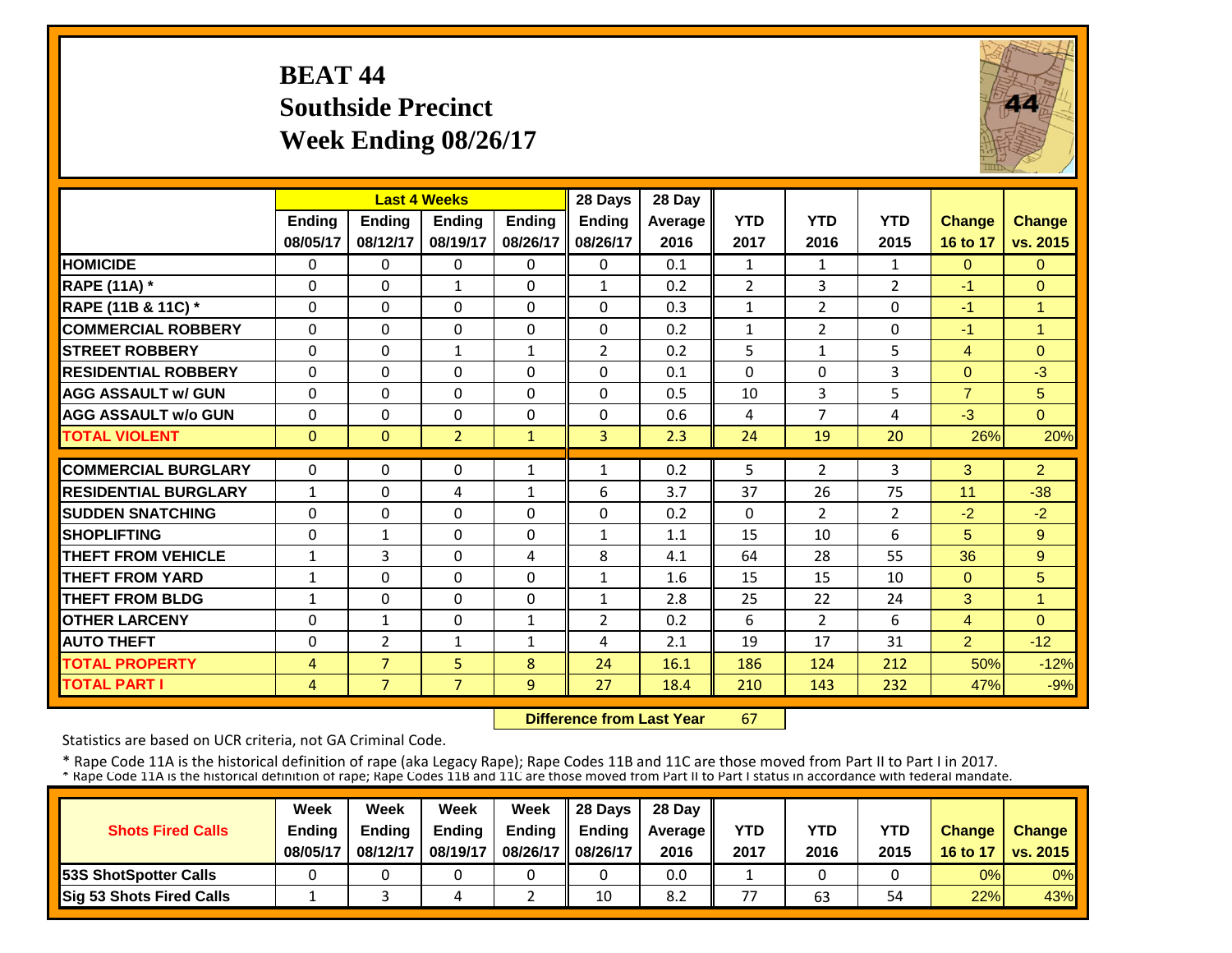# **BEAT 45 Southside Precinct Week Ending 08/26/17**



|                             |               |              | <b>Last 4 Weeks</b> |               | 28 Days        | 28 Day  |                |                |                |                |                |
|-----------------------------|---------------|--------------|---------------------|---------------|----------------|---------|----------------|----------------|----------------|----------------|----------------|
|                             | <b>Ending</b> | Ending       | <b>Endina</b>       | <b>Endina</b> | <b>Ending</b>  | Average | <b>YTD</b>     | <b>YTD</b>     | <b>YTD</b>     | <b>Change</b>  | <b>Change</b>  |
|                             | 08/05/17      | 08/12/17     | 08/19/17            | 08/26/17      | 08/26/17       | 2016    | 2017           | 2016           | 2015           | 16 to 17       | vs. 2015       |
| <b>HOMICIDE</b>             | $\Omega$      | $\Omega$     | $\Omega$            | $\Omega$      | $\Omega$       | 0.1     | $\Omega$       | $\mathbf{1}$   | 0              | $-1$           | $\Omega$       |
| <b>RAPE (11A) *</b>         | $\Omega$      | $\Omega$     | $\Omega$            | $\Omega$      | $\Omega$       | 0.0     | $\Omega$       | $\mathbf{1}$   | $\Omega$       | $-1$           | $\Omega$       |
| RAPE (11B & 11C) *          | $\Omega$      | $\Omega$     | $\Omega$            | $\Omega$      | $\Omega$       | 0.2     | $\Omega$       | $\mathbf{1}$   | $\Omega$       | $-1$           | $\Omega$       |
| <b>COMMERCIAL ROBBERY</b>   | $\mathbf{0}$  | $\Omega$     | $\Omega$            | $\Omega$      | 0              | 0.0     | $\Omega$       | $\Omega$       | 0              | $\Omega$       | $\mathbf{0}$   |
| <b>STREET ROBBERY</b>       | $\mathbf 0$   | $\Omega$     | 0                   | $\Omega$      | 0              | 0.2     | $\mathbf 0$    | $\Omega$       | 0              | $\mathbf{0}$   | $\mathbf{0}$   |
| <b>RESIDENTIAL ROBBERY</b>  | $\Omega$      | $\Omega$     | $\Omega$            | $\Omega$      | 0              | 0.0     | $\Omega$       | $\Omega$       | 0              | $\Omega$       | $\Omega$       |
| <b>AGG ASSAULT w/ GUN</b>   | $\Omega$      | $\Omega$     | $\Omega$            | $\Omega$      | $\Omega$       | 0.0     | $\mathbf{1}$   | $\Omega$       | $\Omega$       | $\overline{1}$ | $\overline{1}$ |
| <b>AGG ASSAULT w/o GUN</b>  | $\Omega$      | $\Omega$     | $\Omega$            | $\Omega$      | $\Omega$       | 0.1     | $\Omega$       | $\mathbf{1}$   | 0              | $-1$           | $\Omega$       |
| <b>TOTAL VIOLENT</b>        | $\mathbf{0}$  | $\mathbf{0}$ | $\mathbf{0}$        | $\Omega$      | $\mathbf{0}$   | 0.5     | $\mathbf{1}$   | $\overline{4}$ | $\overline{0}$ | $-75%$         | #DIV/0!        |
| <b>COMMERCIAL BURGLARY</b>  | $\Omega$      |              |                     |               |                |         |                |                |                |                |                |
|                             |               | $\Omega$     | 0                   | $\Omega$      | 0              | 0.0     | $\Omega$       | $\Omega$       | 1              | $\Omega$       | $-1$           |
| <b>RESIDENTIAL BURGLARY</b> | $\Omega$      | $\Omega$     | $\mathbf{1}$        | $\Omega$      | $\mathbf{1}$   | 1.4     | 9              | 12             | 20             | $-3$           | $-11$          |
| <b>SUDDEN SNATCHING</b>     | $\Omega$      | $\Omega$     | $\Omega$            | $\Omega$      | $\Omega$       | 0.0     | $\Omega$       | $\Omega$       | 0              | $\Omega$       | $\Omega$       |
| <b>SHOPLIFTING</b>          | $\Omega$      | $\Omega$     | $\Omega$            | $\Omega$      | $\Omega$       | 0.0     | $\Omega$       | $\Omega$       | 0              | $\mathbf{0}$   | $\Omega$       |
| <b>THEFT FROM VEHICLE</b>   | 0             | $\Omega$     | 0                   | $\Omega$      | 0              | 0.7     | 8              | 7              | 4              | 1              | $\overline{4}$ |
| <b>THEFT FROM YARD</b>      | $\mathbf{1}$  | $\Omega$     | $\Omega$            | 0             | $\mathbf{1}$   | 0.3     | $\mathbf{1}$   | $\overline{2}$ | 1              | $-1$           | $\Omega$       |
| <b>THEFT FROM BLDG</b>      | 0             | $\Omega$     | $\Omega$            | $\Omega$      | 0              | 0.2     | $\overline{2}$ | $\mathbf{1}$   | 6              | 4              | $-4$           |
| <b>OTHER LARCENY</b>        | $\Omega$      | $\Omega$     | $\Omega$            | 0             | $\Omega$       | 0.2     | $\mathbf{1}$   | 1              | 0              | $\Omega$       | $\overline{1}$ |
| <b>AUTO THEFT</b>           | $\Omega$      | $\Omega$     | $\Omega$            | $\Omega$      | $\Omega$       | 0.4     | 3              | $\overline{2}$ | 3              | 1              | $\Omega$       |
| <b>TOTAL PROPERTY</b>       | $\mathbf{1}$  | $\Omega$     | $\mathbf{1}$        | $\Omega$      | $\overline{2}$ | 3.2     | 24             | 25             | 35             | $-4%$          | $-31%$         |
| <b>TOTAL PART I</b>         | $\mathbf{1}$  | $\mathbf{0}$ | $\mathbf{1}$        | $\Omega$      | $\overline{2}$ | 3.7     | 25             | 29             | 35             | $-14%$         | $-29%$         |

 **Difference from Last Year**‐4

Statistics are based on UCR criteria, not GA Criminal Code.

|                               | Week     | Week          | Week          | Week          | $\parallel$ 28 Davs | 28 Day    |      |      |      |               |                     |
|-------------------------------|----------|---------------|---------------|---------------|---------------------|-----------|------|------|------|---------------|---------------------|
| <b>Shots Fired Calls</b>      | Ending   | <b>Ending</b> | <b>Ending</b> | <b>Ending</b> | <b>Ending</b>       | Average I | YTD  | YTD  | YTD  | <b>Change</b> | <b>Change</b>       |
|                               | 08/05/17 | 08/12/17      | 08/19/17      | 08/26/17      | 08/26/17            | 2016      | 2017 | 2016 | 2015 |               | 16 to 17   vs. 2015 |
| <b>153S ShotSpotter Calls</b> |          |               |               |               |                     | 0.0       |      |      |      | 0%            | $0\%$               |
| Sig 53 Shots Fired Calls      |          |               |               |               |                     | 4.2       | 27   | 40   | 25   | $-33%$        | 8%                  |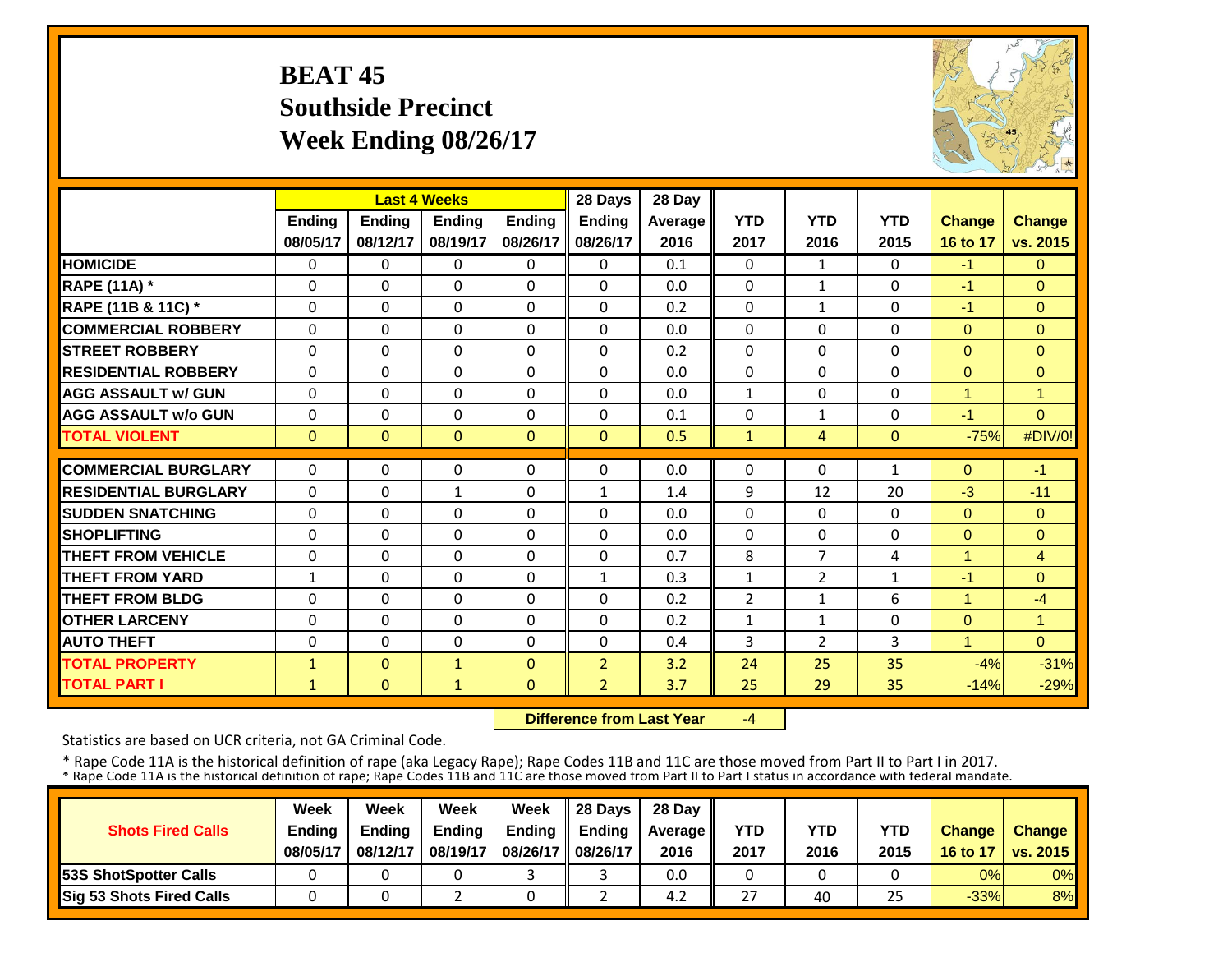# **BEAT 46 Southside Precinct Week Ending 08/26/17**



|                             |                | <b>Last 4 Weeks</b> |                |               | 28 Days        | 28 Day  |                |                |                |                |                      |
|-----------------------------|----------------|---------------------|----------------|---------------|----------------|---------|----------------|----------------|----------------|----------------|----------------------|
|                             | <b>Ending</b>  | <b>Ending</b>       | <b>Endina</b>  | <b>Ending</b> | <b>Ending</b>  | Average | <b>YTD</b>     | <b>YTD</b>     | <b>YTD</b>     | <b>Change</b>  | <b>Change</b>        |
|                             | 08/05/17       | 08/12/17            | 08/19/17       | 08/26/17      | 08/26/17       | 2016    | 2017           | 2016           | 2015           | 16 to 17       | vs. 2015             |
| <b>HOMICIDE</b>             | 0              | $\Omega$            | $\Omega$       | $\Omega$      | $\Omega$       | 0.0     | $\Omega$       | $\Omega$       | $\mathbf{1}$   | $\Omega$       | $-1$                 |
| <b>RAPE (11A)</b> *         | $\Omega$       | $\Omega$            | $\Omega$       | 0             | $\Omega$       | 0.1     | $\mathbf{1}$   | $\mathbf{1}$   | $\mathbf{1}$   | $\Omega$       | $\Omega$             |
| RAPE (11B & 11C) *          | $\Omega$       | $\Omega$            | $\Omega$       | $\Omega$      | $\Omega$       | 0.1     | $\Omega$       | $\mathbf{1}$   | $\Omega$       | $-1$           | $\Omega$             |
| <b>COMMERCIAL ROBBERY</b>   | $\Omega$       | $\Omega$            | $\Omega$       | $\Omega$      | $\Omega$       | 0.4     | 3              | $\overline{2}$ | $\Omega$       | $\overline{1}$ | 3                    |
| <b>ISTREET ROBBERY</b>      | $\Omega$       | $\Omega$            | $\Omega$       | $\Omega$      | $\Omega$       | 0.3     | $\mathbf{1}$   | 3              | 2              | $-2$           | $-1$                 |
| <b>RESIDENTIAL ROBBERY</b>  | 0              | $\Omega$            | $\Omega$       | 0             | $\Omega$       | 0.0     | $\Omega$       | 0              | $\Omega$       | $\mathbf{0}$   | $\mathbf{0}$         |
| <b>AGG ASSAULT w/ GUN</b>   | $\Omega$       | $\Omega$            | $\Omega$       | $\Omega$      | 0              | 0.2     | 3              | $\overline{2}$ | $\overline{2}$ | 1              | $\overline{1}$       |
| <b>AGG ASSAULT w/o GUN</b>  | $\Omega$       | $\Omega$            | $\Omega$       | $\Omega$      | $\Omega$       | 0.1     | $\overline{2}$ | $\Omega$       | $\mathbf{1}$   | $\overline{2}$ | $\blacksquare$       |
| <b>TOTAL VIOLENT</b>        | $\Omega$       | $\Omega$            | $\mathbf{0}$   | $\Omega$      | $\Omega$       | 1.1     | 10             | 9              | $\overline{7}$ | 11%            | 43%                  |
| <b>COMMERCIAL BURGLARY</b>  | 0              | 0                   | $\Omega$       | 0             | 0              | 0.0     | 3              | 0              | 0              | 3              | 3                    |
| <b>RESIDENTIAL BURGLARY</b> | $\overline{2}$ | $\Omega$            | $\Omega$       | 1             | 3              | 1.8     | 10             | 18             | 15             | $-8$           | $-5$                 |
| <b>ISUDDEN SNATCHING</b>    | $\Omega$       | 0                   | $\Omega$       | $\Omega$      | $\Omega$       | 0.2     | $\mathbf{1}$   | $\overline{2}$ | $\overline{2}$ | $-1$           | $-1$                 |
| <b>SHOPLIFTING</b>          | 6              | 3                   | 4              | 3             | 16             | 10.9    | 136            | 90             | 92             | 46             | 44                   |
| <b>THEFT FROM VEHICLE</b>   | $\Omega$       | $\Omega$            | $\Omega$       | 3             | 3              | 2.0     | 49             | 15             | 37             | 34             | 12                   |
| <b>THEFT FROM YARD</b>      | $\Omega$       | $\overline{2}$      | $\Omega$       | $\Omega$      | $\overline{2}$ | 1.5     | 3              | 8              | 3              | $-5$           | $\Omega$             |
| <b>THEFT FROM BLDG</b>      | $\mathbf{1}$   | $\Omega$            | $\Omega$       | $\Omega$      | $\mathbf{1}$   | 1.6     | 14             | 12             | 13             | $\overline{2}$ | $\blacktriangleleft$ |
| <b>OTHER LARCENY</b>        | $\Omega$       | $\Omega$            | $\Omega$       | 0             | $\Omega$       | 0.4     | 3              | 3              | $\mathbf{1}$   | $\Omega$       | 2                    |
| <b>AUTO THEFT</b>           | $\mathbf{1}$   | $\mathbf{1}$        | $\Omega$       | $\mathbf{1}$  | 3              | 1.1     | 10             | 7              | 13             | 3              | $-3$                 |
| <b>TOTAL PROPERTY</b>       | 10             | 6                   | $\overline{4}$ | 8             | 28             | 19.5    | 229            | 155            | 176            | 48%            | 30%                  |
| <b>TOTAL PART I</b>         | 10             | 6                   | $\overline{4}$ | 8             | 28             | 20.7    | 239            | 164            | 183            | 46%            | 31%                  |

 **Difference from Last Year**75

Statistics are based on UCR criteria, not GA Criminal Code.

|                               | Week     | Week          | Week          | Week          | $\parallel$ 28 Davs | 28 Day    |      |      |      |               |                     |
|-------------------------------|----------|---------------|---------------|---------------|---------------------|-----------|------|------|------|---------------|---------------------|
| <b>Shots Fired Calls</b>      | Ending   | <b>Ending</b> | <b>Ending</b> | <b>Ending</b> | <b>Ending</b>       | Average I | YTD  | YTD  | YTD  | <b>Change</b> | <b>Change</b>       |
|                               | 08/05/17 | 08/12/17      | 08/19/17      | 08/26/17      | 08/26/17            | 2016      | 2017 | 2016 | 2015 |               | 16 to 17   vs. 2015 |
| <b>153S ShotSpotter Calls</b> |          |               |               |               |                     | 0.0       |      |      |      | 0%            | $0\%$               |
| Sig 53 Shots Fired Calls      |          |               |               |               |                     | 8.0       | 54   | 72   | 43   | $-25%$        | 26%                 |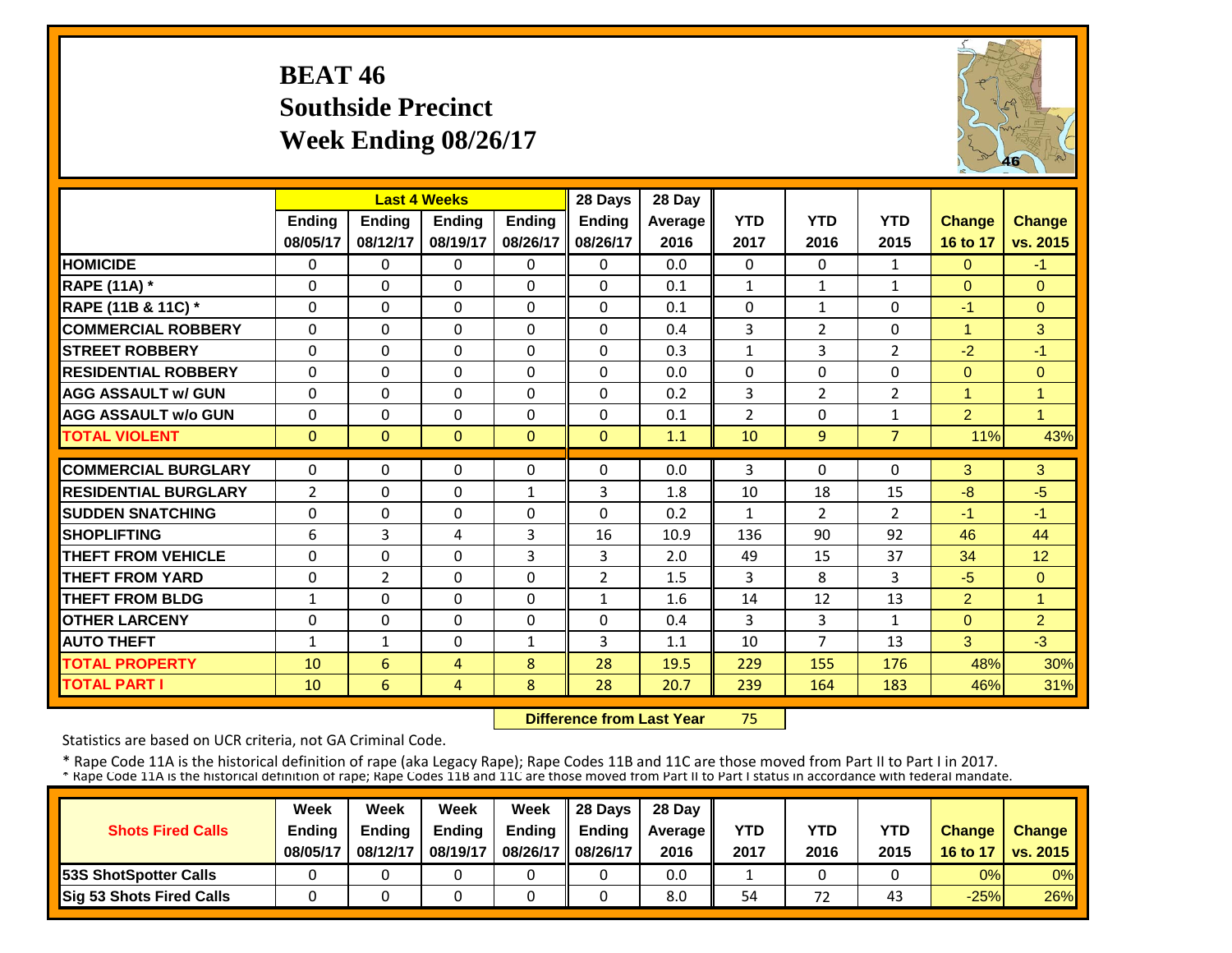

#### **COMPSTATISLANDS PRECINCT** CAPT. ASHLEY BROWN **Week Ending 08/26/17**

**PRECINCT COMMANDER:**



|                             | Week                    | Week           | Weekly      | 28-Day          | 28-Day          | Avg            |                         |                 |                |                |                 |
|-----------------------------|-------------------------|----------------|-------------|-----------------|-----------------|----------------|-------------------------|-----------------|----------------|----------------|-----------------|
|                             | <b>Ending</b>           | <b>Ending</b>  | Avg         | <b>Ending</b>   | Ending          | 28-Day         | <b>YTD</b>              | <b>YTD</b>      | <b>YTD</b>     | <b>Change</b>  | <b>Change</b>   |
|                             | 08/26/17                | 08/19/17       | 2016        | 08/26/17        | 7/29/17         | 2016           | 2017                    | 2016            | 2015           | 16 to 17       | vs. 2015        |
| <b>HOMICIDE</b>             |                         | 0              | 0           |                 | 0               | 0              | 5                       | 6               | 7              | $-1$           | $-2$            |
| <b>RAPE (11A) *</b>         | 0                       | 0              | $\Omega$    | 0               | $\Omega$        | 0              | $\mathbf{3}$            | 3               | $\overline{7}$ | $\Omega$       | $-4$            |
| RAPE (11B & 11C) *          | $\bf{0}$                | 0              | $\Omega$    | 0               | 1               |                | $\overline{7}$          | $\overline{7}$  | 4              | $\Omega$       | 3               |
| <b>COMMERCIAL ROBBERY</b>   | 0                       | 0              | $\Omega$    | 0               | $\overline{2}$  |                | 22                      | 6               | 14             | 16             | 8               |
| <b>STREET ROBBERY</b>       | $\overline{\mathbf{A}}$ | 0              | 1           | $\mathbf 2$     | 2               | 3              | 17                      | 31              | 30             | $-14$          | $-13$           |
| <b>RESIDENTIAL ROBBERY</b>  | и                       | 0              | $\Omega$    | 1               | $\Omega$        | $\Omega$       | $\overline{\mathbf{4}}$ | 4               | 4              | $\Omega$       | $\mathbf{0}$    |
| <b>AGG ASSAULT w/ GUN</b>   | $\overline{2}$          | 2              | 1           | 5               | 1               | 4              | 32                      | 38              | 40             | $-6$           | $-8$            |
| <b>AGG ASSAULT w/o GUN</b>  | $\bf{0}$                |                | $\mathbf 1$ | $\mathbf 2$     | 4               | 3              | 29                      | $\overline{23}$ | 26             | 6              | 3               |
| <b>TOTAL VIOLENT</b>        | $\overline{5}$          | 3              | 3           | $\overline{11}$ | 10              | 14             | 119                     | 118             | 132            | 1%             | $-10%$          |
|                             |                         |                |             |                 |                 |                |                         |                 |                |                |                 |
| <b>COMMERCIAL BURGLARY</b>  | $\bf{0}$                | 0              | 0           | 0               |                 | $\overline{2}$ | 4                       | 18              | 14             | $-14$          | $-10$           |
| <b>RESIDENTIAL BURGLARY</b> | 9 <sup>°</sup>          | 6              | 6           | $\overline{26}$ | $\overline{21}$ | 24             | 178                     | 198             | 158            | $-20$          | 20              |
| <b>SUDDEN SNATCHING</b>     | 0                       | 0              | $\Omega$    |                 |                 |                | 6                       | 5.              | 7              |                | $-1$            |
| <b>SHOPLIFTING</b>          | 4                       | 7              | 6           | 27              | 17              | 23             | 201                     | 193             | 185            | 8              | 16              |
| <b>THEFT FROM VEHICLE</b>   | 6                       | 0              | 5           | 13              | 32              | 20             | 176                     | 172             | 188            | $\overline{4}$ | $-12$           |
| <b>THEFT FROM YARD</b>      | 4                       |                | 2           | 10              | 10              | 8              | 74                      | 66              | 91             | 8              | $-17$           |
| <b>THEFT FROM BLDG</b>      | 8                       | 5              | 4           | 19              | 14              | 16             | 113                     | 133             | 128            | $-20$          | $-15$           |
| <b>OTHER LARCENY</b>        | $\overline{2}$          | $\overline{2}$ | 1           | 4               | 4               | $\overline{2}$ | 23                      | 21              | 13             | $\mathbf{2}$   | 10 <sup>°</sup> |
| <b>AUTO THEFT</b>           | $\bf{0}$                | 0              | 3           | 8               | 13              | 11             | 84                      | 96              | 90             | $-12$          | $-6$            |
| <b>TOTAL PROPERTY</b>       | 33                      | 21             | 27          | 108             | 110             | 107            | 859                     | 902             | 874            | $-5%$          | $-2%$           |
| <b>TOTAL PART I</b>         | 38                      | 24             | 30          | 119             | 120             | 120            | 978                     | 1020            | 1006           | $-4%$          | $-3%$           |

Statistics are based on UCR criteria, not GA Criminal Code. **Difference from Last Year** -42

Statistics are preliminary, based on RMS data at the time prepared, and are subject to change due to late reports, reclassifications, updated locations, etc.

| <b>Citizen Initiated Calls</b>  | Week<br><b>Ending</b><br>08/26/17 | Week<br><b>Ending</b><br>08/19/17 | Weekly<br>Avg<br>2016 | $28$ -Day<br>Ending<br>08/26/17 | $28-Dav$<br><b>Ending</b><br>7/22/17 | Avg<br>$28-Dav$<br>2016 | YTD<br>2017 | YTD<br>2016 | YTD<br>2015 | <b>Change</b><br>16 to 17 | Change<br>vs. 2015 |
|---------------------------------|-----------------------------------|-----------------------------------|-----------------------|---------------------------------|--------------------------------------|-------------------------|-------------|-------------|-------------|---------------------------|--------------------|
| <b>Midnight Shift</b>           | 80                                | 83                                | 82                    | 321                             | 327                                  | 330                     | 2934        | 3523        | 3370        | $-589$                    | $-436$             |
| Day Shift                       | 191                               | 176                               | 190                   | 735                             | 783                                  | 761                     | 7490        | 9106        | 8530        | $-1616$                   | $-1040$            |
| <b>Afternoon Shift</b>          | 212                               | 231                               | 219                   | 896                             | 857                                  | 876                     | 8270        | 10093       | 9454        | $-1823$                   | $-1184$            |
| <b>TOTAL CITIZEN CFS</b>        | 483                               | 490                               | 492                   | 1952                            | 1967                                 | 1966                    | 18694       | 22722       | 21354       | $-17.7\%$                 | $-12.5%$           |
| 53S ShotSpotter Calls           |                                   |                                   |                       | 6                               | 12                                   | 12                      | 81          | 106         | 59          | $-25$                     | 22                 |
| <b>Sig 53 Shots Fired Calls</b> |                                   |                                   | 16                    | 22                              | 46                                   | 62                      | 423         | 502         | 429         | $-79$                     | -6                 |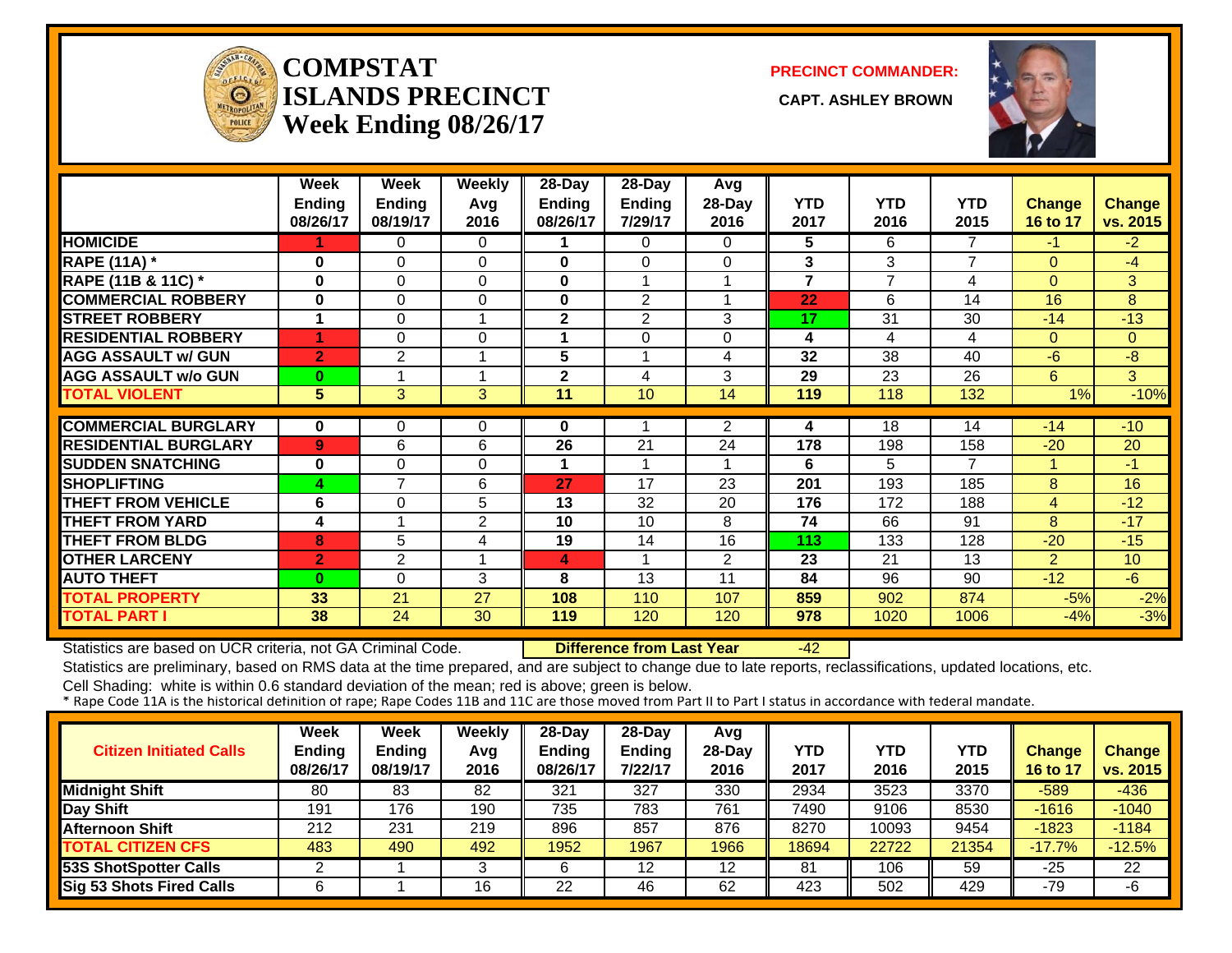# **BEAT 51 Islands PrecinctWeek Ending 08/26/17**



|                             |                | <b>Last 4 Weeks</b> |               |               | 28 Days        | 28 Day  |                |                |                |                      |                      |
|-----------------------------|----------------|---------------------|---------------|---------------|----------------|---------|----------------|----------------|----------------|----------------------|----------------------|
|                             | <b>Ending</b>  | Ending              | <b>Endina</b> | <b>Endina</b> | Ending         | Average | <b>YTD</b>     | <b>YTD</b>     | <b>YTD</b>     | <b>Change</b>        | <b>Change</b>        |
|                             | 08/05/17       | 08/12/17            | 08/19/17      | 08/26/17      | 08/26/17       | 2016    | 2017           | 2016           | 2015           | 16 to 17             | vs. 2015             |
| <b>HOMICIDE</b>             | $\Omega$       | $\Omega$            | $\Omega$      | $\Omega$      | $\Omega$       | 0.2     | $\overline{2}$ | $\overline{2}$ | $\Omega$       | $\Omega$             | $\overline{2}$       |
| <b>RAPE (11A)</b> *         | $\Omega$       | $\Omega$            | $\Omega$      | $\Omega$      | $\Omega$       | 0.2     | $\Omega$       | $\mathbf{1}$   | $\mathbf{1}$   | $-1$                 | $-1$                 |
| RAPE (11B & 11C) *          | $\Omega$       | $\Omega$            | $\Omega$      | $\Omega$      | $\Omega$       | 0.2     | $\Omega$       | $\mathbf{1}$   | $\mathbf{1}$   | $-1$                 | $-1$                 |
| <b>COMMERCIAL ROBBERY</b>   | $\Omega$       | $\Omega$            | $\Omega$      | $\Omega$      | $\Omega$       | 0.4     | 13             | $\mathbf{1}$   | 6              | 12                   | $\overline{7}$       |
| <b>STREET ROBBERY</b>       | $\mathbf 0$    | $\Omega$            | $\Omega$      | $\Omega$      | $\Omega$       | 1.5     | 8              | 15             | 12             | $-7$                 | $-4$                 |
| <b>RESIDENTIAL ROBBERY</b>  | $\Omega$       | 0                   | $\Omega$      | $\Omega$      | $\Omega$       | 0.3     | $\Omega$       | 3              | $\overline{2}$ | $-3$                 | $-2$                 |
| <b>AGG ASSAULT w/ GUN</b>   | $\Omega$       | 0                   | 1             | $\Omega$      | $\mathbf{1}$   | 1.6     | 10             | 17             | 11             | $-7$                 | $-1$                 |
| <b>AGG ASSAULT w/o GUN</b>  | $\mathbf{1}$   | 0                   | $\Omega$      | $\Omega$      | $\mathbf{1}$   | 0.7     | 5              | 3              | 6              | $\overline{2}$       | $-1$                 |
| <b>TOTAL VIOLENT</b>        | $\mathbf{1}$   | $\overline{0}$      | $\mathbf{1}$  | $\Omega$      | $\overline{2}$ | 5.0     | 38             | 43             | 39             | $-12%$               | $-3%$                |
|                             |                |                     |               |               |                |         |                |                |                |                      |                      |
| <b>COMMERCIAL BURGLARY</b>  | $\Omega$       | 0                   | $\Omega$      | $\Omega$      | 0              | 1.1     | 3              | 12             | 5              | $-9$                 | $-2$                 |
| <b>RESIDENTIAL BURGLARY</b> | $\overline{2}$ | $\mathbf{1}$        | 1             | $\Omega$      | 4              | 6.8     | 36             | 59             | 36             | $-23$                | $\Omega$             |
| <b>SUDDEN SNATCHING</b>     | $\Omega$       | 0                   | $\Omega$      | $\Omega$      | $\Omega$       | 0.2     | 1              | $\Omega$       | 3              | $\blacktriangleleft$ | $-2$                 |
| <b>SHOPLIFTING</b>          | 5              | 3                   | 7             | 3             | 18             | 13.7    | 141            | 117            | 140            | 24                   | $\blacktriangleleft$ |
| <b>THEFT FROM VEHICLE</b>   | $\Omega$       | $\mathbf{1}$        | $\Omega$      | 3             | 4              | 5.7     | 63             | 51             | 58             | 12                   | $5\overline{)}$      |
| <b>THEFT FROM YARD</b>      | $\mathbf{1}$   | 0                   | $\Omega$      | $\Omega$      | $\mathbf{1}$   | 2.1     | 19             | 17             | 24             | $\overline{2}$       | $-5$                 |
| <b>THEFT FROM BLDG</b>      | $\Omega$       | 2                   | 1             | $\mathbf{1}$  | 4              | 4.1     | 26             | 32             | 39             | $-6$                 | $-13$                |
| <b>OTHER LARCENY</b>        | $\Omega$       | 0                   | $\Omega$      | 1             | $\mathbf{1}$   | 0.5     | 5              | 4              | 3              | $\overline{1}$       | $\overline{2}$       |
| <b>AUTO THEFT</b>           | 5              | $\overline{2}$      | $\Omega$      | 0             | $\overline{7}$ | 3.1     | 29             | 26             | 32             | 3                    | $-3$                 |
| <b>TOTAL PROPERTY</b>       | 13             | 9                   | 9             | 8             | 39             | 37.3    | 323            | 318            | 340            | 2%                   | $-5%$                |
| <b>TOTAL PART I</b>         | 14             | 9                   | 10            | 8             | 41             | 42.3    | 361            | 361            | 379            | 0%                   | $-5%$                |

 **Difference from Last Year** $\overline{0}$ 

Statistics are based on UCR criteria, not GA Criminal Code.

|                               | Week     | Week          | Week          | Week          | $\parallel$ 28 Davs | 28 Day    |      |      |      |               |                     |
|-------------------------------|----------|---------------|---------------|---------------|---------------------|-----------|------|------|------|---------------|---------------------|
| <b>Shots Fired Calls</b>      | Ending   | <b>Ending</b> | <b>Ending</b> | <b>Ending</b> | <b>Ending</b>       | Average I | YTD  | YTD  | YTD  | <b>Change</b> | <b>Change</b>       |
|                               | 08/05/17 | 08/12/17      | 08/19/17      | 08/26/17      | 08/26/17            | 2016      | 2017 | 2016 | 2015 |               | 16 to 17   vs. 2015 |
| <b>153S ShotSpotter Calls</b> |          |               |               |               | 4                   | 10.8      | 61   | 100  | 50   | 0%            | $0\%$               |
| Sig 53 Shots Fired Calls      |          |               |               |               |                     | 20.9      | 138  | 186  | 123  | $-26%$        | 12%                 |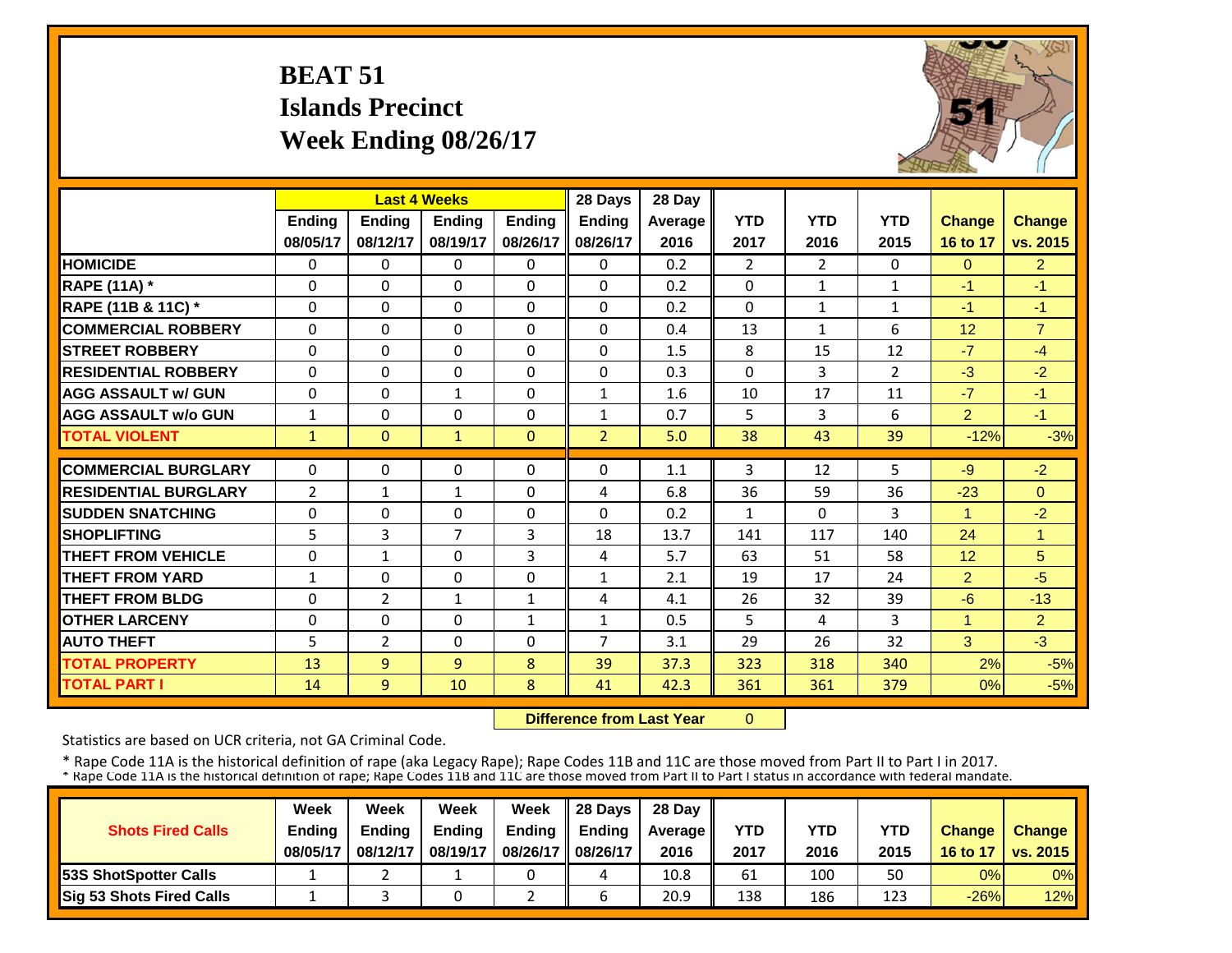# **BEAT 52 Islands PrecinctWeek Ending 08/26/17**



|                             |                | <b>Last 4 Weeks</b> |               |               | 28 Days       | 28 Day  |                |                |                |                |                |
|-----------------------------|----------------|---------------------|---------------|---------------|---------------|---------|----------------|----------------|----------------|----------------|----------------|
|                             | <b>Ending</b>  | Ending              | <b>Ending</b> | <b>Endina</b> | <b>Ending</b> | Average | <b>YTD</b>     | <b>YTD</b>     | <b>YTD</b>     | <b>Change</b>  | <b>Change</b>  |
|                             | 08/05/17       | 08/12/17            | 08/19/17      | 08/26/17      | 08/26/17      | 2016    | 2017           | 2016           | 2015           | 16 to 17       | vs. 2015       |
| <b>HOMICIDE</b>             | $\Omega$       | $\Omega$            | $\Omega$      | $\Omega$      | 0             | 0.2     | $\Omega$       | $\overline{2}$ | 0              | $-2$           | $\Omega$       |
| <b>RAPE (11A)</b> *         | $\Omega$       | $\Omega$            | $\Omega$      | $\Omega$      | $\Omega$      | 0.0     | $\Omega$       | $\Omega$       | $\overline{2}$ | $\Omega$       | $-2$           |
| RAPE (11B & 11C) *          | $\Omega$       | $\Omega$            | $\Omega$      | $\Omega$      | 0             | 0.3     | $\overline{2}$ | 4              | $\mathbf{1}$   | $-2$           | $\mathbf{1}$   |
| <b>COMMERCIAL ROBBERY</b>   | $\Omega$       | $\Omega$            | $\Omega$      | $\Omega$      | 0             | 0.2     | $\Omega$       | $\overline{2}$ | 0              | $-2$           | $\Omega$       |
| <b>ISTREET ROBBERY</b>      | 0              | $\Omega$            | $\Omega$      | 0             | $\Omega$      | 0.5     | $\Omega$       | 5              | 2              | $-5$           | $-2$           |
| <b>RESIDENTIAL ROBBERY</b>  | $\Omega$       | $\Omega$            | $\Omega$      | $\mathbf{1}$  | $\mathbf{1}$  | 0.1     | $\mathbf{1}$   | $\mathbf{1}$   | 0              | $\Omega$       | 1              |
| <b>AGG ASSAULT w/ GUN</b>   | $\Omega$       | $\Omega$            | $\Omega$      | $\Omega$      | $\Omega$      | 0.3     | 5              | $\mathbf{1}$   | 12             | $\overline{4}$ | $-7$           |
| <b>AGG ASSAULT w/o GUN</b>  | $\Omega$       | $\Omega$            | $\Omega$      | $\Omega$      | 0             | 0.5     | $\overline{7}$ | 4              | 7              | 3              | $\Omega$       |
| <b>TOTAL VIOLENT</b>        | $\mathbf{0}$   | $\Omega$            | $\Omega$      | $\mathbf{1}$  | $\mathbf{1}$  | 2.1     | 15             | 19             | 24             | $-21%$         | $-38%$         |
| <b>COMMERCIAL BURGLARY</b>  | $\Omega$       | $\Omega$            | 0             | 0             | 0             | 0.1     | 0              | 1              | $\mathbf{1}$   | $-1$           | $-1$           |
| <b>RESIDENTIAL BURGLARY</b> | $\Omega$       | $\Omega$            | $\mathbf{1}$  | 0             | $\mathbf{1}$  | 2.6     | 9              | 23             | 30             | $-14$          | $-21$          |
| <b>SUDDEN SNATCHING</b>     | $\Omega$       | $\Omega$            | $\Omega$      | $\Omega$      | $\Omega$      | 0.2     | $\mathbf{1}$   | $\mathbf{1}$   | $\overline{2}$ | $\mathbf{0}$   | $-1$           |
| <b>SHOPLIFTING</b>          | $\Omega$       | $\Omega$            | $\Omega$      | $\Omega$      | $\Omega$      | 0.2     | $\overline{2}$ | $\overline{2}$ | $\overline{2}$ | $\Omega$       | $\Omega$       |
| <b>THEFT FROM VEHICLE</b>   | 1              | $\mathbf{1}$        | $\Omega$      | 3             | 5             | 1.9     | 26             | 13             | 24             | 13             | $\overline{2}$ |
| <b>THEFT FROM YARD</b>      | $\mathbf{1}$   | $\Omega$            | $\Omega$      | $\Omega$      | $\mathbf{1}$  | 0.7     | 5              | 6              | 10             | $-1$           | $-5$           |
| <b>THEFT FROM BLDG</b>      | $\mathbf{1}$   | $\overline{2}$      | 4             | 5             | 12            | 3.1     | 32             | 32             | 19             | $\Omega$       | 13             |
| <b>OTHER LARCENY</b>        | $\Omega$       | $\Omega$            | $\Omega$      | $\Omega$      | $\Omega$      | 0.2     | 4              | 1              | 1              | 3              | 3              |
| <b>AUTO THEFT</b>           | $\Omega$       | $\Omega$            | $\Omega$      | $\Omega$      | $\Omega$      | 1.4     | $\overline{7}$ | 14             | 14             | $-7$           | $-7$           |
| <b>TOTAL PROPERTY</b>       | $\overline{3}$ | $\overline{3}$      | 5             | 8             | 19            | 10.3    | 86             | 93             | 103            | $-8%$          | $-17%$         |
| <b>TOTAL PART I</b>         | $\overline{3}$ | $\overline{3}$      | 5             | 9             | 20            | 12.4    | 101            | 112            | 127            | $-10%$         | $-20%$         |

 **Difference from Last Year**‐11

Statistics are based on UCR criteria, not GA Criminal Code.

|                               | Week     | Week     | Week          | Week          | Il 28 Davs    | 28 Day         |      |      |                   |               |                 |
|-------------------------------|----------|----------|---------------|---------------|---------------|----------------|------|------|-------------------|---------------|-----------------|
| <b>Shots Fired Calls</b>      | Ending   | Ending   | <b>Ending</b> | <b>Ending</b> | <b>Ending</b> | <b>Average</b> | YTD  | YTD  | YTD               | <b>Change</b> | <b>Change</b>   |
|                               | 08/05/17 | 08/12/17 | 08/19/17      | 08/26/17      | 08/26/17      | 2016           | 2017 | 2016 | 2015              | 16 to 17      | <b>vs. 2015</b> |
| <b>153S ShotSpotter Calls</b> |          |          |               |               |               | 0.0            |      |      |                   | 0%            | $0\%$           |
| Sig 53 Shots Fired Calls      |          |          |               |               |               | 6.3            | 66   | 45   | <b>r</b> 7<br>ו כ | 47%           | <b>16%</b>      |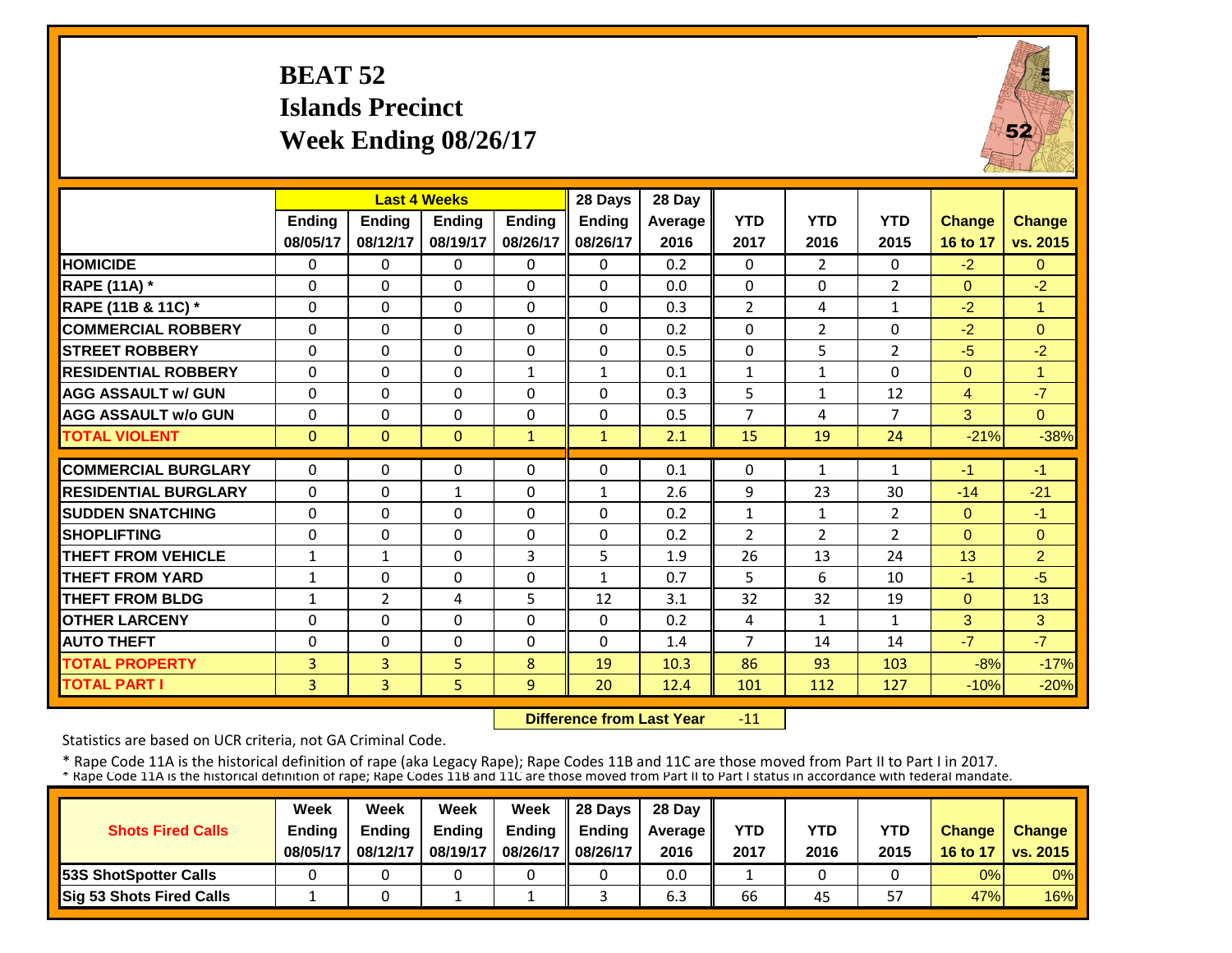# **BEAT 53 Islands Precinct Week Ending 08/26/17**



|                             |                | <b>Last 4 Weeks</b> |                |                | 28 Days        | 28 Day  |                |                |                |                |                |
|-----------------------------|----------------|---------------------|----------------|----------------|----------------|---------|----------------|----------------|----------------|----------------|----------------|
|                             | <b>Ending</b>  | <b>Endina</b>       | <b>Endina</b>  | <b>Endina</b>  | <b>Ending</b>  | Average | <b>YTD</b>     | <b>YTD</b>     | <b>YTD</b>     | <b>Change</b>  | Change         |
|                             | 08/05/17       | 08/12/17            | 08/19/17       | 08/26/17       | 08/26/17       | 2016    | 2017           | 2016           | 2015           | 16 to 17       | vs. 2015       |
| <b>HOMICIDE</b>             | $\Omega$       | 0                   | $\Omega$       | 1              | $\mathbf{1}$   | 0.1     | $\overline{2}$ | $\mathbf{1}$   | $\overline{2}$ | 1              | $\overline{0}$ |
| <b>RAPE (11A)</b> *         | $\Omega$       | $\Omega$            | $\Omega$       | $\Omega$       | $\Omega$       | 0.0     | $\Omega$       | $\Omega$       | $\overline{2}$ | $\Omega$       | $-2$           |
| RAPE (11B & 11C) *          | $\mathbf 0$    | $\Omega$            | $\Omega$       | $\Omega$       | $\Omega$       | 0.0     | $\overline{2}$ | $\Omega$       | 1              | $\overline{2}$ | $\overline{1}$ |
| <b>COMMERCIAL ROBBERY</b>   | $\Omega$       | $\Omega$            | $\Omega$       | $\Omega$       | $\Omega$       | 0.1     | $\mathbf{1}$   | $\mathbf{1}$   | 2              | $\Omega$       | $-1$           |
| <b>STREET ROBBERY</b>       | $\Omega$       | $\Omega$            | $\Omega$       | $\mathbf{1}$   | $\mathbf{1}$   | 0.5     | 4              | 3              | 2              | $\overline{1}$ | $\overline{2}$ |
| <b>RESIDENTIAL ROBBERY</b>  | $\Omega$       | $\Omega$            | $\Omega$       | $\Omega$       | $\Omega$       | 0.1     | $\mathbf{1}$   | $\Omega$       | 0              | 1              | 1              |
| <b>AGG ASSAULT w/ GUN</b>   | $\mathbf{1}$   | 0                   | $\mathbf{1}$   | $\mathbf{1}$   | 3              | 1.0     | 9              | 10             | 5              | $-1$           | $\overline{4}$ |
| <b>AGG ASSAULT w/o GUN</b>  | $\Omega$       | 0                   | 1              | $\Omega$       | $\mathbf{1}$   | 0.6     | $\overline{7}$ | 7              | 8              | $\Omega$       | $-1$           |
| <b>TOTAL VIOLENT</b>        | $\mathbf{1}$   | $\Omega$            | $\overline{2}$ | 3              | 6              | 2.3     | 26             | 22             | 22             | 18%            | 18%            |
| <b>COMMERCIAL BURGLARY</b>  | $\Omega$       | 0                   | $\Omega$       | $\Omega$       | $\Omega$       | 0.2     | $\Omega$       | $\mathbf{1}$   | 0              | $-1$           | $\Omega$       |
| <b>RESIDENTIAL BURGLARY</b> | $\mathbf{1}$   | 0                   | 0              | 2              | 3              | 3.5     | 20             | 22             | 26             | $-2$           | $-6$           |
| <b>SUDDEN SNATCHING</b>     | $\Omega$       | 0                   | $\Omega$       | $\Omega$       | $\Omega$       | 0.2     | $\overline{2}$ | $\Omega$       | $\mathbf{1}$   | $\overline{2}$ | $\overline{1}$ |
| <b>SHOPLIFTING</b>          | $\overline{2}$ | $\mathbf{1}$        | $\Omega$       | $\Omega$       | 3              | 0.9     | 15             | 6              | 4              | 9              | 11             |
| <b>THEFT FROM VEHICLE</b>   | $\mathbf{1}$   | $\mathbf{1}$        | $\Omega$       | $\Omega$       | $\overline{2}$ | 2.7     | 19             | 23             | 17             | $-4$           | $\overline{2}$ |
| <b>THEFT FROM YARD</b>      | $\Omega$       | 0                   | $\mathbf{1}$   | 1              | $\overline{2}$ | 1.5     | 12             | 15             | 16             | $-3$           | $-4$           |
| <b>THEFT FROM BLDG</b>      | 1              | 0                   | $\Omega$       | $\Omega$       | $\mathbf{1}$   | 2.5     | 20             | 23             | 16             | $-3$           | 4              |
| <b>OTHER LARCENY</b>        | $\Omega$       | 0                   | $\Omega$       | $\Omega$       | 0              | 0.3     | $\overline{2}$ | $\overline{2}$ | 0              | $\Omega$       | $\overline{2}$ |
| <b>AUTO THEFT</b>           | $\Omega$       | 0                   | $\Omega$       | $\Omega$       | 0              | 1.8     | 14             | 13             | 12             | 1              | $\overline{2}$ |
| <b>TOTAL PROPERTY</b>       | 5              | $\overline{2}$      | $\mathbf{1}$   | $\overline{3}$ | 11             | 13.6    | 104            | 105            | 92             | $-1%$          | 13%            |
| <b>TOTAL PART I</b>         | 6              | $\overline{2}$      | $\overline{3}$ | 6              | 17             | 15.9    | 130            | 127            | 114            | 2%             | 14%            |

 **Difference from Last Year**3

Statistics are based on UCR criteria, not GA Criminal Code.

|                                 | Week          | Week          | Week     | Week          | 28 Davs       | 28 Day    |      |      |      |               |                     |
|---------------------------------|---------------|---------------|----------|---------------|---------------|-----------|------|------|------|---------------|---------------------|
| <b>Shots Fired Calls</b>        | <b>Endina</b> | <b>Endina</b> | Ending   | <b>Ending</b> | <b>Endina</b> | Average I | YTD  | YTD  | YTD  | <b>Change</b> | <b>Change</b>       |
|                                 | 08/05/17      | 08/12/17      | 08/19/17 | 08/26/17      | 08/26/17      | 2016      | 2017 | 2016 | 2015 |               | 16 to 17   vs. 2015 |
| <b>153S ShotSpotter Calls</b>   |               |               |          |               |               | 0.8       | 18   | b    |      | 0%            | $0\%$               |
| <b>Sig 53 Shots Fired Calls</b> |               |               |          |               |               | 15.0      | 81   | 124  | 96   | $-35%$        | $-16%$              |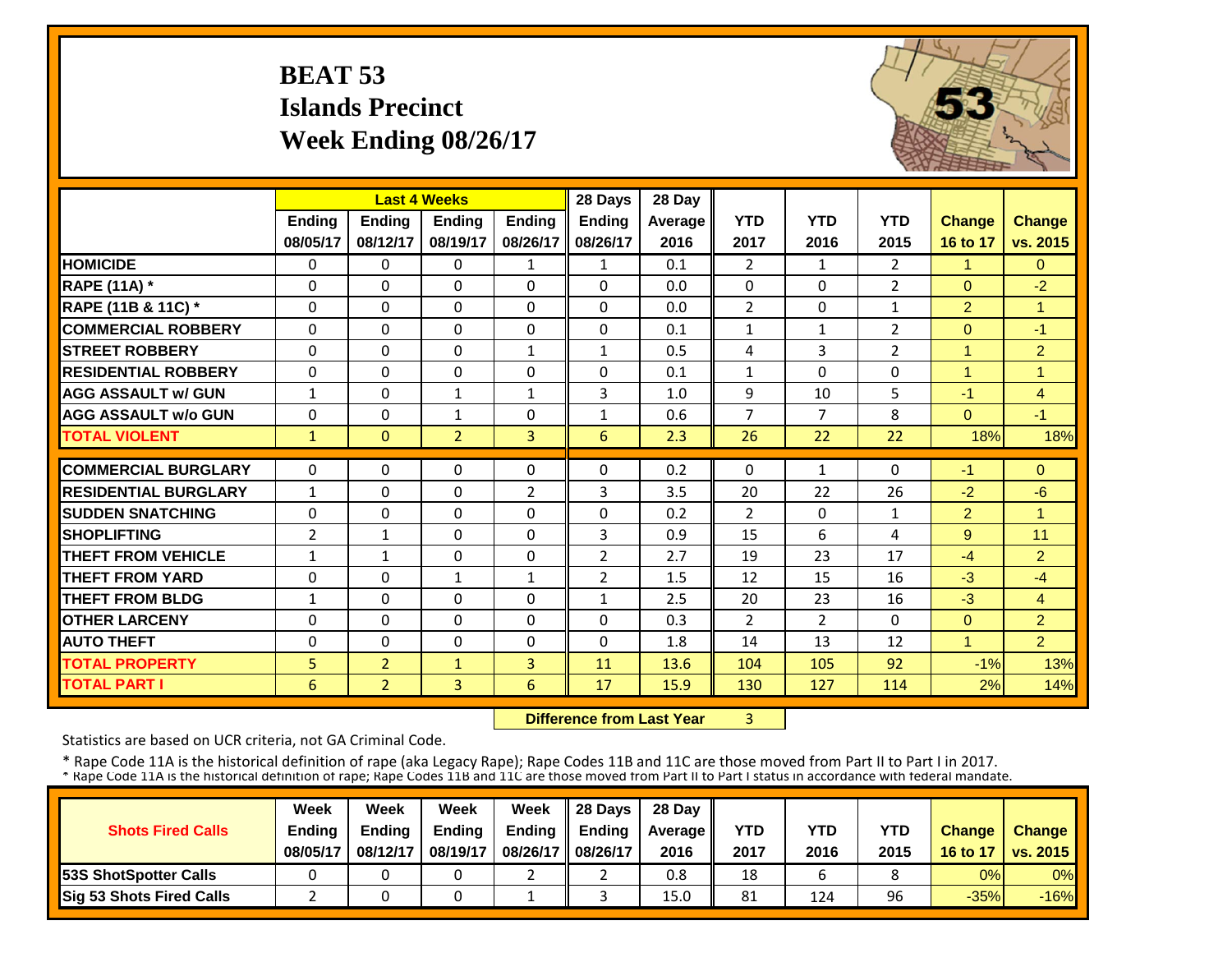# **BEAT 54 Islands PrecinctWeek Ending 08/26/17**



|                             |                |                | <b>Last 4 Weeks</b> |                | 28 Days       | 28 Day  |                |                |              |                |                      |
|-----------------------------|----------------|----------------|---------------------|----------------|---------------|---------|----------------|----------------|--------------|----------------|----------------------|
|                             | <b>Ending</b>  | <b>Ending</b>  | <b>Endina</b>       | <b>Ending</b>  | <b>Endina</b> | Average | <b>YTD</b>     | <b>YTD</b>     | <b>YTD</b>   | <b>Change</b>  | <b>Change</b>        |
|                             | 08/05/17       | 08/12/17       | 08/19/17            | 08/26/17       | 08/26/17      | 2016    | 2017           | 2016           | 2015         | 16 to 17       | vs. 2015             |
| <b>HOMICIDE</b>             | $\mathbf{0}$   | $\Omega$       | 0                   | $\Omega$       | 0             | 0.1     | $\Omega$       | $\mathbf{1}$   | 4            | $-1$           | $-4$                 |
| <b>RAPE (11A)</b> *         | $\Omega$       | $\Omega$       | $\Omega$            | $\Omega$       | $\Omega$      | 0.1     | $\Omega$       | $\mathbf{1}$   | $\mathbf{1}$ | -1             | $-1$                 |
| RAPE (11B & 11C) *          | $\Omega$       | $\Omega$       | $\Omega$            | $\Omega$       | $\Omega$      | 0.1     | $\Omega$       | $\mathbf{1}$   | $\mathbf{1}$ | $-1$           | $-1$                 |
| <b>COMMERCIAL ROBBERY</b>   | $\Omega$       | $\Omega$       | $\Omega$            | $\Omega$       | $\Omega$      | 0.5     | $\overline{7}$ | $\mathbf{1}$   | 6            | 6              | $\overline{1}$       |
| <b>ISTREET ROBBERY</b>      | $\Omega$       | $\Omega$       | $\Omega$            | $\Omega$       | $\Omega$      | 0.8     | $\overline{2}$ | 7              | 8            | $-5$           | $-6$                 |
| <b>RESIDENTIAL ROBBERY</b>  | $\Omega$       | $\Omega$       | $\Omega$            | 0              | $\Omega$      | 0.0     | $\mathbf{1}$   | $\Omega$       | 0            | $\overline{1}$ | -1                   |
| <b>AGG ASSAULT w/ GUN</b>   | $\Omega$       | $\Omega$       | $\Omega$            | $\Omega$       | $\Omega$      | 0.7     | 6              | 6              | 8            | $\Omega$       | $-2$                 |
| <b>AGG ASSAULT w/o GUN</b>  | $\Omega$       | $\Omega$       | $\Omega$            | $\Omega$       | $\Omega$      | 0.6     | 6              | 5              | 3            | $\overline{4}$ | 3 <sup>1</sup>       |
| <b>TOTAL VIOLENT</b>        | $\mathbf{0}$   | $\Omega$       | $\Omega$            | $\Omega$       | $\Omega$      | 2.8     | 22             | 22             | 31           | 0%             | $-29%$               |
| <b>COMMERCIAL BURGLARY</b>  | $\Omega$       | $\Omega$       | $\Omega$            | 0              | $\Omega$      | 0.2     | $\Omega$       | $\overline{2}$ | 5            | $-2$           | $-5$                 |
| <b>RESIDENTIAL BURGLARY</b> | 1              | 1              | 2                   | 4              | 8             | 6.1     | 49             | 44             | 24           | 5              | 25                   |
| <b>SUDDEN SNATCHING</b>     | $\mathbf{1}$   | $\Omega$       | $\Omega$            | $\Omega$       | $\mathbf{1}$  | 0.0     | $\overline{2}$ | $\Omega$       | $\mathbf{1}$ | $\overline{2}$ | -1                   |
| <b>SHOPLIFTING</b>          | $\overline{2}$ | $\overline{2}$ | $\Omega$            | $\mathbf{1}$   | 5             | 2.0     | 20             | 16             | 9            | $\overline{4}$ | 11                   |
| <b>THEFT FROM VEHICLE</b>   | $\Omega$       | $\mathbf{1}$   | $\Omega$            | $\Omega$       | $\mathbf{1}$  | 4.7     | 25             | 46             | 46           | $-21$          | $-21$                |
| <b>THEFT FROM YARD</b>      | $\Omega$       | $\Omega$       | $\Omega$            | 1              | $\mathbf{1}$  | 1.0     | 16             | 6              | 15           | 10             | $\blacktriangleleft$ |
| <b>THEFT FROM BLDG</b>      | $\Omega$       | $\Omega$       | $\Omega$            | $\mathbf{1}$   | $\mathbf{1}$  | 2.2     | 12             | 20             | 17           | -8             | $-5$                 |
| <b>OTHER LARCENY</b>        | $\Omega$       | $\Omega$       | $\mathbf{1}$        | $\Omega$       | $\mathbf{1}$  | 0.2     | 5              | 1              | 3            | $\overline{4}$ | $\overline{2}$       |
| <b>AUTO THEFT</b>           | $\Omega$       | $\Omega$       | $\Omega$            | $\Omega$       | 0             | 2.8     | 18             | 28             | 20           | $-10$          | $-2$                 |
| <b>TOTAL PROPERTY</b>       | 4              | 4              | $\overline{3}$      | $\overline{7}$ | 18            | 19.2    | 147            | 163            | 140          | $-10%$         | 5%                   |
| <b>TOTAL PART I</b>         | $\overline{4}$ | $\overline{4}$ | 3                   | $\overline{7}$ | 18            | 22.0    | 169            | 185            | 171          | $-9%$          | $-1%$                |

 **Difference from Last Year** $-16$ 

Statistics are based on UCR criteria, not GA Criminal Code.

|                               | Week     | Week          | Week          | Week          | $\parallel$ 28 Davs | 28 Day    |      |      |      |               |                     |
|-------------------------------|----------|---------------|---------------|---------------|---------------------|-----------|------|------|------|---------------|---------------------|
| <b>Shots Fired Calls</b>      | Ending   | <b>Ending</b> | <b>Ending</b> | <b>Ending</b> | <b>Ending</b>       | Average I | YTD  | YTD  | YTD  | <b>Change</b> | <b>Change</b>       |
|                               | 08/05/17 | 08/12/17      | 08/19/17      | 08/26/17      | 08/26/17            | 2016      | 2017 | 2016 | 2015 |               | 16 to 17   vs. 2015 |
| <b>153S ShotSpotter Calls</b> |          |               |               |               |                     | 0.0       |      |      |      | 0%            | $0\%$               |
| Sig 53 Shots Fired Calls      |          |               |               |               |                     | 10.7      | 69   | 78   | 89   | $-12%$        | $-22%$              |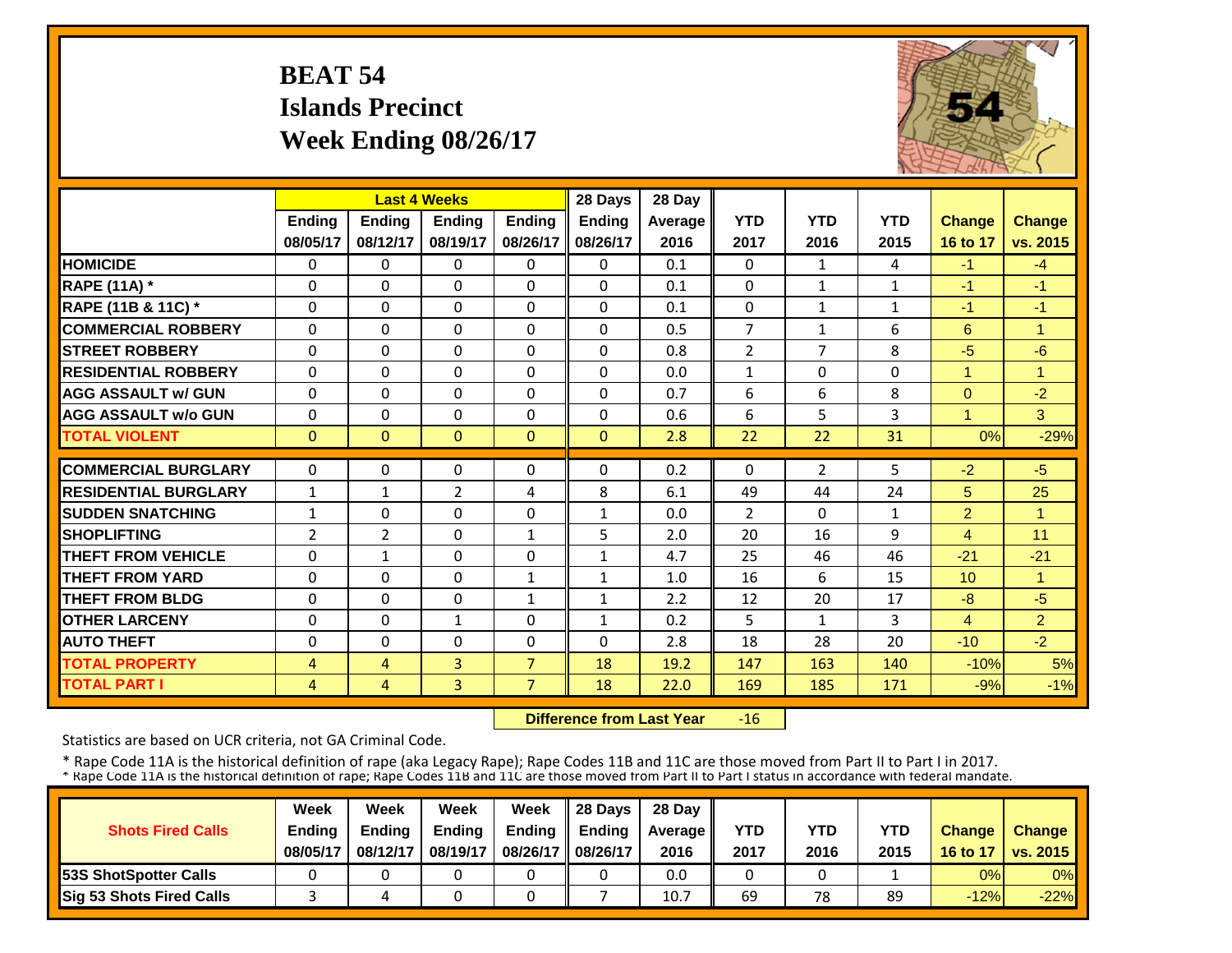# **BEAT 55 Islands PrecinctWeek Ending 08/26/17**



|                             |               |                | <b>Last 4 Weeks</b>      |                | 28 Days        | 28 Day     |                |                |                |                |                                |
|-----------------------------|---------------|----------------|--------------------------|----------------|----------------|------------|----------------|----------------|----------------|----------------|--------------------------------|
|                             | <b>Ending</b> | <b>Endina</b>  | <b>Endina</b>            | <b>Endina</b>  | <b>Ending</b>  | Average    | <b>YTD</b>     | <b>YTD</b>     | <b>YTD</b>     | <b>Change</b>  | <b>Change</b>                  |
|                             | 08/05/17      | 08/12/17       | 08/19/17                 | 08/26/17       | 08/26/17       | 2016       | 2017           | 2016           | 2015           | 16 to 17       | vs. 2015                       |
| <b>HOMICIDE</b>             | 0             | $\Omega$       | $\Omega$                 | 0              | 0              | 0.0        | $\Omega$       | $\Omega$       | 1              | $\Omega$       | $-1$                           |
| <b>RAPE (11A)</b> *         | $\Omega$      | $\Omega$       | $\Omega$                 | $\Omega$       | 0              | 0.1        | 3              | $\mathbf{1}$   | $\mathbf{1}$   | $\overline{2}$ | $\overline{2}$                 |
| RAPE (11B & 11C) *          | $\Omega$      | $\Omega$       | $\Omega$                 | $\Omega$       | $\Omega$       | 0.2        | $\overline{3}$ | $\mathbf{1}$   | 0              | $\overline{2}$ | 3                              |
| <b>COMMERCIAL ROBBERY</b>   | $\Omega$      | $\Omega$       | $\Omega$                 | $\Omega$       | $\Omega$       | 0.1        | $\mathbf{1}$   | $\mathbf{1}$   | 0              | $\Omega$       | $\overline{1}$                 |
| <b>ISTREET ROBBERY</b>      | $\Omega$      | $\mathbf{1}$   | $\Omega$                 | $\Omega$       | 1              | 0.1        | 3              | 1              | 3              | $\overline{2}$ | $\Omega$                       |
| <b>RESIDENTIAL ROBBERY</b>  | $\Omega$      | $\Omega$       | $\Omega$                 | $\Omega$       | $\Omega$       | 0.0        | $\Omega$       | $\Omega$       | 1              | $\Omega$       | $-1$                           |
| <b>AGG ASSAULT w/ GUN</b>   | $\Omega$      | $\Omega$       | $\Omega$                 | $\Omega$       | $\Omega$       | 0.2        | $\Omega$       | $\mathbf{1}$   | 1              | $-1$           | $-1$                           |
| <b>AGG ASSAULT w/o GUN</b>  | $\mathbf 0$   | $\Omega$       | $\Omega$                 | $\Omega$       | $\Omega$       | 0.5        | 4              | 3              | 1              | 4              | 3                              |
| <b>TOTAL VIOLENT</b>        | $\mathbf{0}$  | $\mathbf{1}$   | $\mathbf{0}$             | $\mathbf{0}$   | $\mathbf{1}$   | 1.1        | 14             | 8              | 8              | 75%            | 75%                            |
| <b>ICOMMERCIAL BURGLARY</b> | $\Omega$      | $\Omega$       | $\Omega$                 | $\Omega$       | $\Omega$       | 0.2        | $\mathbf{1}$   | $\overline{2}$ | $\overline{2}$ | $-1$           | $-1$                           |
| <b>RESIDENTIAL BURGLARY</b> | $\mathbf{1}$  | $\mathbf{1}$   | $\overline{2}$           | 3              | $\overline{7}$ | 4.0        | 53             | 41             | 35             | 12             | 18                             |
| <b>SUDDEN SNATCHING</b>     |               | $\Omega$       | $\Omega$                 | 0              | $\Omega$       |            | $\Omega$       |                | 0              |                |                                |
| <b>SHOPLIFTING</b>          | 0<br>1        | $\Omega$       | $\Omega$                 | $\Omega$       | 1              | 0.4<br>6.1 | 23             | 4<br>52        | 30             | $-4$<br>$-29$  | $\overline{0}$<br>$-7$         |
| <b>THEFT FROM VEHICLE</b>   | $\mathbf{1}$  | $\Omega$       | $\Omega$                 | $\Omega$       | $\mathbf{1}$   | 4.2        | 40             | 32             | 38             | 8              | $\overline{2}$                 |
| <b>THEFT FROM YARD</b>      | 3             | $\Omega$       | $\Omega$                 | $\overline{2}$ | 5              | 2.6        | 20             | 19             | 26             | 1              | $-6$                           |
| <b>THEFT FROM BLDG</b>      | $\Omega$      | $\Omega$       | $\Omega$                 | 1              |                | 3.7        | 22             | 25             | 33             | $-3$           | $-11$                          |
| <b>OTHER LARCENY</b>        |               | $\Omega$       |                          |                | 1              |            |                |                | 5              | $-5$           |                                |
|                             | $\Omega$      |                | $\mathbf{1}$<br>$\Omega$ | $\mathbf{1}$   | $\overline{2}$ | 1.1<br>1.5 | 6<br>13        | 11             | 6              | $-1$           | $\mathbf{1}$<br>$\overline{7}$ |
| <b>AUTO THEFT</b>           | $\Omega$      | $\mathbf{1}$   |                          | $\Omega$       | $\mathbf{1}$   |            |                | 14             |                |                |                                |
| <b>TOTAL PROPERTY</b>       | 6             | $\overline{2}$ | 3                        | $\overline{7}$ | 18             | 23.8       | 178            | 200            | 175            | $-11%$         | 2%                             |
| <b>TOTAL PART I</b>         | 6             | 3              | $\overline{3}$           | $\overline{7}$ | 19             | 24.9       | 192            | 208            | 183            | $-8%$          | 5%                             |

 **Difference from Last Year** $-16$ 

Statistics are based on UCR criteria, not GA Criminal Code.

|                               | Week     | Week          | Week          | Week          | $\parallel$ 28 Davs | 28 Day    |      |      |      |               |                     |
|-------------------------------|----------|---------------|---------------|---------------|---------------------|-----------|------|------|------|---------------|---------------------|
| <b>Shots Fired Calls</b>      | Ending   | <b>Ending</b> | <b>Ending</b> | <b>Ending</b> | <b>Ending</b>       | Average I | YTD  | YTD  | YTD  | <b>Change</b> | <b>Change</b>       |
|                               | 08/05/17 | 08/12/17      | 08/19/17      | 08/26/17      | 08/26/17            | 2016      | 2017 | 2016 | 2015 |               | 16 to 17   vs. 2015 |
| <b>153S ShotSpotter Calls</b> |          |               |               |               |                     | 0.0       |      |      |      | 0%            | $0\%$               |
| Sig 53 Shots Fired Calls      |          |               |               |               |                     | ں ر       | 41   | 39   | 37   | 5%            | 11%                 |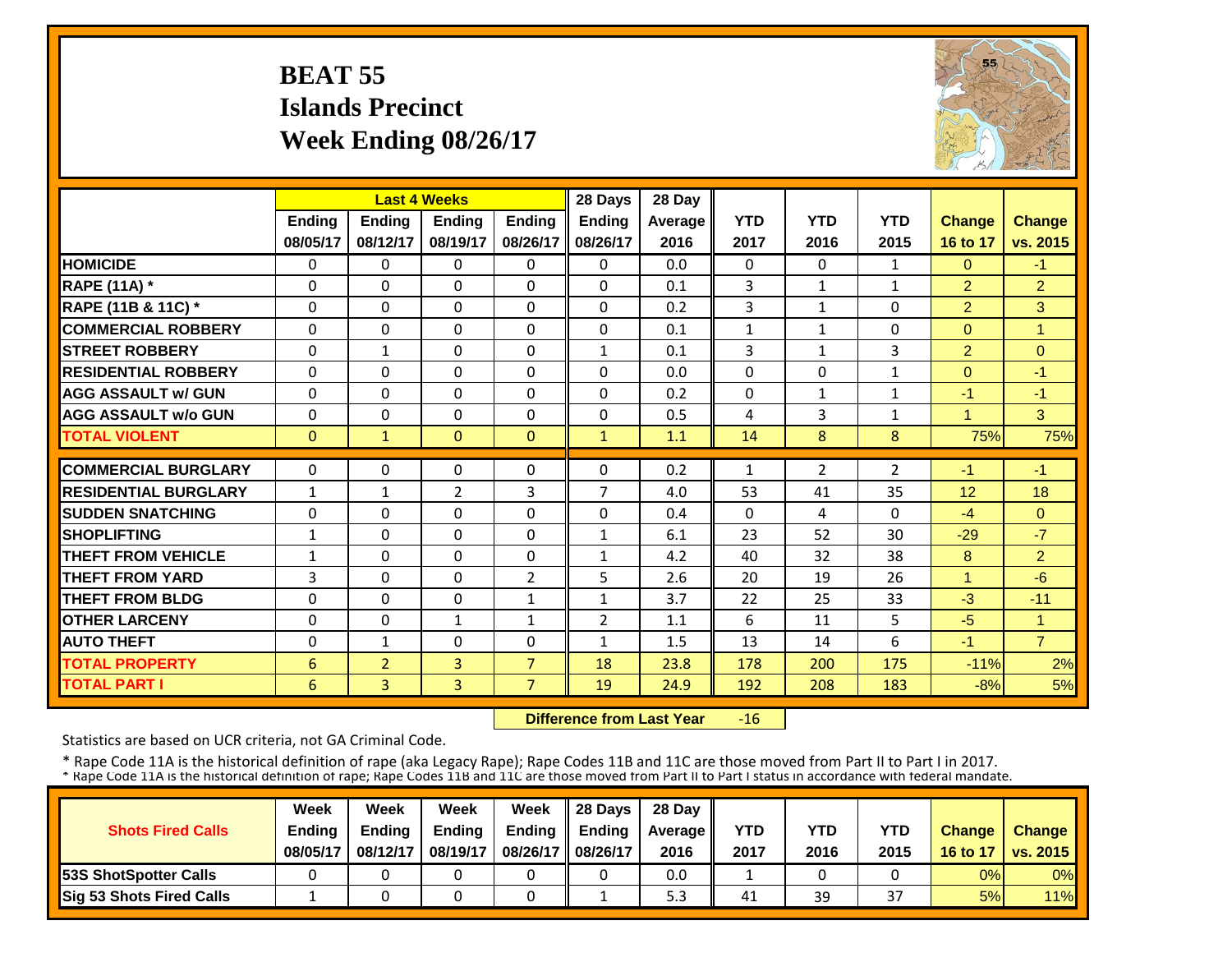# **BEAT 56 Islands Precinct Week Ending 08/26/17**



|                             |              |                | <b>Last 4 Weeks</b> |               | 28 Days       | 28 Day  |                |                |              |                |                |
|-----------------------------|--------------|----------------|---------------------|---------------|---------------|---------|----------------|----------------|--------------|----------------|----------------|
|                             | Ending       | <b>Ending</b>  | <b>Ending</b>       | <b>Endina</b> | <b>Ending</b> | Average | <b>YTD</b>     | <b>YTD</b>     | <b>YTD</b>   | <b>Change</b>  | <b>Change</b>  |
|                             | 08/05/17     | 08/12/17       | 08/19/17            | 08/26/17      | 08/26/17      | 2016    | 2017           | 2016           | 2015         | 16 to 17       | vs. 2015       |
| <b>HOMICIDE</b>             | $\Omega$     | 0              | $\Omega$            | $\Omega$      | $\Omega$      | 0.0     | 1              | $\Omega$       | 0            | 1              | 1              |
| <b>RAPE (11A) *</b>         | $\Omega$     | $\Omega$       | $\Omega$            | $\Omega$      | $\Omega$      | 0.0     | $\Omega$       | $\Omega$       | 0            | $\Omega$       | $\Omega$       |
| RAPE (11B & 11C) *          | $\Omega$     | 0              | $\Omega$            | $\Omega$      | $\Omega$      | 0.0     | $\Omega$       | $\Omega$       | 0            | $\Omega$       | $\Omega$       |
| <b>COMMERCIAL ROBBERY</b>   | $\Omega$     | $\Omega$       | $\Omega$            | $\Omega$      | $\Omega$      | 0.0     | $\Omega$       | $\Omega$       | $\Omega$     | $\Omega$       | $\Omega$       |
| <b>STREET ROBBERY</b>       | $\mathbf 0$  | 0              | $\Omega$            | $\Omega$      | 0             | 0.0     | $\Omega$       | $\Omega$       | 3            | $\mathbf{0}$   | $-3$           |
| <b>RESIDENTIAL ROBBERY</b>  | $\Omega$     | $\Omega$       | $\Omega$            | $\Omega$      | $\Omega$      | 0.0     | $\mathbf{1}$   | $\Omega$       | $\mathbf{1}$ | 1              | $\Omega$       |
| <b>AGG ASSAULT w/ GUN</b>   | $\Omega$     | $\Omega$       | $\mathbf 0$         | $\mathbf{1}$  | $\mathbf{1}$  | 0.3     | $\overline{2}$ | 3              | 3            | $-1$           | $-1$           |
| <b>AGG ASSAULT w/o GUN</b>  | $\Omega$     | $\Omega$       | 0                   | $\Omega$      | $\Omega$      | 0.1     | $\Omega$       | $\mathbf{1}$   | 1            | $-1$           | $-1$           |
| <b>TOTAL VIOLENT</b>        | $\Omega$     | $\Omega$       | $\mathbf{0}$        | $\mathbf{1}$  | $\mathbf{1}$  | 0.4     | 4              | 4              | 8            | 0%             | $-50%$         |
| <b>COMMERCIAL BURGLARY</b>  | $\Omega$     | 0              | $\Omega$            | $\Omega$      | $\Omega$      | 0.1     | $\Omega$       | $\Omega$       | 1            | $\Omega$       | $-1$           |
| <b>RESIDENTIAL BURGLARY</b> | $\mathbf{1}$ | $\overline{2}$ | 0                   | $\Omega$      | 3             | 1.2     | 11             | 9              | 7            | $\overline{2}$ | $\overline{4}$ |
| <b>SUDDEN SNATCHING</b>     | $\Omega$     | 0              | $\Omega$            | $\Omega$      | $\Omega$      | 0.0     | $\Omega$       | $\Omega$       | 0            | $\Omega$       | $\Omega$       |
| <b>SHOPLIFTING</b>          | $\Omega$     | $\Omega$       | $\Omega$            | $\Omega$      | $\Omega$      | 0.0     | $\Omega$       | $\Omega$       | 0            | $\Omega$       | $\Omega$       |
| <b>THEFT FROM VEHICLE</b>   | $\Omega$     | $\Omega$       | $\Omega$            | $\Omega$      | $\Omega$      | 0.5     | 3              | $\overline{7}$ | 5            | $-4$           | $-2$           |
| <b>THEFT FROM YARD</b>      | $\Omega$     | 0              | $\Omega$            | $\Omega$      | $\Omega$      | 0.3     | $\overline{2}$ | 3              | 0            | $-1$           | $\overline{2}$ |
| <b>THEFT FROM BLDG</b>      | $\Omega$     | $\Omega$       | $\Omega$            | $\Omega$      | $\Omega$      | 0.2     | $\mathbf{1}$   | 1              | 4            | $\Omega$       | $-3$           |
| <b>OTHER LARCENY</b>        | $\Omega$     | 0              | $\Omega$            | $\Omega$      | 0             | 0.2     | $\mathbf{1}$   | $\overline{2}$ | $\mathbf{1}$ | $-1$           | $\Omega$       |
| <b>AUTO THEFT</b>           | $\Omega$     | 0              | $\Omega$            | $\Omega$      | 0             | 0.1     | 3              | 1              | 6            | $\overline{2}$ | $-3$           |
| <b>TOTAL PROPERTY</b>       | $\mathbf{1}$ | $\overline{2}$ | $\mathbf{0}$        | $\Omega$      | 3             | 2.5     | 21             | 23             | 24           | $-9%$          | $-13%$         |
| <b>TOTAL PART I</b>         | $\mathbf{1}$ | $\overline{2}$ | $\mathbf{0}$        | $\mathbf{1}$  | 4             | 2.9     | 25             | 27             | 32           | $-7%$          | $-22%$         |
|                             |              |                |                     |               |               |         |                |                |              |                |                |

 **Difference from Last Year** $-2$ 

Statistics are based on UCR criteria, not GA Criminal Code.

|                               | Week     | Week          | Week          | Week          | $\parallel$ 28 Davs | 28 Day    |      |      |               |               |                     |
|-------------------------------|----------|---------------|---------------|---------------|---------------------|-----------|------|------|---------------|---------------|---------------------|
| <b>Shots Fired Calls</b>      | Ending   | <b>Ending</b> | <b>Ending</b> | <b>Ending</b> | <b>Ending</b>       | Average I | YTD  | YTD  | YTD           | <b>Change</b> | <b>Change</b>       |
|                               | 08/05/17 | 08/12/17      | 08/19/17      | 08/26/17      | 08/26/17            | 2016      | 2017 | 2016 | 2015          |               | 16 to 17   vs. 2015 |
| <b>153S ShotSpotter Calls</b> |          |               |               |               |                     | 0.0       |      |      |               | 0%            | $0\%$               |
| Sig 53 Shots Fired Calls      |          |               |               |               |                     | 4.0       | 28   | 30   | $\sim$ $\sim$ | $-7%$         | 4%                  |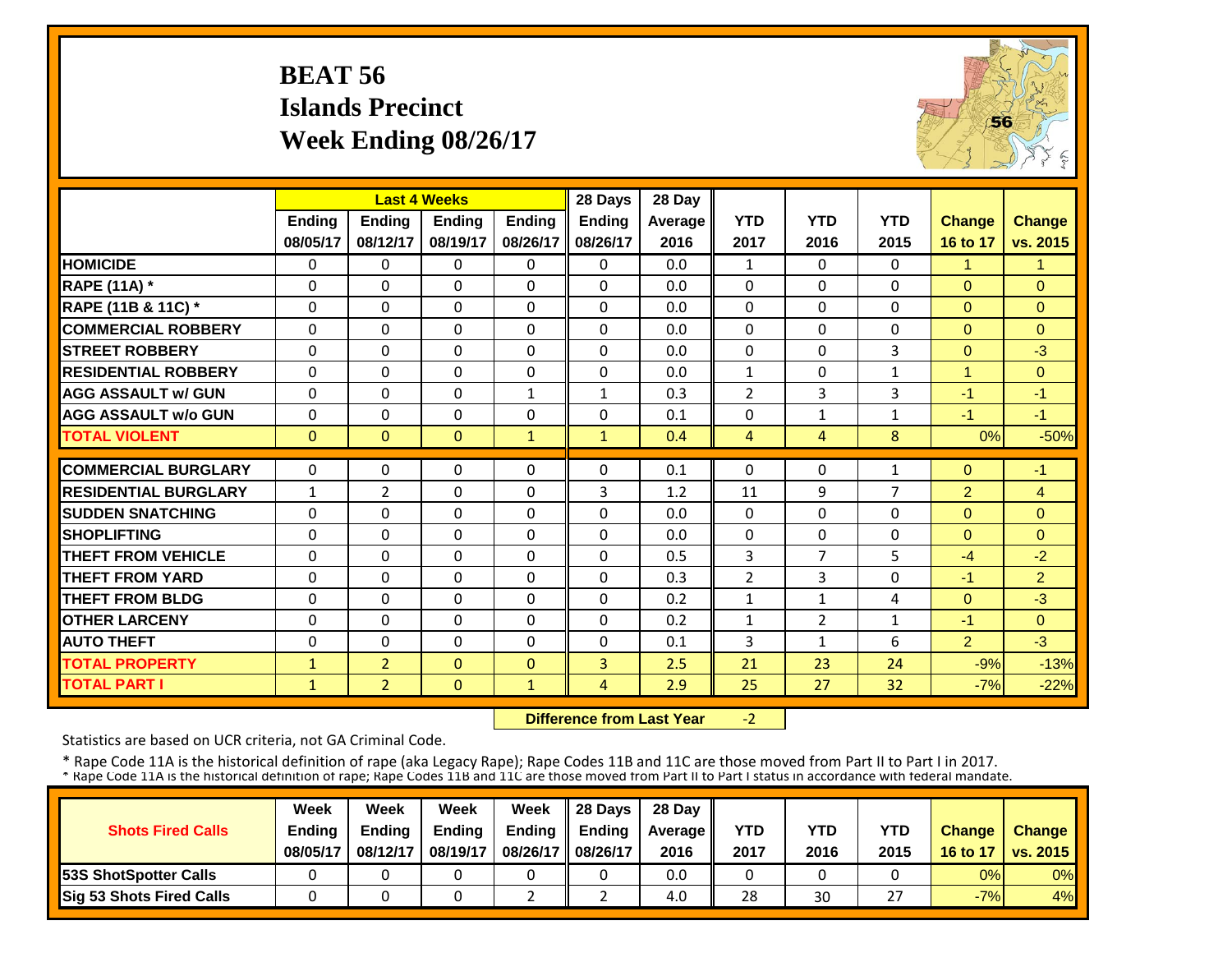

#### **COMPSTATWHITEFIELD PRECINCT** LT. TORRENCE GARVIN **Week Ending 08/26/17**

**PRECINCT COMMANDER:**



|                             | Week<br><b>Ending</b><br>08/26/17 | Week<br><b>Ending</b><br>08/19/17 | <b>Weekly</b><br>Avg<br>2016 | $28$ -Day<br><b>Ending</b><br>08/26/17 | $28-Day$<br>Ending<br>7/29/17 | Avg<br>28-Day<br>2016 | <b>YTD</b><br>2017 | <b>YTD</b><br>2016 | <b>YTD</b><br>2015 | Change<br>16 to 17 | <b>Change</b><br>vs. 2015 |
|-----------------------------|-----------------------------------|-----------------------------------|------------------------------|----------------------------------------|-------------------------------|-----------------------|--------------------|--------------------|--------------------|--------------------|---------------------------|
| <b>HOMICIDE</b>             | $\bf{0}$                          | 0                                 | $\Omega$                     | 0                                      | 0                             | 0                     | $\mathbf{2}$       | 2.                 | 2                  | $\Omega$           | $\mathbf{0}$              |
| <b>RAPE (11A)</b> *         | $\bf{0}$                          |                                   | $\Omega$                     | 1                                      | 0                             | 0                     |                    | $\overline{2}$     | 4                  | $-1$               | $-3$                      |
| RAPE (11B & 11C) *          | $\bf{0}$                          | $\Omega$                          | $\Omega$                     | 0                                      | 0                             | 0                     | 5                  | 5                  |                    | $\Omega$           | 4                         |
| <b>COMMERCIAL ROBBERY</b>   | $\bf{0}$                          | 0                                 | $\Omega$                     | $\bf{0}$                               | 0                             | 0                     | $\bf{0}$           | 2                  | 4                  | $-2$               | $-4$                      |
| <b>STREET ROBBERY</b>       | $\bf{0}$                          | 0                                 | $\Omega$                     | $\bf{0}$                               | 0                             | 4                     | 5                  | 3                  | 2                  | $\overline{2}$     | 3                         |
| <b>RESIDENTIAL ROBBERY</b>  | $\bf{0}$                          | 0                                 | 0                            | $\bf{0}$                               | $\Omega$                      | 0                     | 0                  |                    | 4                  | $-1$               | -4                        |
| <b>AGG ASSAULT w/ GUN</b>   | $\bf{0}$                          | $\Omega$                          | $\Omega$                     | $\bf{0}$                               | 0                             |                       | 3                  | 11                 | $\overline{7}$     | -8                 | -4                        |
| <b>AGG ASSAULT w/o GUN</b>  | $\bf{0}$                          |                                   | $\Omega$                     | 2                                      |                               |                       | 5                  | 11                 | 6                  | -6                 | -1                        |
| <b>TOTAL VIOLENT</b>        | $\bf{0}$                          | 2                                 |                              | 3                                      | 4                             | 4                     | 21                 | 37                 | 30                 | $-43%$             | $-30%$                    |
| <b>COMMERCIAL BURGLARY</b>  | 1                                 |                                   |                              | 1                                      |                               |                       |                    |                    |                    |                    |                           |
|                             |                                   | 0                                 | 0                            |                                        | $\Omega$                      | $\overline{2}$        | 3                  | 14                 | 8                  | $-11$              | -5                        |
| <b>RESIDENTIAL BURGLARY</b> | 4                                 | 5                                 | 3                            | 16                                     | $\overline{7}$                | 13                    | 75                 | 118                | 95                 | $-43$              | $-20$                     |
| <b>SUDDEN SNATCHING</b>     | $\bf{0}$                          | 0                                 | $\Omega$                     | 1                                      | 1                             | 1                     | 3                  | 6                  | 2                  | $-3$               | 1                         |
| <b>SHOPLIFTING</b>          | 3                                 | 4                                 | 2                            | 19                                     | 18                            | 9                     | 109                | 77                 | 116                | 32                 | $-7$                      |
| <b>THEFT FROM VEHICLE</b>   | 1                                 | 4                                 | 3                            | 11                                     | 8                             | 11                    | 100                | 72                 | 66                 | 28                 | 34                        |
| <b>THEFT FROM YARD</b>      | $\bf{0}$                          | $\Omega$                          |                              | 4                                      | 8                             | 5                     | 34                 | 33                 | 38                 |                    | -4                        |
| <b>THEFT FROM BLDG</b>      | -1                                | $\Omega$                          |                              | $\overline{2}$                         | 3                             | 6                     | 44                 | 49                 | 53                 | $-5$               | $-9$                      |
| <b>OTHER LARCENY</b>        |                                   | 2                                 | $\Omega$                     | 5                                      | $\overline{2}$                |                       | 19                 | 5                  | 5                  | 14                 | 14                        |
| <b>AUTO THEFT</b>           | 4                                 | 4                                 |                              | 7                                      | 7                             | 4                     | 34                 | 32                 | 30                 | $\overline{2}$     | $\overline{4}$            |
| <b>TOTAL PROPERTY</b>       | 12                                | 19                                | 13                           | 66                                     | 54                            | 51                    | 421                | 406                | 413                | 4%                 | 2%                        |
| <b>TOTAL PART I</b>         | 12                                | 21                                | 14                           | 69                                     | 55                            | 56                    | 442                | 443                | 443                | 0%                 | 0%                        |

Statistics are based on UCR criteria, not GA Criminal Code. **Difference from Last Year** -1

Statistics are preliminary, based on RMS data at the time prepared, and are subject to change due to late reports, reclassifications, updated locations, etc.

| <b>Citizen Initiated Calls</b>  | <b>Week</b><br><b>Ending</b><br>08/26/17 | <b>Week</b><br><b>Ending</b><br>08/19/17 | Weekly<br>Avg<br>2016 | 28-Day<br><b>Ending</b><br>08/26/17 | 28-Day<br>Ending<br>7/22/17 | Avg<br>$28-Day$<br>2016 | <b>YTD</b><br>2017 | YTD<br>2016 | YTD<br>2015 | <b>Change</b><br>16 to 17 | <b>Change</b><br>vs. 2015 |
|---------------------------------|------------------------------------------|------------------------------------------|-----------------------|-------------------------------------|-----------------------------|-------------------------|--------------------|-------------|-------------|---------------------------|---------------------------|
| <b>Midnight Shift</b>           | 20                                       | 27                                       | 34                    | 104                                 | 130                         | 138                     | 504                | 1120        | 3190        | $-616$                    | $-2686$                   |
| Day Shift                       | 111                                      | 100                                      | 101                   | 393                                 | 381                         | 403                     | 1704               | 3297        | 3187        | $-1593$                   | $-1483$                   |
| <b>Afternoon Shift</b>          | 104                                      | 109                                      | 102                   | 404                                 | 386                         | 407                     | 1683               | 3279        | 1097        | $-1596$                   | 586                       |
| <b>TOTAL CITIZEN CFS</b>        | 235                                      | 236                                      | 237                   | 901                                 | 897                         | 947                     | 3891               | 7696        | 7474        | $-49.4%$                  | $-47.9%$                  |
| <b>53S ShotSpotter Calls</b>    |                                          |                                          |                       | 6                                   |                             |                         |                    |             |             |                           |                           |
| <b>Sig 53 Shots Fired Calls</b> |                                          |                                          |                       | 22                                  |                             | 18                      | 129                | 130         | 102         |                           | 27                        |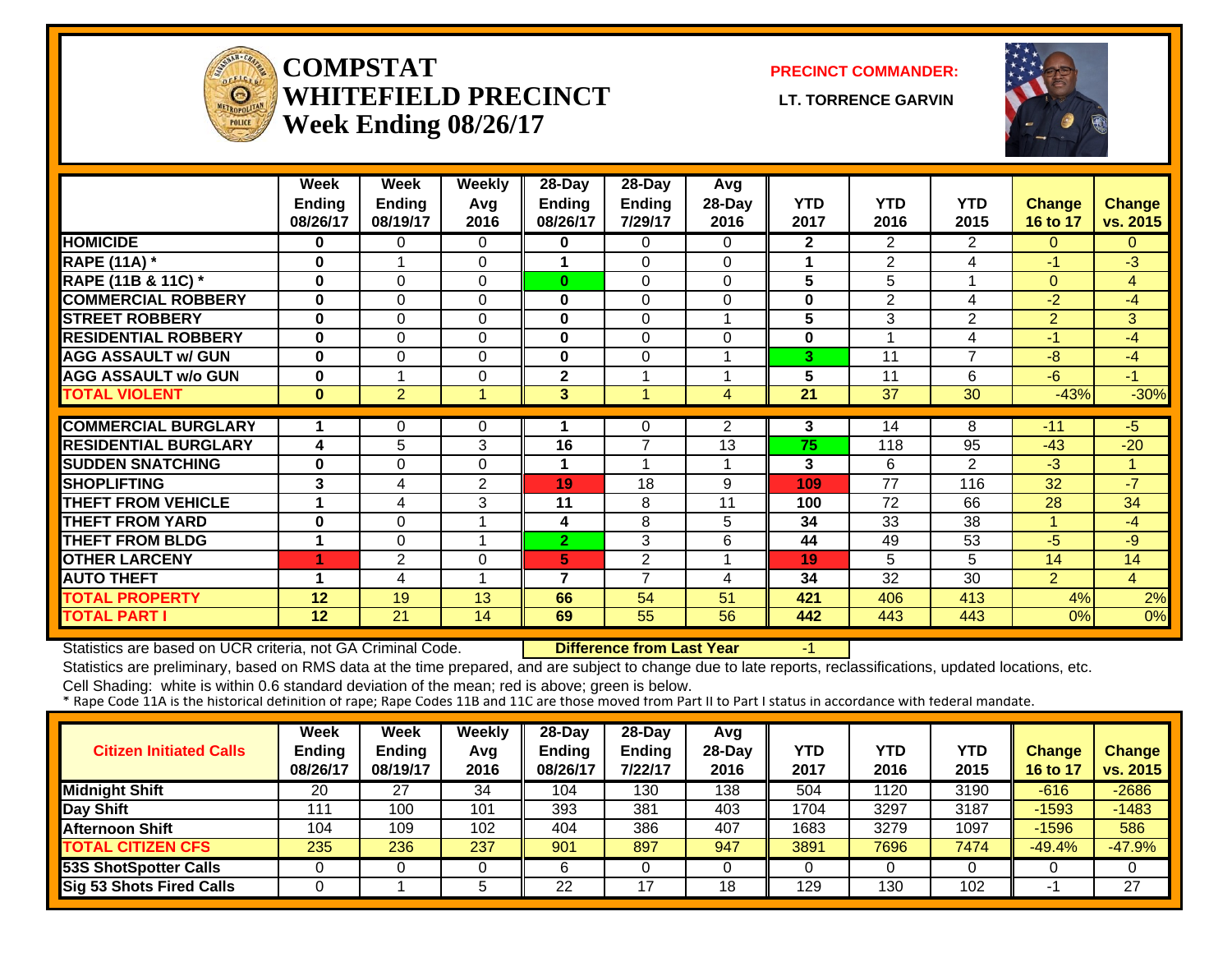# **BEAT 61 Whitefield Precinct Week Ending 08/26/17**

|                             |                |                | <b>Last 4 Weeks</b> |                | 28 Days        | 28 Day  |                |                |                |                |                |
|-----------------------------|----------------|----------------|---------------------|----------------|----------------|---------|----------------|----------------|----------------|----------------|----------------|
|                             | <b>Ending</b>  | <b>Ending</b>  | <b>Ending</b>       | <b>Ending</b>  | Ending         | Average | <b>YTD</b>     | <b>YTD</b>     | <b>YTD</b>     | <b>Change</b>  | <b>Change</b>  |
|                             | 08/05/17       | 08/12/17       | 08/19/17            | 08/26/17       | 08/26/17       | 2016    | 2017           | 2016           | 2015           | 16 to 17       | vs. 2015       |
| <b>HOMICIDE</b>             | 0              | $\Omega$       | $\mathbf{0}$        | $\Omega$       | $\Omega$       | 0.0     | $\overline{2}$ | $\mathbf{0}$   | $\mathbf{0}$   | $\overline{2}$ | $\overline{2}$ |
| <b>RAPE (11A) *</b>         | $\Omega$       | 0              | $\mathbf{0}$        | $\Omega$       | $\Omega$       | 0.0     | $\Omega$       | $\mathbf{0}$   | 3              | $\Omega$       | $-3$           |
| RAPE (11B & 11C) *          | $\Omega$       | $\Omega$       | $\Omega$            | $\Omega$       | $\Omega$       | 0.2     | 0              | $\overline{2}$ | $\mathbf{1}$   | $-2$           | $-1$           |
| <b>COMMERCIAL ROBBERY</b>   | 0              | $\Omega$       | $\mathbf{0}$        | $\Omega$       | $\Omega$       | 0.1     | $\Omega$       | $\mathbf{1}$   | $\Omega$       | -1             | $\Omega$       |
| <b>STREET ROBBERY</b>       | 0              | $\Omega$       | $\Omega$            | $\Omega$       | $\Omega$       | 0.2     | $\overline{2}$ | $\mathbf{1}$   | 2              | $\mathbf{1}$   | $\Omega$       |
| <b>RESIDENTIAL ROBBERY</b>  | $\Omega$       | $\Omega$       | $\mathbf{0}$        | $\Omega$       | $\Omega$       | 0.0     | $\Omega$       | 0              | 3              | $\Omega$       | $-3$           |
| <b>AGG ASSAULT w/ GUN</b>   | $\Omega$       | $\Omega$       | $\Omega$            | $\Omega$       | $\Omega$       | 0.2     | $\mathbf{1}$   | 3              | $\Omega$       | $-2$           | $\mathbf{1}$   |
| <b>AGG ASSAULT w/o GUN</b>  | $\Omega$       | $\mathbf{1}$   | $\mathbf{0}$        | $\Omega$       | $\mathbf{1}$   | 0.5     | $\overline{2}$ | 3              | $\overline{2}$ | $-1$           | $\Omega$       |
| <b>TOTAL VIOLENT</b>        | $\mathbf{0}$   | 1              | $\Omega$            | $\Omega$       | $\mathbf{1}$   | 1.1     | 7              | 10             | 11             | $-30%$         | $-36%$         |
| <b>COMMERCIAL BURGLARY</b>  | $\Omega$       | $\Omega$       | $\mathbf{0}$        | $\mathbf{1}$   | $\mathbf{1}$   | 0.8     | $\overline{2}$ | 4              | 3              | $-2$           | $-1$           |
| <b>RESIDENTIAL BURGLARY</b> | $\Omega$       | $\overline{2}$ | $\overline{2}$      | $\overline{2}$ | 6              | 4.3     | 37             | 39             | 40             | $-2$           | $-3$           |
| <b>SUDDEN SNATCHING</b>     | 0              | $\Omega$       | $\mathbf{0}$        | $\Omega$       | $\Omega$       | 0.2     | $\Omega$       | $\overline{2}$ | $\mathbf{1}$   | $-2$           | $-1$           |
| <b>SHOPLIFTING</b>          | 4              | 8              | 4                   | 3              | 19             | 7.7     | 103            | 65             | 108            | 38             | $-5$           |
| <b>THEFT FROM VEHICLE</b>   | 0              | $\Omega$       | $\mathbf{1}$        | $\Omega$       | $\mathbf{1}$   | 5.7     | 42             | 30             | 24             | 12             | 18             |
| <b>THEFT FROM YARD</b>      | 3              | $\Omega$       | $\Omega$            | $\Omega$       | 3              | 2.8     | 16             | 16             | 14             | $\Omega$       | $\overline{2}$ |
| <b>THEFT FROM BLDG</b>      | 0              | 1              | $\Omega$            | 1              | $\overline{2}$ | 2.8     | 19             | 22             | 24             | $-3$           | $-5$           |
| <b>OTHER LARCENY</b>        | 0              | $\mathbf{1}$   | $\overline{2}$      | $\mathbf{1}$   | 4              | 0.8     | 11             | 4              | $\overline{2}$ | $\overline{7}$ | 9              |
| <b>AUTO THEFT</b>           | $\Omega$       | 1              | $\mathbf{0}$        | $\Omega$       | $\mathbf{1}$   | 1.4     | 6              | 8              | 6              | $-2$           | $\Omega$       |
| <b>TOTAL PROPERTY</b>       | $\overline{7}$ | 13             | 9                   | 8              | 37             | 26.3    | 236            | 190            | 222            | 24%            | 6%             |
| <b>TOTAL PART I</b>         | $\overline{7}$ | 14             | 9                   | 8              | 38             | 27.5    | 243            | 200            | 233            | 22%            | 4%             |

 **Difference from Last Year**43

Statistics are based on UCR criteria, not GA Criminal Code.

| <b>Shots Fired Calls</b>      | Week<br><b>Ending</b><br>08/05/17 | Week<br><b>Ending</b><br>08/12/17 | Week<br><b>Ending</b><br>08/19/17 | Week<br><b>Ending</b><br>08/26/17 | 28 Days<br><b>Endina</b><br>08/26/17 | 28 Day<br><b>Average II</b><br>2016 | <b>YTD</b><br>2017 | YTD<br>2016 | YTD<br>2015 | <b>Change</b><br>16 to 17 | <b>Change</b><br><b>VS. 2015</b> |
|-------------------------------|-----------------------------------|-----------------------------------|-----------------------------------|-----------------------------------|--------------------------------------|-------------------------------------|--------------------|-------------|-------------|---------------------------|----------------------------------|
| <b>153S ShotSpotter Calls</b> |                                   |                                   |                                   |                                   |                                      | 0.0                                 |                    |             |             | 0%                        | $0\%$                            |
| Sig 53 Shots Fired Calls      |                                   |                                   |                                   |                                   |                                      | 4.4                                 | 64                 | 65          | 51          | $-2%$                     | 25%                              |